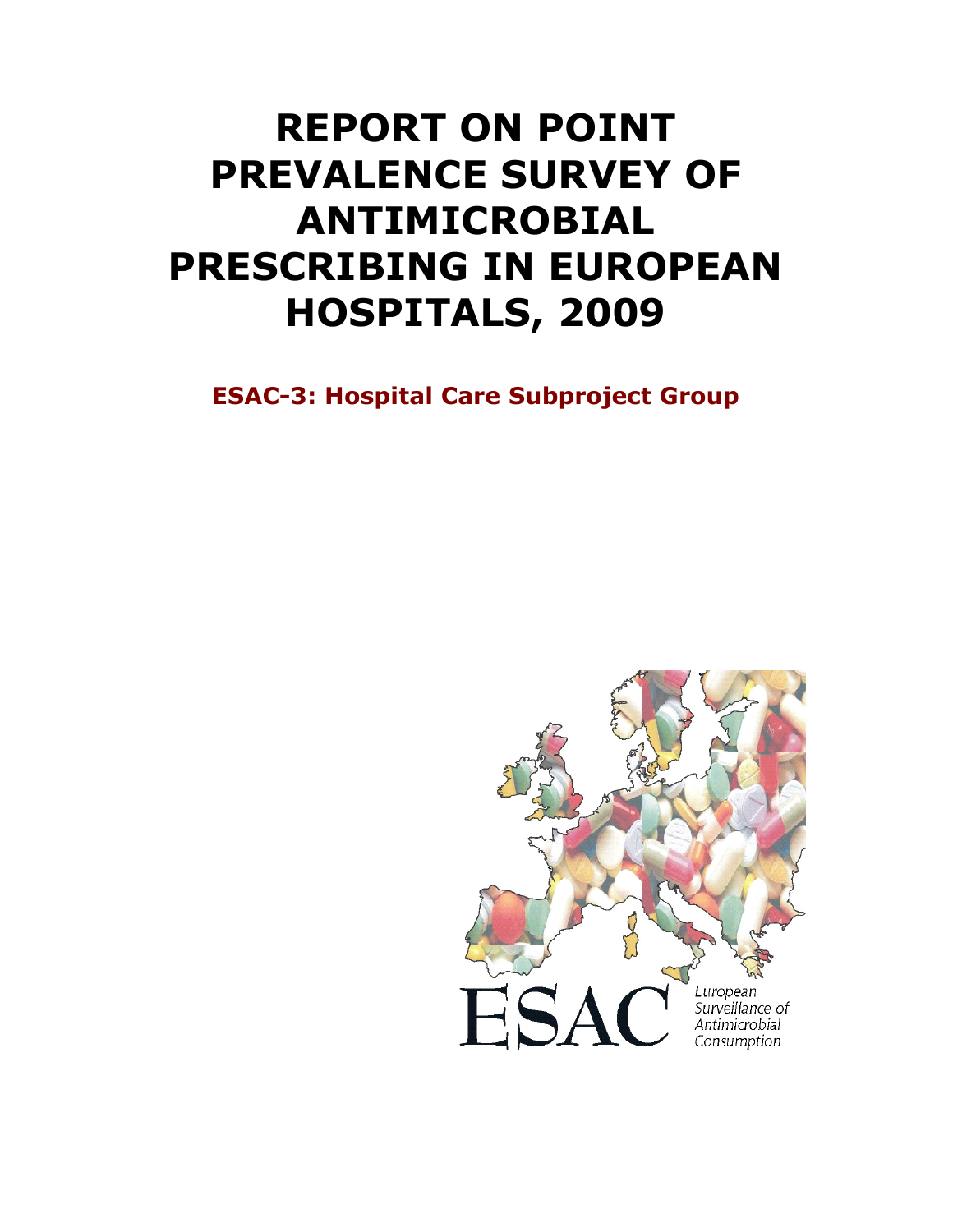# ESAC Hospital Care Collaborators

#### ESAC coordinator

Herman Goossens, University of Antwerp, Belgium

#### Scientific advisor Hospital Care Subproject

Peter Davey, University of Dundee, UK

#### Scientific investigators Hospital Care Subproject:

- Peter Zarb, Mater Dei Hospital, Malta
- Brice Amadeo, University of Bordeaux, France
- Arno Muller, University of Antwerp, Belgium
- Rudi Stroobants, University of Antwerp, Belgium
- Vanessa Vankerckhoven, University of Antwerp, Belgium

#### Software development and IT support

Nico Drapier, University of Antwerp, Belgium

#### Statistical analysis

- ESAC Hospital Care subproject team
- University of Hasselt (group of G. Molenberghs)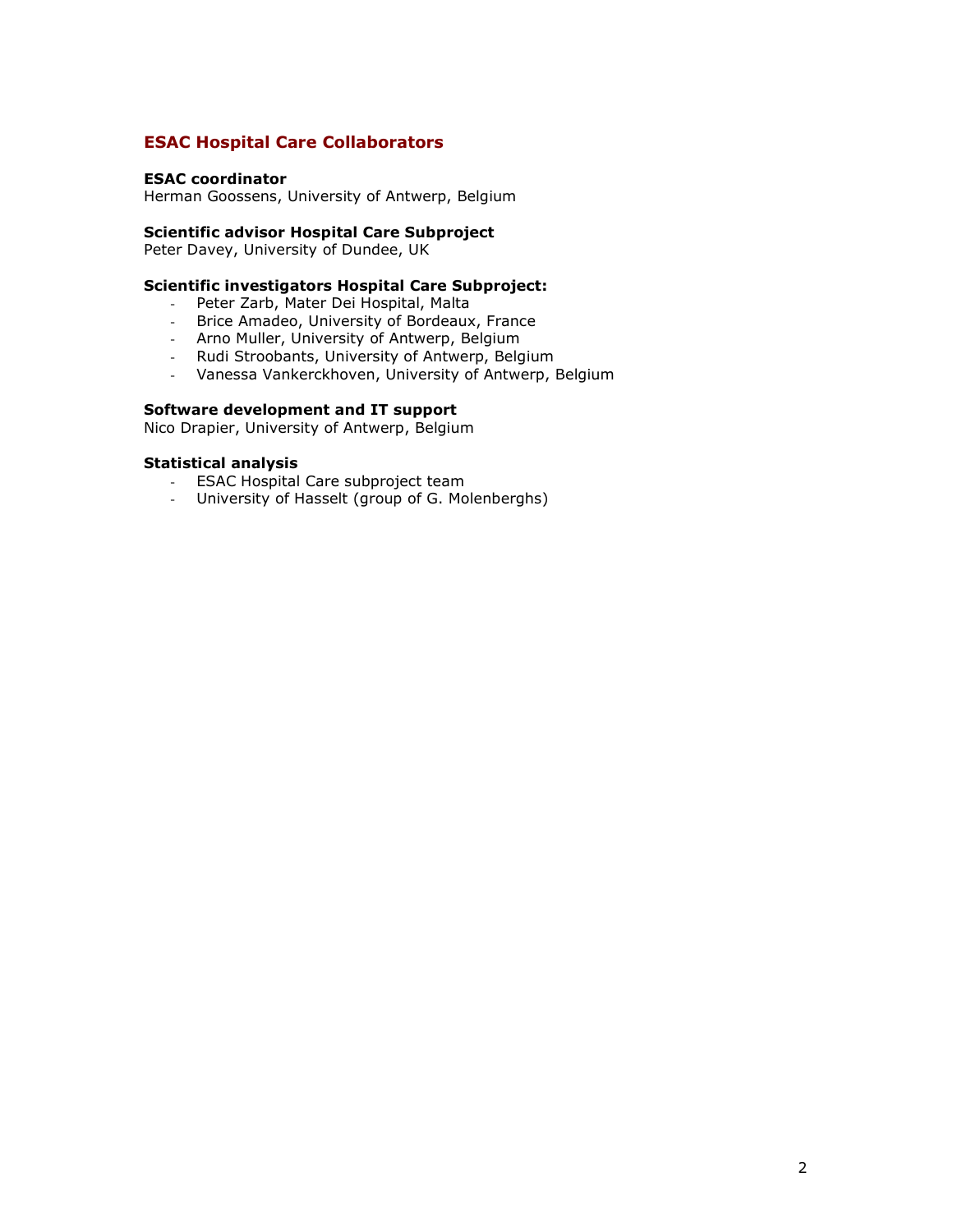## ACKNOWLEDGEMENTS

We thank the ESAC (Lead) National Representatives, the ESAC National Networks, The members of the Scientific Advisory Board and Audit Committee, as well as the members and participants of ESAC Hospital Care subproject for their valuable contribution and continuous commitment to the ESAC project. Without their support, the ESAC Hospital Care subproject would not have been successful.

Herman Goossens ESAC Coordinator University of Antwerp Vaccine and Infectious Disease Institute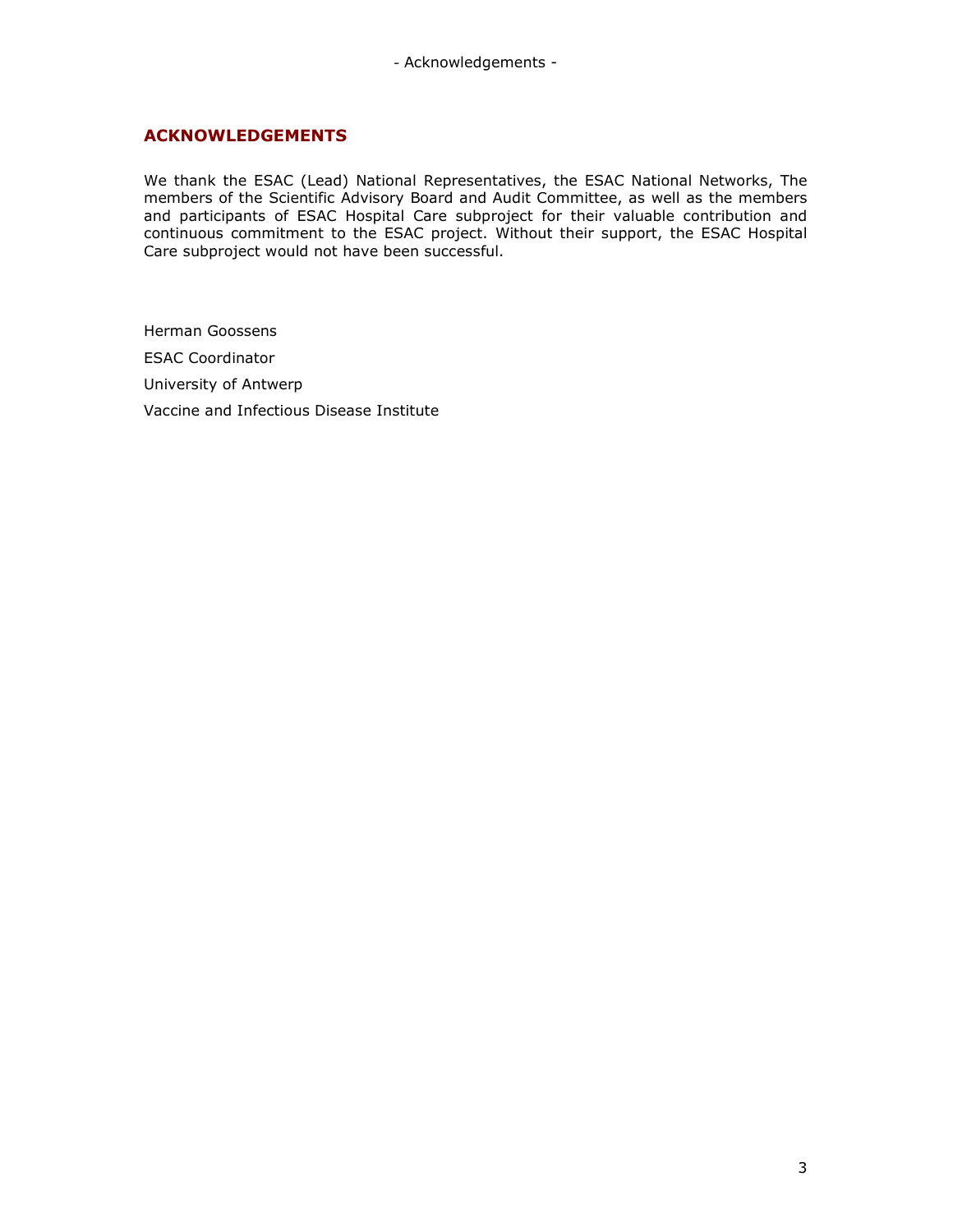- Acknowledgements -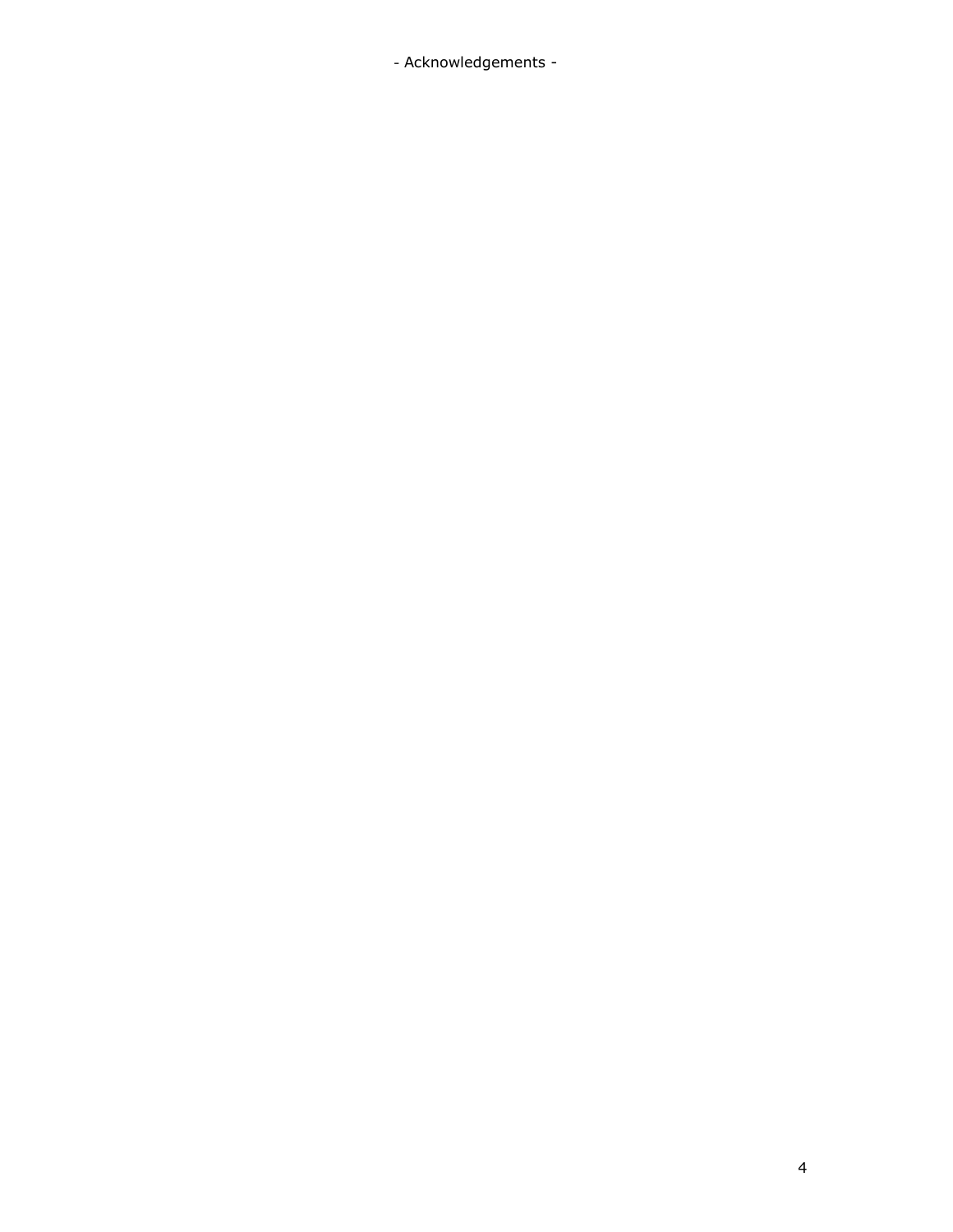# **TABLE OF CONTENTS**

| 1.                                                                                 |  |
|------------------------------------------------------------------------------------|--|
| 2.                                                                                 |  |
|                                                                                    |  |
| 1 <sub>1</sub>                                                                     |  |
| 2.                                                                                 |  |
| 3.                                                                                 |  |
|                                                                                    |  |
| $\mathbf{1}$ .                                                                     |  |
| $\overline{2}$ .                                                                   |  |
| 3.                                                                                 |  |
| 3.1.                                                                               |  |
| 3.2.                                                                               |  |
| 3.3.<br>3.4.                                                                       |  |
|                                                                                    |  |
| 4.1.                                                                               |  |
| 4.2.                                                                               |  |
|                                                                                    |  |
| 6.                                                                                 |  |
|                                                                                    |  |
|                                                                                    |  |
|                                                                                    |  |
|                                                                                    |  |
|                                                                                    |  |
|                                                                                    |  |
| Appendix 2: List of PPS 2009 antimicrobials at the ATC level 4 37                  |  |
| Appendix 3: Distribution of the treated patients/100 patients at the ATC4 level in |  |
|                                                                                    |  |
|                                                                                    |  |
| Appendix 5 Overview of most common errors in ATC/DDD lists47                       |  |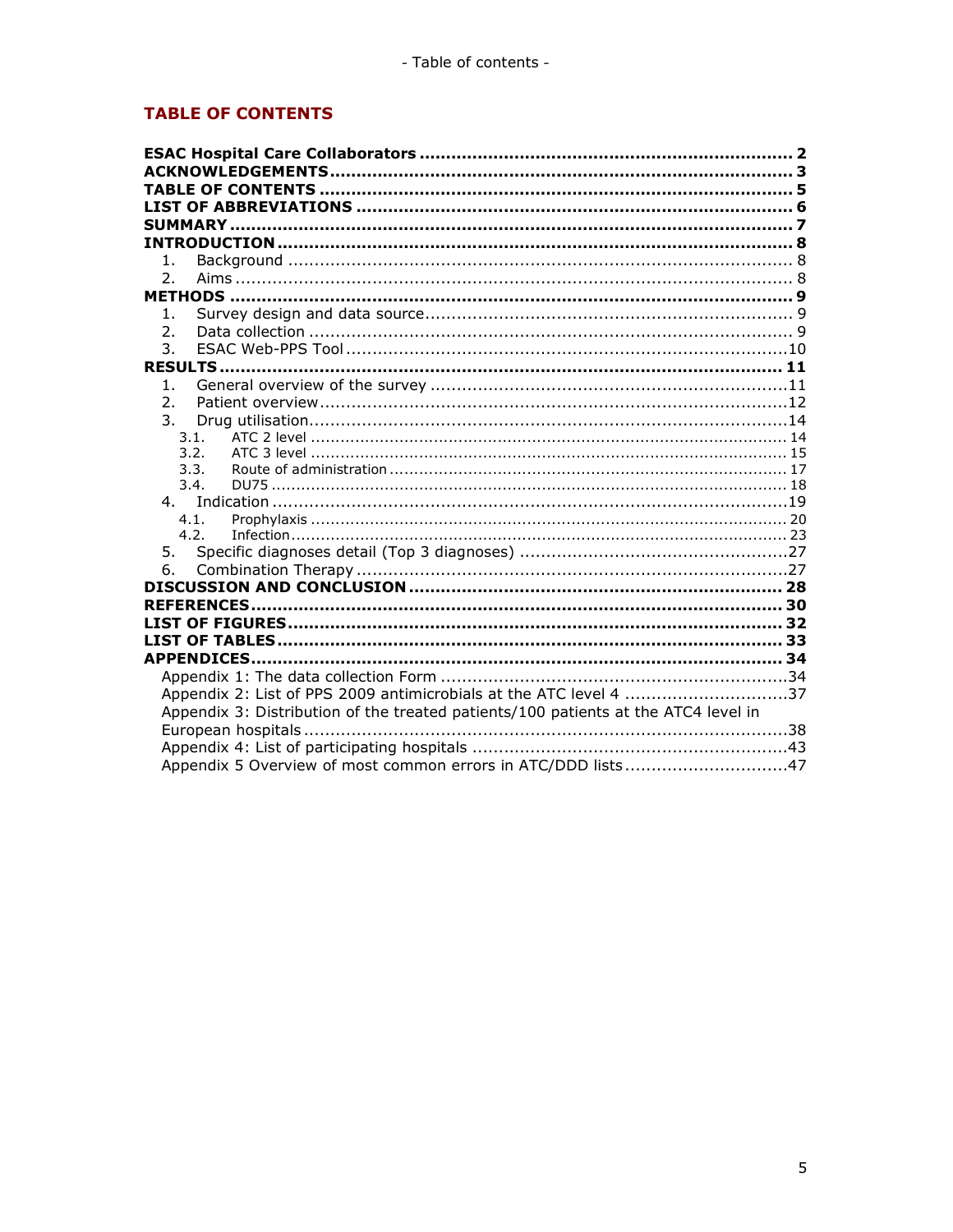# LIST OF ABBREVIATIONS

| ATC           | Anatomical Therapeutic Chemical                                                  |
|---------------|----------------------------------------------------------------------------------|
| CAI           | Community Acquired Infection                                                     |
| DDD.          | Defined Daily Dose                                                               |
| DU.           | Drug Utilisation                                                                 |
| <b>ECDC</b>   | European Centre for Disease Prevention and Control                               |
| <b>EEA</b>    | European Economic Area                                                           |
| EFTA          | European Free Trade Association                                                  |
| <b>ESAC</b>   | European Surveillance of Antimicrobial Consumption                               |
| HAI           | Hospital Acquired Infection                                                      |
| <b>HALT</b>   | Healthcare Associated Infections and Antibiotic use in Long-Term Care Facilities |
| HС            | <b>Hospital Care</b>                                                             |
| ICU           | Intensive Care Units                                                             |
| LS.           | Longitudinal Survey                                                              |
| <b>PDA</b>    | Personal Digital Assistant                                                       |
| <b>PPS</b>    | Point Prevalence Survey                                                          |
| <b>STRAMA</b> | Swedish strategic programme against antibiotic resistance.                       |
| <b>WHO</b>    | World Health Organisation                                                        |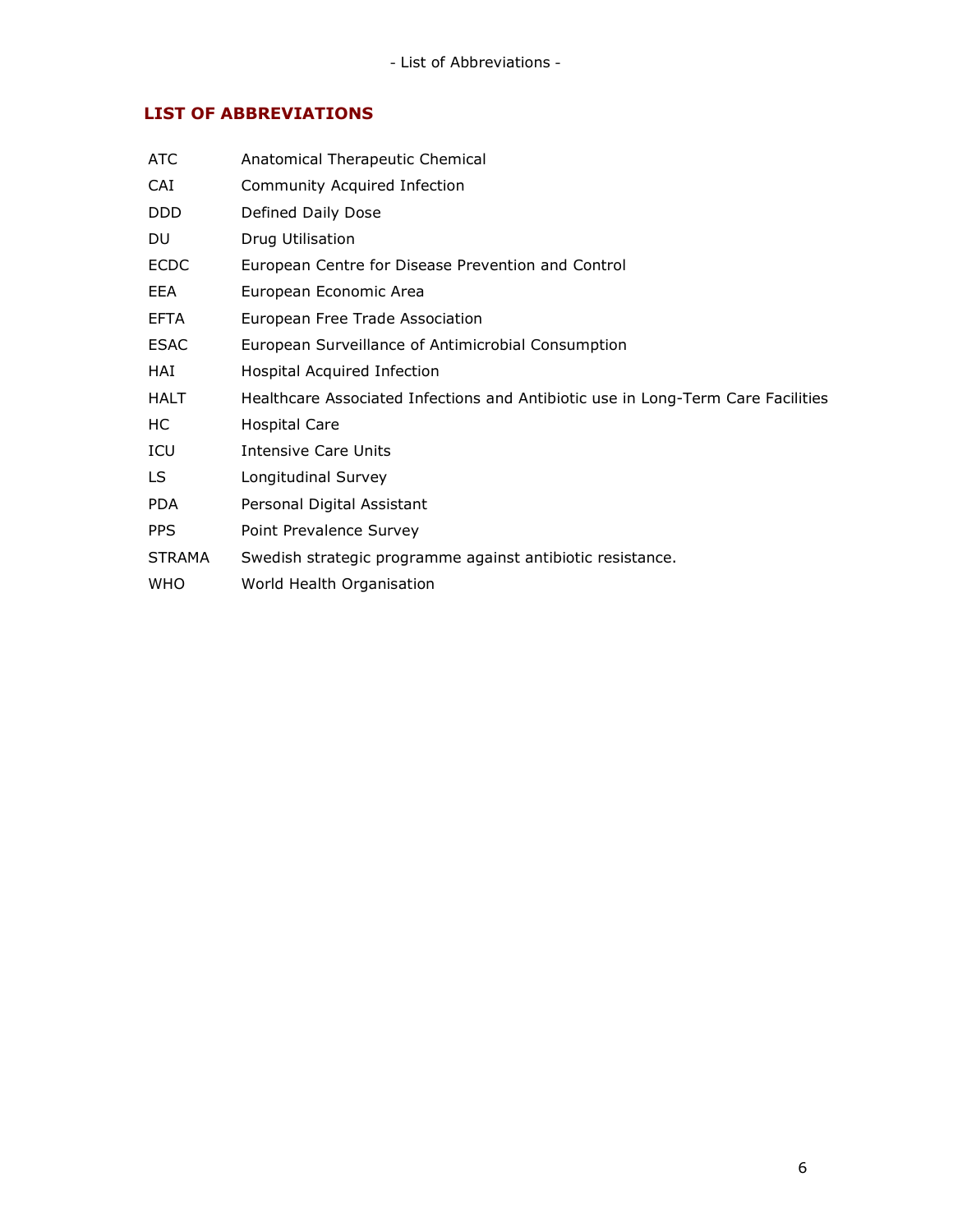#### SUMMARY

The ESAC Point Prevalence Survey (PPS) is the only European multicenter survey of antimicrobial prescriptions in hospitals. This survey has previously been successfully implemented in 20 hospitals during the 2006 PPS and in 50 hospitals in 2008. The aim of PPS-2009 was to perform a PPS in a larger sample of European hospitals compared to the previous 2 PPS.

Data was collected during a maximum of two weeks from May-July and in November 2009. A total of 193 hospitals from 25 European countries were enrolled of which 177 were able to deliver compatible data for analysis. The protocol was quasi identical to the protocol of PPS 2008, with the addition of 'Compliance with Guidelines' and removal of 'Relevant samples taken for culture'. A web-based application was used for data entry and upload. Antimicrobial prescriptions were recorded using the ATC classification. Demographic data on treated patients, indications, diagnoses, culture pre-therapy and reasons for treatment recorded in notes were collected.

A large number of hospitals from the United Kingdom (namely England [45] and Scotland [32]), Belgium [21] and Ireland [21] participated. In order to eliminate possible bias by these countries a sample of hospitals, not exceeding 5/country was randomly selected. Thus from a total of 177 hospitals from 25 countries a sample of 75 hospitals was used in this analysis.

Among the 37,352 admitted patients, 10,677 (28.4%) received antimicrobials for a total of 14,742 therapies. The majority of treated patients (71%) received monotherapy. This was different in intensive-care, which had the highest proportion of treated patients (58%) with 96 therapies/100 patients. The combination penicillins including β-lactamase inhibitors were the most popular across all specialties and indications. However, in intensive-care, hospital-specific agents (e.g., carbapenems, glycopeptides and aminoglycosides) ranked high in use. These drugs are mainly used via the parenteral route which was 93% for intensive-care. Community-acquired-infections (CAI) accounted for 52% of all indications. A third (32%) of CAI was due to respiratory-tract-infections, which was the most common site also in hospital-acquired infections (26%). Pneumonia (18%), skin and soft-tissue infections (11%) and intra-abdominal infections (7%) were the most common diagnoses. Prolonged duration  $(>1$  day) of surgical prophylaxis was practised in more than half (57%) of the cases. At ATC level 4, 37 drug-classes were used as monotherapy whilst combination therapy included 618 different types of prescriptions including combinations.

The PPS 2009 results are concordant with the 2006 and 2008 PPS data. The survey confirmed that duration of surgical prophylaxis is a key quality indicator in the surgical departments. The ESAC web-based tool can be rolled out in the near future to other continents with interest expressed from North America, Africa and Oceania.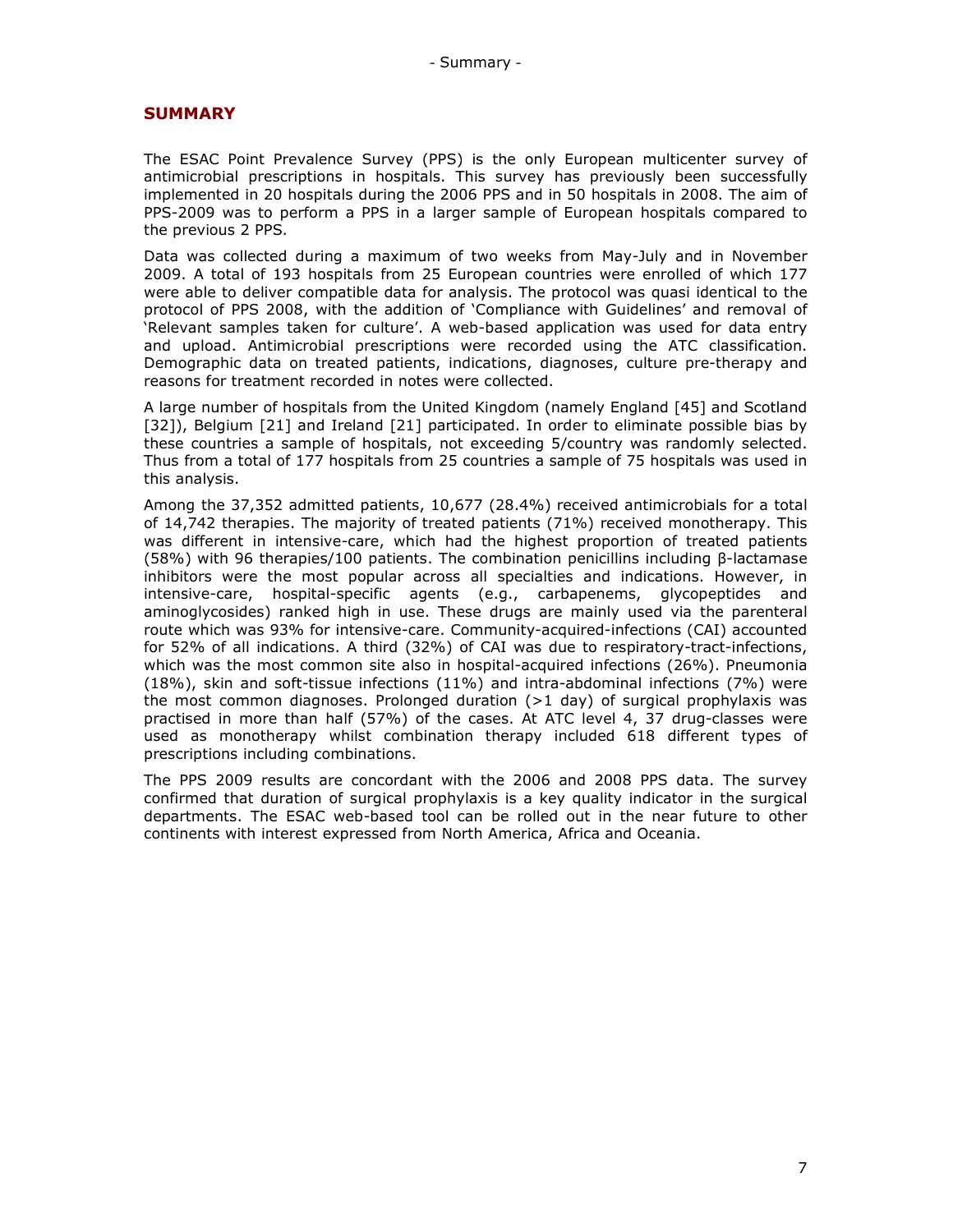# INTRODUCTION

# 1. Background

In 2007, the European Centre for Disease Prevention and Control (ECDC) granted a third phase of the European Surveillance of Antimicrobial Consumption project (ESAC-3) for a period of 3 years (2007-2010). The overall aim of the project is to consolidate the continuous collection of comprehensive antimicrobial consumption data, in ambulatory and hospital care, from the 27 Member States, 3 EEA/EFTA (Iceland, Norway and Switzerland), 3 candidate countries (Croatia, Former Yugoslavian Republic of Macedonia, and Turkey) $<sup>1</sup>$ , Russia, and Israel.</sup>

Additionally, the project aims to deepen the knowledge of antimicrobial consumption by focusing on specific consumption groups and/or patterns in collaboration with those countries where the appropriate data are available. In-depth hospital care data collection focuses on collection of consistent data from hospitals in each country in order to develop a standard method that can be used throughout the European Union.

Within ESAC-1, it was recognised that there was no cohesive hospital information on antimicrobial use across the European countries. The explanations included the lack of standardised methods for producing valid data either for hospital antimicrobial use or for denominator data related to clinical activity, such as occupied bed days or admissions. A subproject of ESAC-2 on Hospital Care focused on consistent data collection from individual hospitals in order to develop a standard method that could be rolled out to other hospitals in Europe. Two surveys were carried out, one Point Prevalence Survey (ESAC-2 PPS) and one Longitudinal Survey (ESAC-2 LS). It was concluded that antimicrobial use was influenced by number of admissions and by the length of stay; therefore adjustment for clinical activity should include both admissions and occupied bed days. The ESAC-2 LS showed wide differences in antimicrobial use trends, patterns, and hospital characteristics between European hospitals. ESAC provided a simple tool that provided important detail about management of individual patients that can be used to produce quality indicators. This simple tool was implemented successfully in the hospitals and identified important targets for quality improvement (e.g. peri-operative prophylaxis; antibiotics used to treat infections in accordance with the hospital guidelines; documentation of antibiotic therapy).

ESAC-3 uses the methodology developed within the ESAC-2 Hospital Care subproject. It includes one Longitudinal Survey (LS 2009) and two Point Prevalence Surveys (PPS 2008 & PPS 2009). A simplified version of the protocol of the 2006 PPS was used. A web application was specifically developed for data entry and automatic feedback.

# 2. Aims

- To establish a European network for point prevalence surveys.
- To organise a European wide point prevalence survey.
- To investigate hospital characteristics which could, at least partially, explain variation in antibiotic use.
- To have as many hospitals as possible committed to our point prevalence survey so that the pledge is translated into improved antibiotic prescribing.
- To identify targets for quality improvement.
- To develop quality indicators of antimicrobial consumption in the hospital care sector.

#### European benchmarking between European countries is NOT an aim.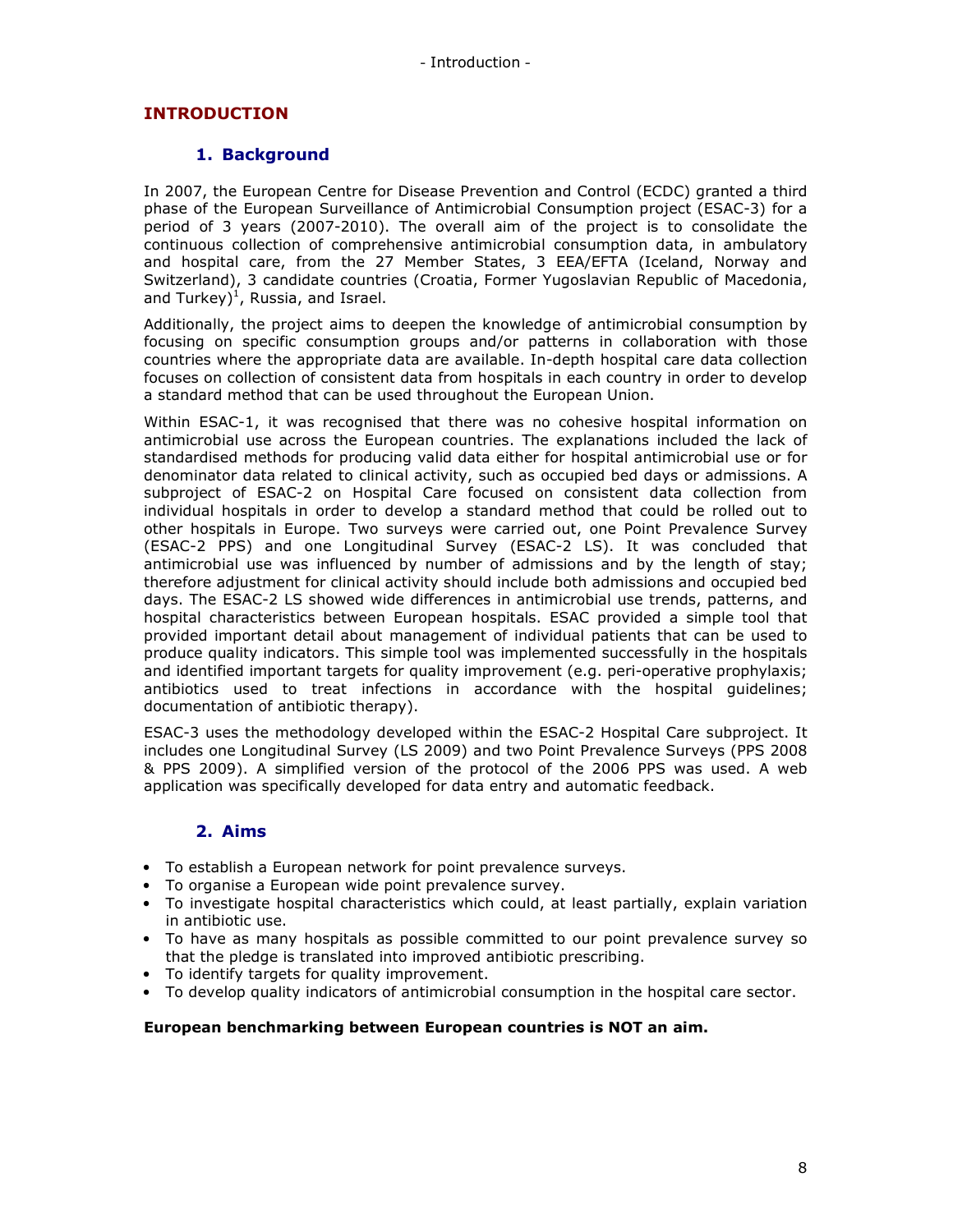# **METHODS**

#### 1. Survey design and data source

The 2009 PPS was performed in 193 hospitals from 25 European countries. The PPS-2008 protocol of was minimally modified removing 'sample for culture and sensitivity testing' and adding 'Compliance to Guidelines'. The Web-PPS, specifically developed for data entry and automated feedback and reporting for the participating hospitals for PPS-2008 was once again used.

## 2. Data collection

Data on antibiotic use was collected by reviewing all inpatients during a maximum of two calendar weeks between May November 2009 in all wards of the hospitals. Patients were reviewed by dedicated teams including infectious diseases specialists, microbiologists, pharmacists and/or infection control nurses.

All inpatients that were present in the hospital at least 24 hours before the survey and present at 8 am on the day of survey in the ward were included in the study. The number of admitted patients at 8 am in each ward was entered in the PPS Database as the denominator value. All other patients e.g. day patients and outpatients were defined as ambulatory care patients. Hence, day care patients such as renal dialysis and cancer wards were excluded from the survey. Surgical wards were surveyed on Tuesday, Wednesday, or Thursday in order to capture information on prophylaxis during the previous 24 hours. Medical wards were surveyed on Monday, Tuesday, Wednesday, or Thursday. Depending on the number of beds, hospitals decided to complete the survey on either one or more days. However, all beds in each administrative unit (e.g. Internal Medicine, General Surgery, Intensive Care., etc.) had to be completed in a single day.

Patients who were receiving antimicrobials at 8 am on the day of the survey were followed in detail. For these patients, information was collected on age, gender, antimicrobial agent according the ATC classification (dose per administration, number of doses per day, and route of administration), anatomical site of infection or target for prophylaxis according to the list of diagnosis groups, indication for therapy (community acquired infection, hospital acquired infection or prophylaxis), relevant culture before therapy and indication for given therapy in medical records. For surgical patients, administration of prophylactic antimicrobials was checked for the previous 24 hours. The details were recorded as surgical prophylaxis. The reason was to code the duration of prophylaxis as either one dose, one day or more than 1 day.

Each ward was assigned to a speciality that was linked to a general activity (medicine, surgery, intensive-care and other). Intensive-care-units (ICU) also included high dependency units, burns units and neonatal units. The survey form is provided in Appendix 1 and the list of included antimicrobials at the ATC level 4 in Appendix 2.

Antimicrobial use was reported as the number of treated patients and the number of therapies. Therapy was defined as the prescription of one substance in one route of administration. These indicators were calculated for the entire hospital and by type of units: medicine, surgery, intensive care and other. For the analyses, the average or median were used as central indicator where appropriate.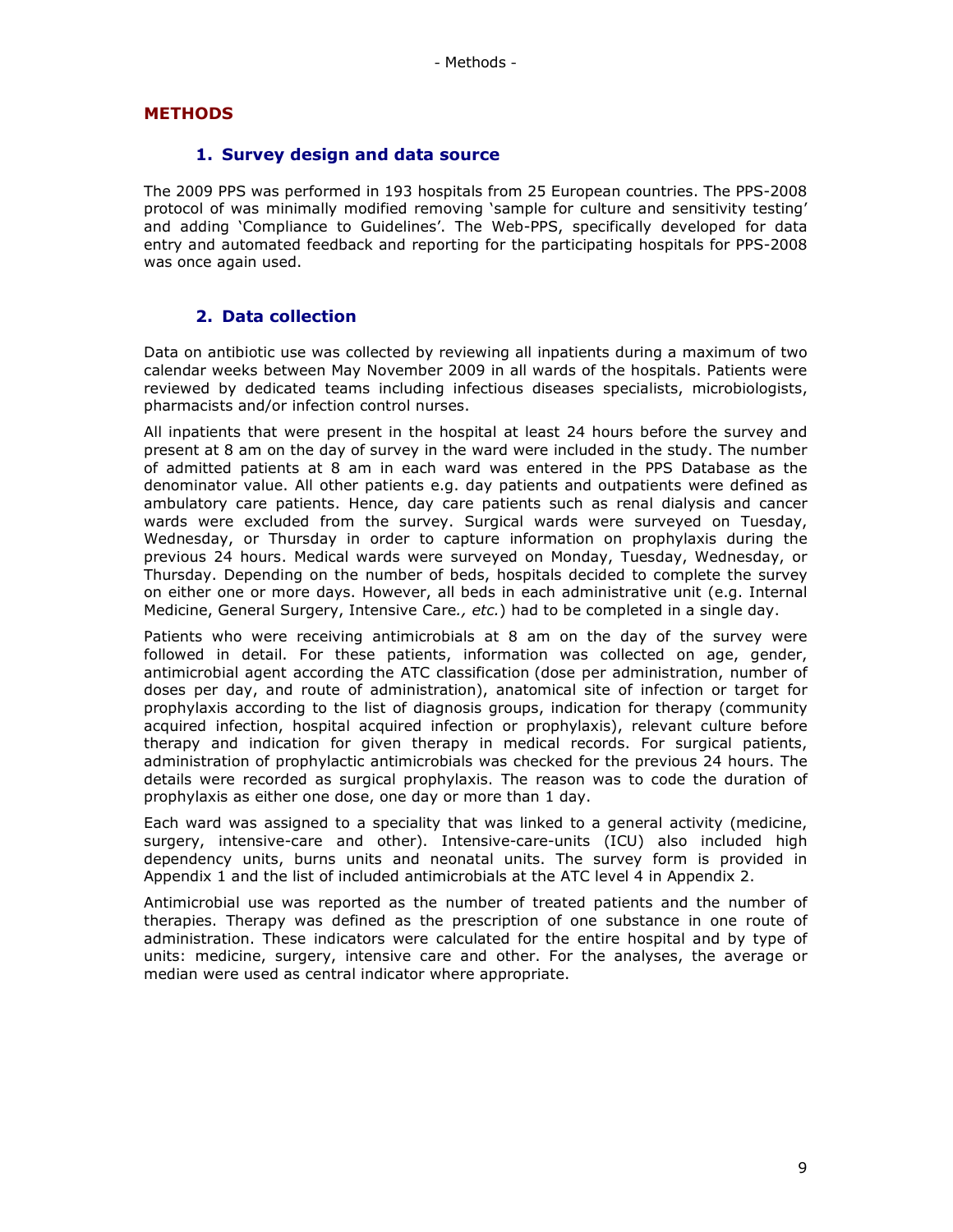#### 3. ESAC Web-PPS Tool

For the ESAC-2 PPS, data submission was done using the STRAMA application, adapted by ESAC team for the specific needs of ESAC. In ESAC-3, a web-based tool was developed in-house, the Web-PPS. The tool is a web application developed in Java where data are backed up in a 'Postgresql' database for which open source software has been used. Basically, the programme mapped the paper forms to web forms. In addition, a personal digital assistant (PDA) form was also developed in order to use these devices for data entry.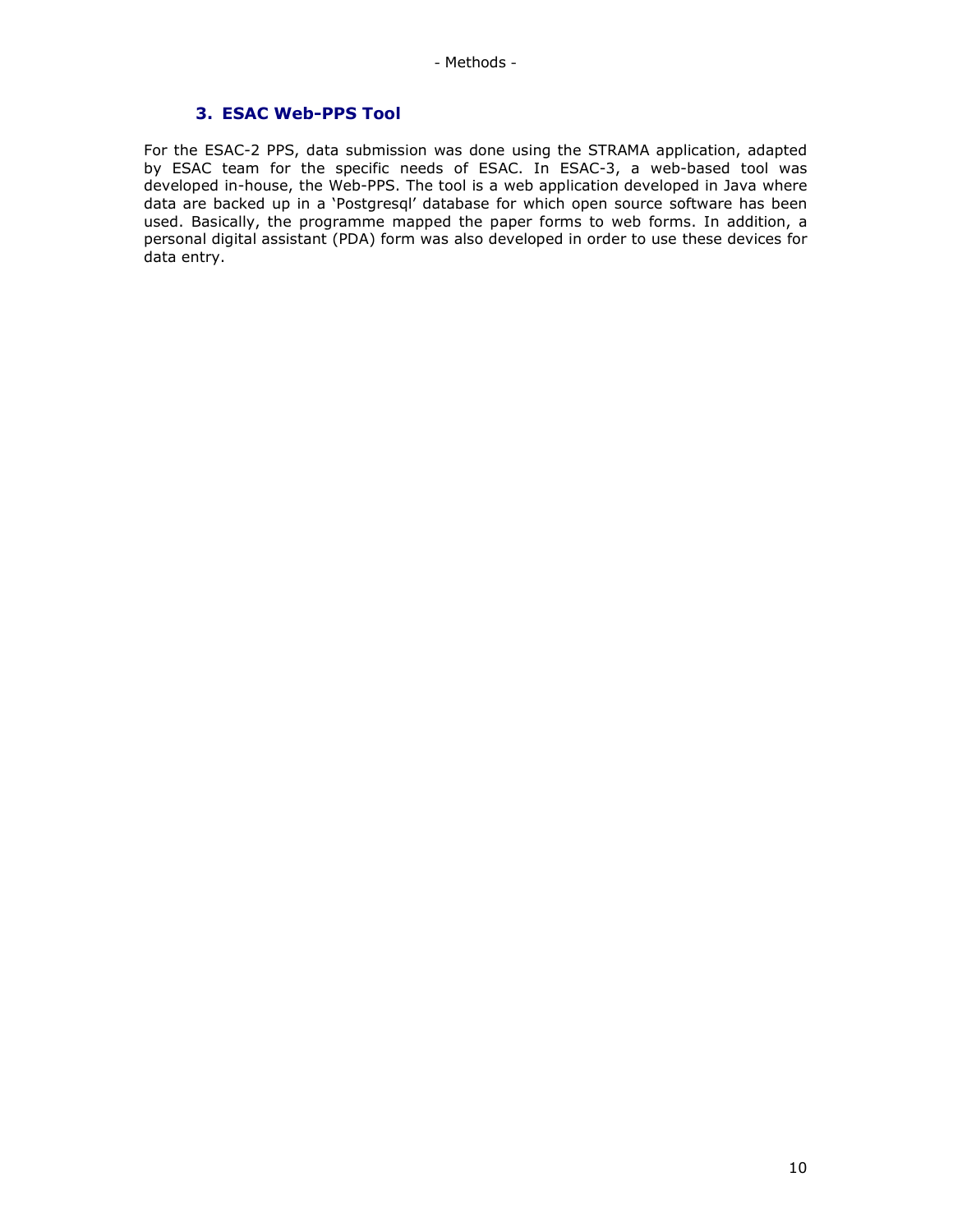#### **RESULTS**

#### 1. General overview of the survey

ESAC collected compatible data for analysis on antimicrobial therapies from 177 hospitals from 25 countries. However for these analyses, a maximum of 5 hospitals per country were randomly selected (Table 1). A simulation method was used to select 30 samples of 75 hospitals with not more than five hospitals per country. The selection of 5 hospitals within a country was robust to random variation. Therefore, from this point forward reference is made exclusively to the 75 randomly selected hospitals using SAS software (Proc surveyselect) was applied when the hospital number per country was above five. The selected hospitals were distributed as follows: 28 were tertiary, 32 were secondary, 10 were primary, 3 infectious diseases and 1 was paediatric institution. Teaching hospitals represented 35 of the 74 hospitals. A list of the participating hospitals can be found in Appendix 4, which also contains a number of hospitals which either did not validate their data or reported to have no patients on treatment.

| <b>Countries</b>      |                         | <b>Participating hospitals</b> |          |                         | <b>Included Hospitals</b> |                |  |  |
|-----------------------|-------------------------|--------------------------------|----------|-------------------------|---------------------------|----------------|--|--|
|                       | $\mathsf{n}$            | Treated                        | Total    | $\mathsf{n}$            | Treated                   | Total patients |  |  |
|                       |                         | patients                       | patients |                         | patients                  |                |  |  |
| <b>AUSTRIA</b>        | $\overline{7}$          | 747                            | 2732     | 5                       | 572                       | 2136           |  |  |
| <b>BELGIUM</b>        | 21                      | 2054                           | 7538     | 5                       | 481                       | 1737           |  |  |
| <b>BULGARIA</b>       | 1                       | 112                            | 564      | $\mathbf 1$             | 112                       | 564            |  |  |
| SWITZERLAND           | $\overline{2}$          | 557                            | 2136     | $\overline{2}$          | 557                       | 2136           |  |  |
| <b>CYPRUS</b>         | $\overline{2}$          | 278                            | 591      | $\overline{2}$          | 278                       | 591            |  |  |
| <b>CZECH REPUBLIC</b> | 4                       | 696                            | 2685     | 4                       | 696                       | 2685           |  |  |
| <b>DENMARK</b>        | $\overline{2}$          | 198                            | 535      | 2                       | 198                       | 535            |  |  |
| <b>ESTONIA</b>        | $\overline{\mathbf{3}}$ | 298                            | 1461     | $\overline{\mathbf{3}}$ | 298                       | 1461           |  |  |
| <b>ENGLAND</b>        | 45                      | 7200                           | 24870    | 5                       | 875                       | 3438           |  |  |
| <b>SPAIN</b>          | $\overline{2}$          | 516                            | 1322     | $\overline{2}$          | 516                       | 1322           |  |  |
| <b>FRANCE</b>         | $\overline{3}$          | 407                            | 1639     | 3                       | 407                       | 1639           |  |  |
| <b>CROATIA</b>        | $\overline{3}$          | 484                            | 1729     | 3                       | 484                       | 1729           |  |  |
| <b>HUNGARY</b>        | $\mathbf{1}$            | 733                            | 2771     | $\mathbf{1}$            | 733                       | 2771           |  |  |
| <b>IRELAND</b>        | 21                      | 1954                           | 5679     | 5                       | 685                       | 1886           |  |  |
| <b>ISRAEL</b>         | $\mathbf{1}$            | 103                            | 496      | $\mathbf{1}$            | 103                       | 496            |  |  |
| <b>ITALY</b>          | $\overline{2}$          | 395                            | 1004     | $\overline{2}$          | 395                       | 1004           |  |  |
| LATVIA                | $\overline{2}$          | 305                            | 993      | $\overline{2}$          | 305                       | 993            |  |  |
| <b>MALTA</b>          | $\mathbf{1}$            | 270                            | 744      | $\mathbf{1}$            | 270                       | 744            |  |  |
| N. IRELAND            | 4                       | 632                            | 2074     | 4                       | 632                       | 2074           |  |  |
| <b>NORWAY</b>         | $\overline{2}$          | 144                            | 582      | $\overline{2}$          | 144                       | 582            |  |  |
| <b>PORTUGAL</b>       | $\overline{2}$          | 379                            | 656      | $\overline{2}$          | 379                       | 656            |  |  |
| <b>RUSSIA</b>         | $\overline{3}$          | 172                            | 1484     | $\overline{3}$          | 172                       | 1484           |  |  |
| <b>SCOTLAND</b>       | 32                      | 2447                           | 8794     | 5                       | 129                       | 383            |  |  |
| <b>SLOVENIA</b>       | 5                       | 515                            | 1668     | 5                       | 515                       | 1668           |  |  |
| <b>WALES</b>          | $\overline{6}$          | 754                            | 2746     | $\overline{5}$          | 741                       | 2638           |  |  |
| <b>Grand Total</b>    | 177                     | 22350                          | 77493    | 75                      | 10677                     | 37352          |  |  |

Table 1 List of Participating/Selected Hospitals per country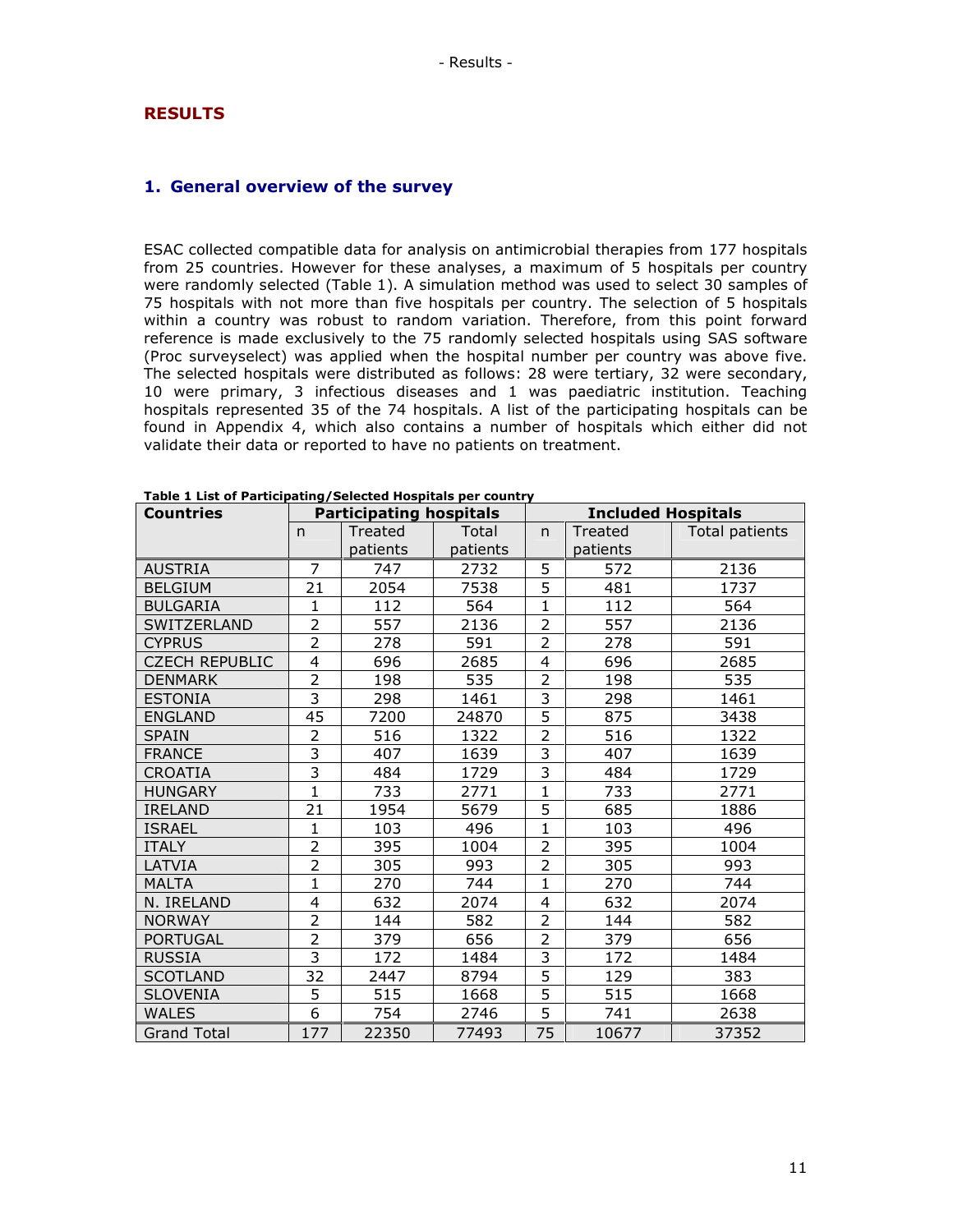# 2. Patient overview

Among the 37,352 admitted patients, 10,677 received antimicrobials for a total of 14,742 prescriptions. Figure 1 shows the distribution of the number of included patients (median: 348; range: 17-2,771) and the distribution of the number of treated patients/100 patients (median: 29.5; range: 2.5-69.6). The median age of the treated patients was 64 years (range: 0-103). The hospital proportion of female patients was 45.7% (range: 21.9-85.7).



Figure 1 Distribution of the number of treated patients /100 patients (left), distribution of the number of prescriptions/100 patients (right)

The average of treated patients/100 patients in hospitals was higher in ICU units (ICUs) as summarised in Table 2 and Figure 2.

| <b>Specialties</b>       | N  | <b>Average treated</b><br>patients/ 100 patients | Average therapies/<br>100 patients | Average prescriptions/<br>patient |
|--------------------------|----|--------------------------------------------------|------------------------------------|-----------------------------------|
| <b>Medicine</b>          | 75 | 29.83                                            | 40.1                               | 1.32                              |
| <b>Surgery</b>           | 70 | 32.61                                            | 42.66                              | 1.30                              |
| Intensive-<br>care (ICU) | 68 | 58.34                                            | 96.04                              | 1.63                              |
| <b>Other</b>             | 25 | 14.18                                            | 19.73                              | 0.96                              |
| <b>Total</b>             | 75 | 31.07                                            | 42.26                              | 1.35                              |

|  |  |  |  | Table 2 Proportion of treated patients/100 patients and therapies/100 patients split by specialties |
|--|--|--|--|-----------------------------------------------------------------------------------------------------|
|--|--|--|--|-----------------------------------------------------------------------------------------------------|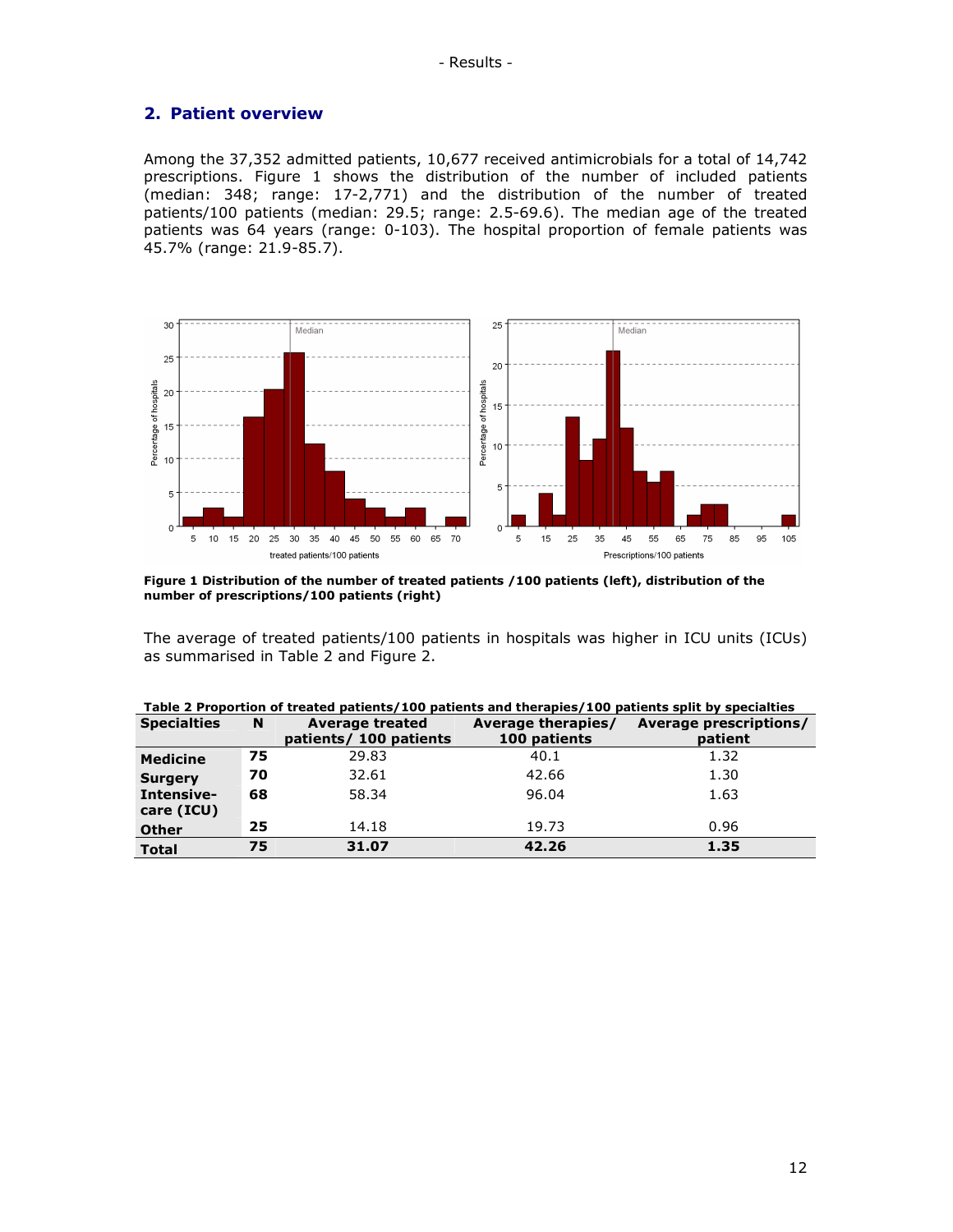

Figure 2 Proportion of treated patients (left) Therapies/patient - by specialty (right)

The overall mean number of therapies was 1.3 per patient. It was highest in ICU (1.63). The proportions of monotherapy, 2-3 therapies and >3 therapies are shown in Figure 3 which indicates that non-J01 antimicrobials are less frequently used as monotherapy.



percentage of treated patients with 2 to 3 therapies among hospitals (right)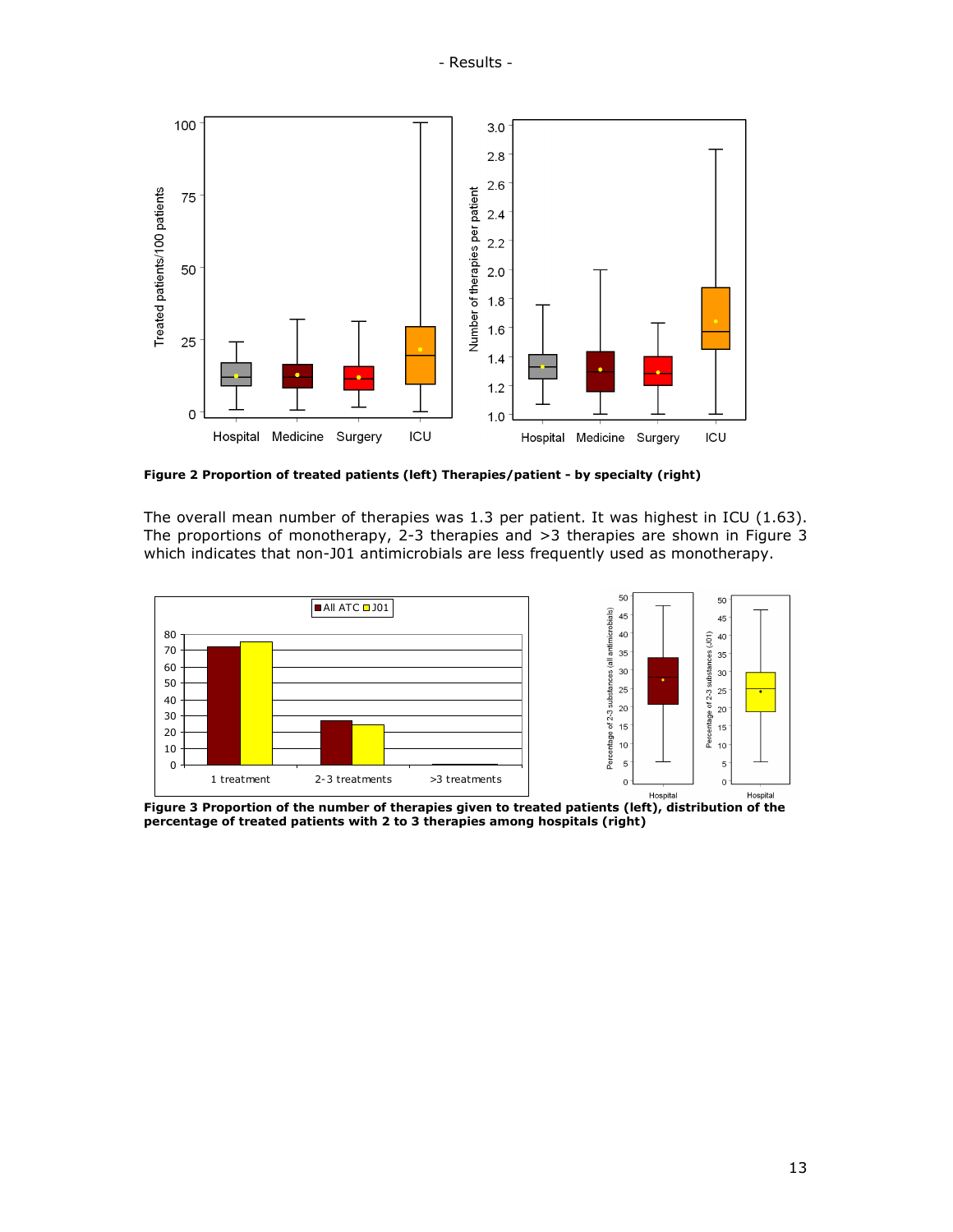# 3. Drug utilisation

#### 3.1. ATC 2 level

The proportion of antibacterials for systemic use (J01) was 92.9% (range: 75.0-100), antifungals (J02, D01AB) 4.1% (range: 0-22.2), rifampicin (J04) 0.7% (range: 0.0-3.8) and 'Others' (A07, P01) 4.4% (range: 0.0-14.6), respectively (Fig. 4).



Figure 4 Proportion of antimicrobial agents at ATC2 level

Out of the 75 hospitals, four reported use only of antibacterials (J01) whilst 39 reported no use of rifampicin. Only 2 hospitals reported use of D01 and a total of 17 reported no use of antifungals, whilst 15 reported no use of 'Others' which include oral/rectal metronidazole. A total of 39 hospitals reported no use of at least one of these three drug classes.

There was a significant difference between the proportions of treated patients/100 patients between all department categories. The overall proportion of treated patients was 29.1%. The difference between departments ranged from 54.4% in ICU, to 30.7% in surgical, 26.7% in medical and 7.9% 'other' departments, respectively.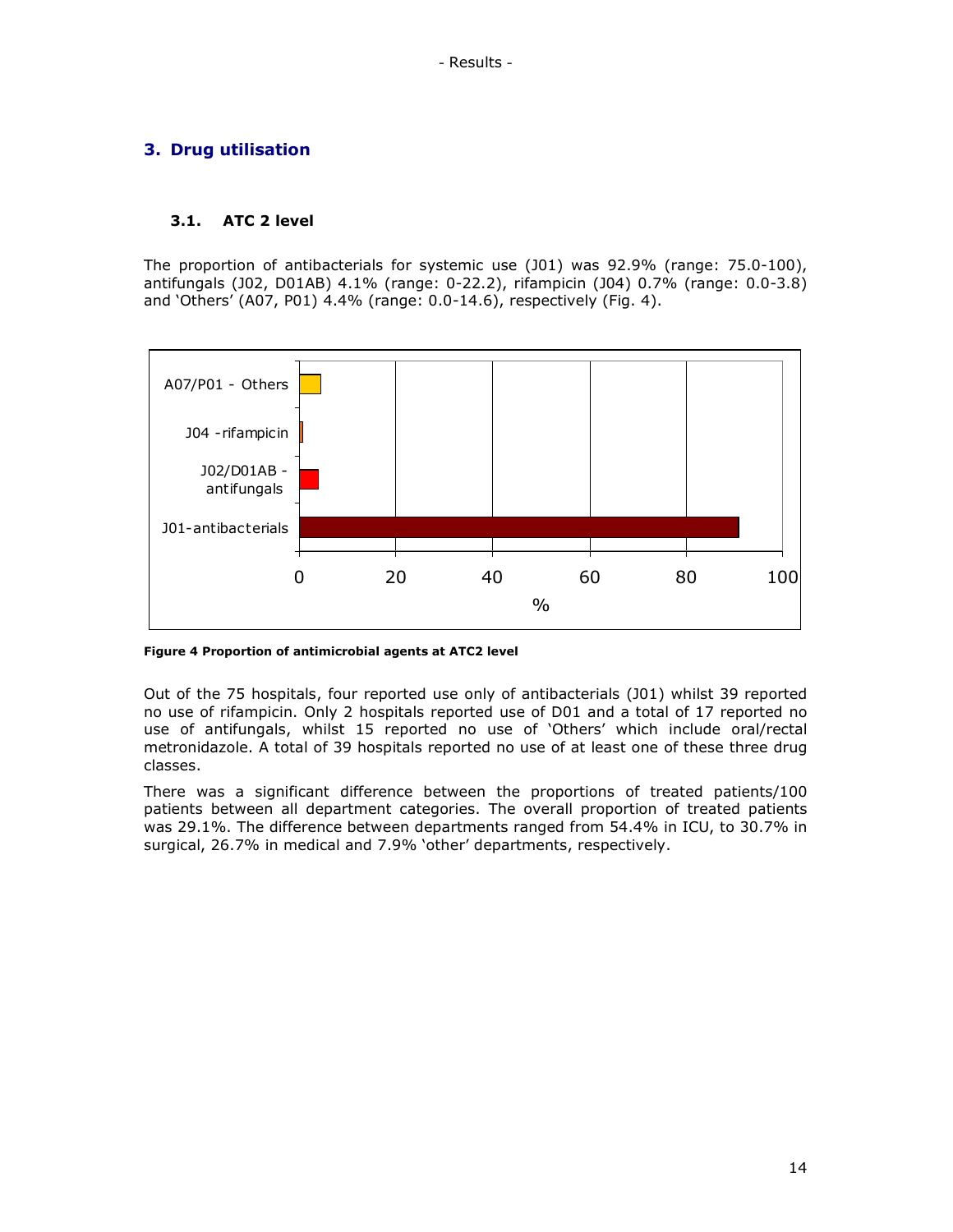#### 3.2. ATC 3 level

The proportion of penicillins (J01C) was significantly different between Medicine (32%), Surgery (29%) and ICU (23%), respectively ( $p$  <0.01). For the other β-lactams (J01D) there was no significant difference between Surgery and ICUs, both of which were significantly different to medicine ( $p$  <0.01) (Fig. 5). J01C was more prominent in medicine than in ICUs whilst the opposite applied for other β-lactams (J01D).

At ATC 3 level the major difference is between the treatment of patients within an intensive care setting as opposed to all other settings both in the quantity and quality of drugs used (Fig. 6). The penicillins (J01C) were used almost twice as much in ICUs. However, the major differences between ICU's and the rest of the hospital, is observed in other beta-lactams, aminoglycosides and glycopeptides.



Figure 5 Proportion of use at ATC3 level by specialty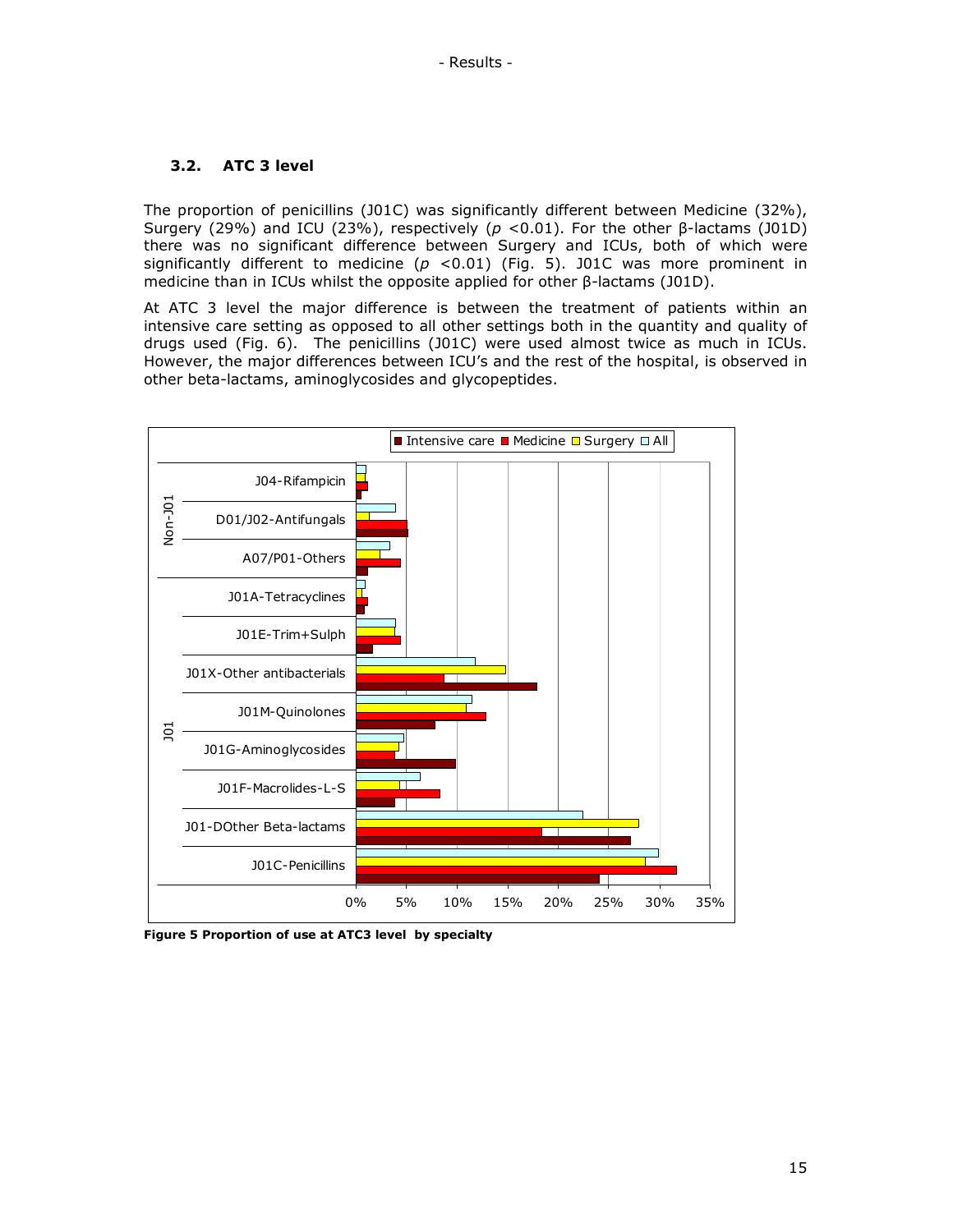

Figure 6 Proportion of treated patients/100 patients at ATC3 level by specialty

Figure 7 shows the combinations of penicillins with β-lactam inhibitors (J01CR), fluoroquinolones (J01MA) and third generation cephalosporins (J01DD) were the most commonly prescribed, on average 8.5% (range: 0-20.8), 4.9% (range: 0-13.2) and 3.4% (range 0.0-21.7), respectively within the hospitals. In ICU, the prevalence of treated patients was higher for most classes. The major class at ATC4 level, in ICUs, was also penicillins with β-lactam inhibitors (J01CR) followed by carbapenems (J01DH), third generation cephalosporins (J01DD), and the other aminoglycosides (J01GB). The proportion of treated patients/100 patients for all therapies is provided in Appendix 3.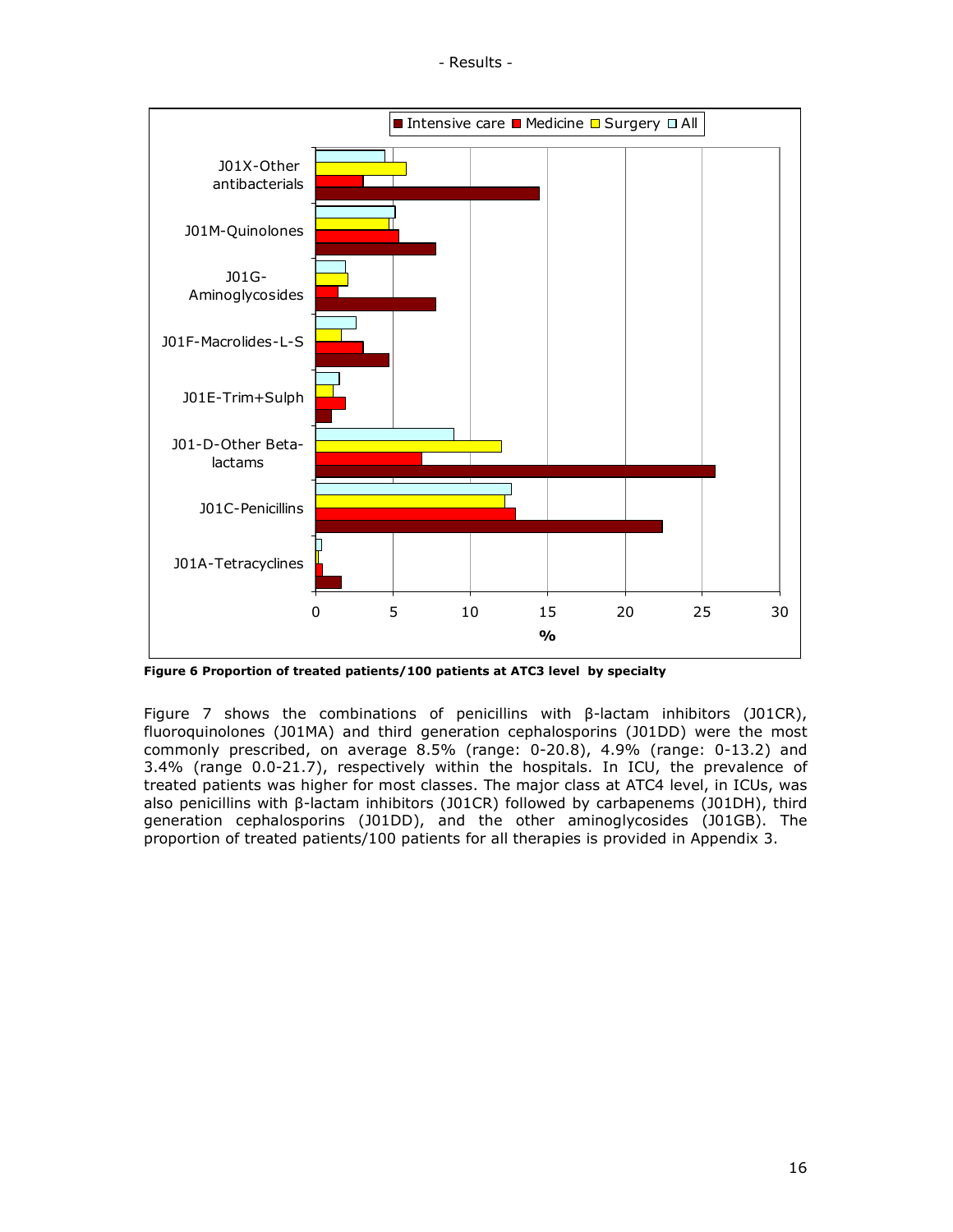

Figure 7 Proportion of treated patients/100 patients aggregated at ATC4 level

# 3.3. Route of administration

The proportions of parenteral use within: hospitals; medicine; surgery; and ICU were – 66% (range: 21-94), 57% (range: 9-89), 69% (range: 32-100), and 96% (range: 74- 100), respectively. However, the parenteral proportion varied widely between hospitals as shown in Figure 8.



 Figure 8 Distribution of percentage of parenteral therapies among hospitals (left), distribution of the oral and parenteral routes of administration split by specialty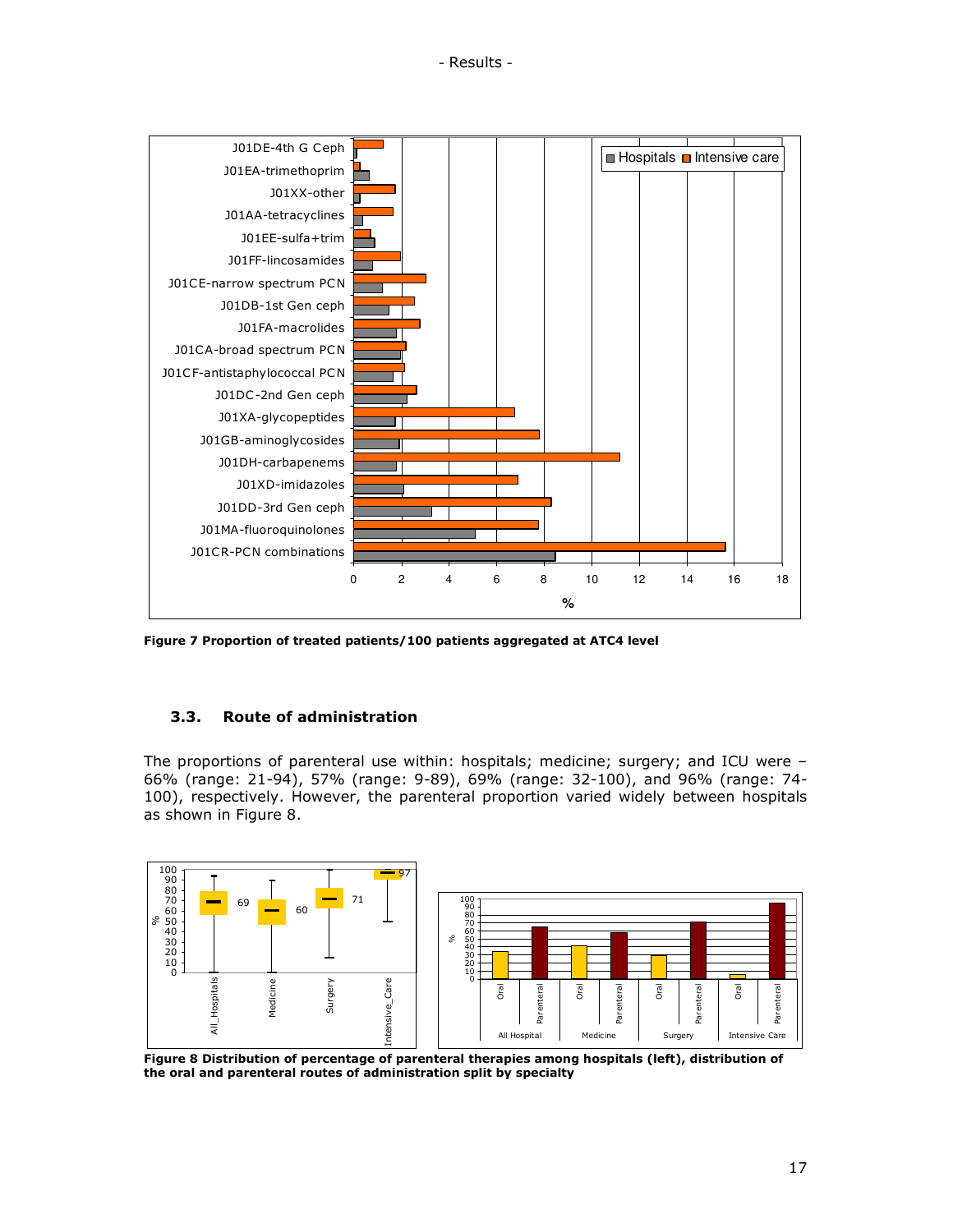In ICUs, most of the therapies were parenteral except for the sulphonamides and trimethoprim class (J01E). In medicine and surgery, the percentage of parenteral therapies was similar for penicillins, cephalosporins, aminoglycosides, quinolones, and other antibacterials. However, the percentage of parenteral therapies of macrolides was higher in surgery (48%) than in medicine (29%) (Fig. 9).



Figure 9 Proportion of parenteral therapies split by specialty

#### 3.4. DU75

Table 3 shows the average number of drugs (ATC 5 level) used per hospital in the survey (27). It also shows that co-amoxiclav (J01CR02) had the highest use overall but ciprofloxacin (J01MA02) was used in more hospitals. Overall 18 drugs composed the DU75.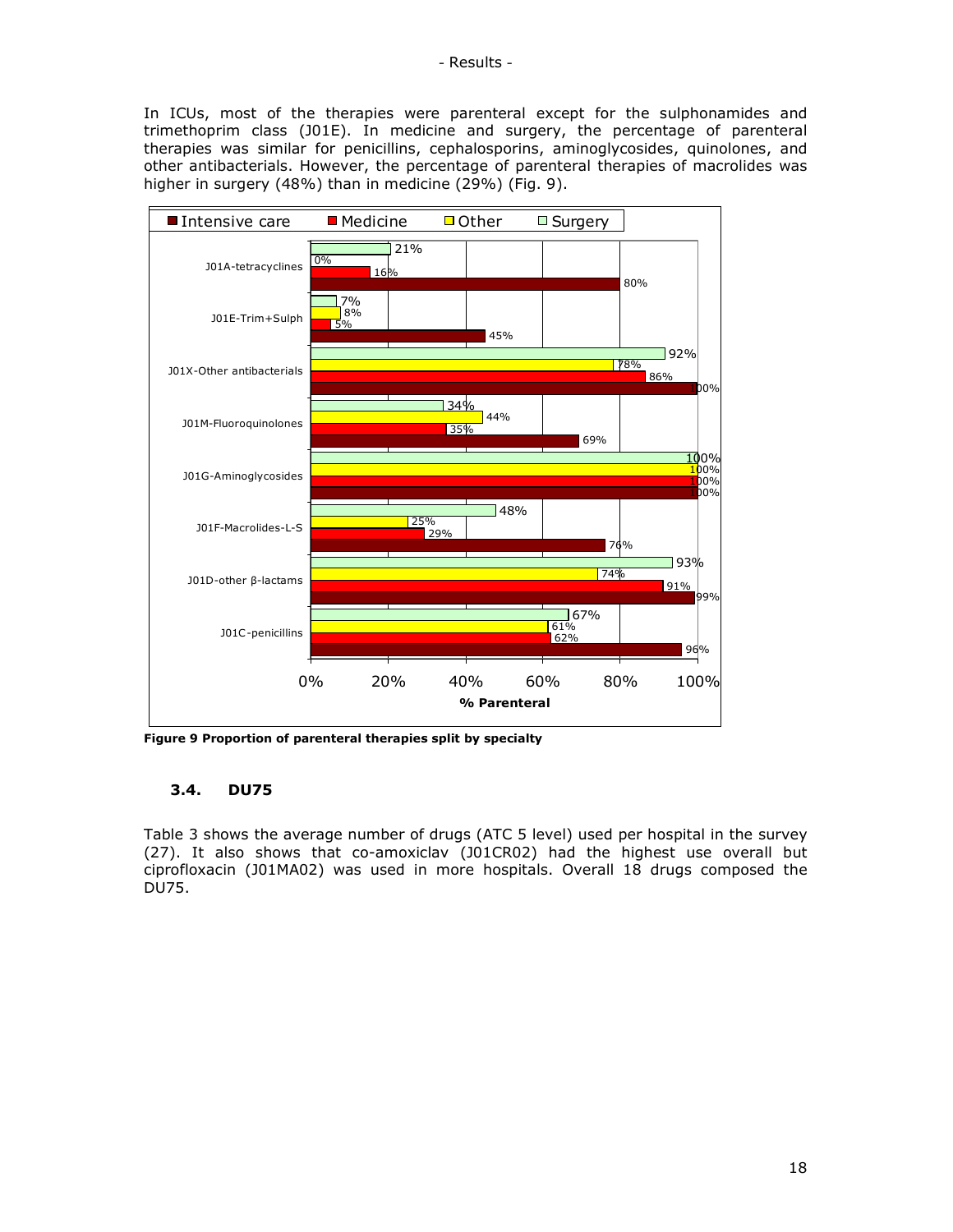| <b>ATC</b>                 | Min      | Average | $25^{\sf th}$ | Median | 75 <sup>th</sup> | Max   | Number of: |           |
|----------------------------|----------|---------|---------------|--------|------------------|-------|------------|-----------|
|                            |          |         | percentile    |        | percentile       |       |            |           |
| No. of                     | 6        | 27      | 19            | 27     | 35               | 46    | Hospitals  | <b>Rx</b> |
| <b>Molecules</b>           |          |         |               |        |                  |       |            |           |
| Order of drugs within DU75 |          |         |               |        |                  |       |            |           |
| J01CR02                    | $\Omega$ | 14.1%   | 5.0%          | 14.2%  | 20.5%            | 40.4% | 69         | 2067      |
| J01MA02                    | 0        | 8.7%    | 4.7%          | 8.2%   | 11.9%            | 25.0% | 71         | 1207      |
| <b>J01CR05</b>             | 0        | 5.4%    | 1.4%          | 4.6%   | 8.4%             | 22.4% | 59         | 843       |
| J01DC02                    | $\Omega$ | 5.6%    | $0.0\%$       | 2.4%   | 7.8%             | 44.4% | 55         | 830       |
| J01XD01                    | 0        | 5.0%    | 1.9%          | 4.7%   | 7.3%             | 18.8% | 65         | 760       |
| J01DD04                    | 0        | 4.6%    | $0.0\%$       | 1.6%   | 5.4%             | 56.7% | 55         | 631       |
| J01XA01                    | $\Omega$ | 3.0%    | 0.6%          | 2.6%   | 4.3%             | 11.1% | 58         | 547       |
| J01GB03                    | 0        | 3.2%    | 0.5%          | 2.2%   | 4.5%             | 17.4% | 58         | 455       |
| J01DB04                    | 0        | 3.1%    | $0.0\%$       | $0\%$  | 5.0%             | 24.1% | 36         | 426       |
| J01FA09                    | 0        | 2.7%    | $0.0\%$       | 1.3%   | 4.7%             | 10.0% | 50         | 425       |
| J01CF05                    | 0        | 2.9%    | $0.0\%$       | 1.2%   | 5.6%             | 12.5% | 39         | 393       |
| J01DH02                    | 0        | 2.2%    | $0.0\%$       | 1.7%   | 3.2%             | 8.5%  | 53         | 390       |
| J01EE01                    | 0        | 2.1%    | $0.0\%$       | 1.5%   | 3.0%             | 9.7%  | 53         | 387       |
| J01CA04                    | $\Omega$ | 3.4%    | 0.6%          | 1.9%   | 4.3%             | 25.0% | 58         | 364       |
| J02AC01                    | 0        | 2.3%    | 0.1%          | 1.4%   | 2.8%             | 22.2% | 55         | 347       |
| P01AB01                    | 0        | 2.4%    | 0.1%          | 1.8%   | 3.2%             | 12.5% | 55         | 339       |
| J01FF01                    | 0        | 2.0%    | $0.0\%$       | 1.0%   | 2.9%             | 12.9% | 53         | 314       |
| J01MA12                    | 0        | 1.9%    | $0.0\%$       | 0.0%   | 1.0%             | 42.9% | 33         | 284       |

Table 3 Number of used antimicrobials in hospitals and list of molecules within DU75

## 4. Indication

Community acquired infections accounted for more than half (52%) of the indications for antimicrobial use (Fig. 10). However, huge variations were observed among the hospitals (Fig. 11).



Figure 10 Proportion of different types of indication

┓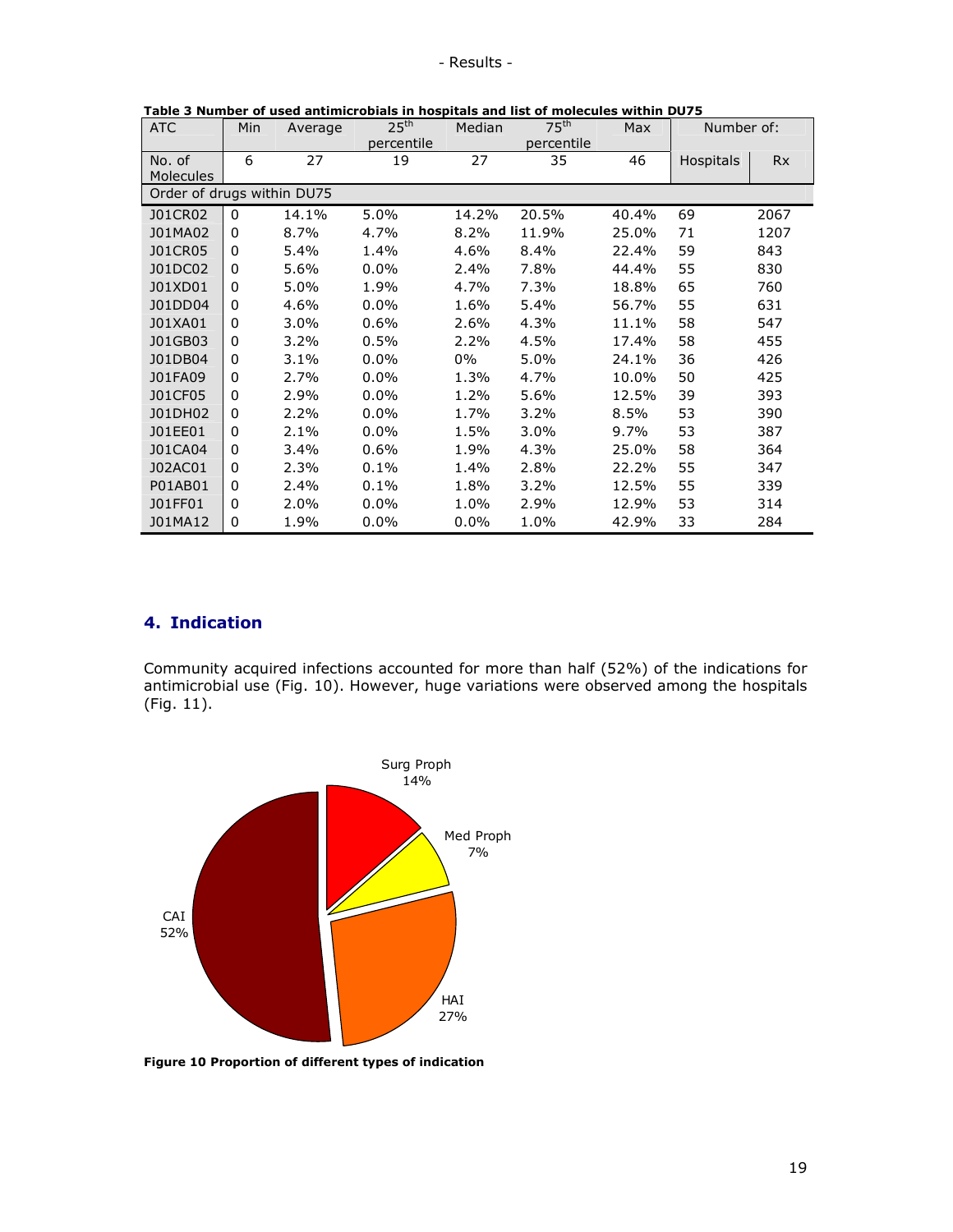

Figure 11 Range of proportions for the different indications

#### 4.1. Prophylaxis

Amongst prophylaxis (Fig. 12), the proportion of surgical prophylaxis was 68% (range: 0-100), whereas the proportion of medical prophylaxis represented 32% (range: 0-100).



4.1.1. Surgical prophylaxis therapies at the ATC4 level

Figure 13 shows that combination of penicillins with β-lactamase inhibitors (20.3%) were the most utilised class for surgical prophylaxis, followed by 1st, 2nd and 3rd generation cephalosporins respectively. The combination of cephalosporins plus the anti-anaerobic imidazole derivatives (J01XD) (shown in yellow) were also frequently used.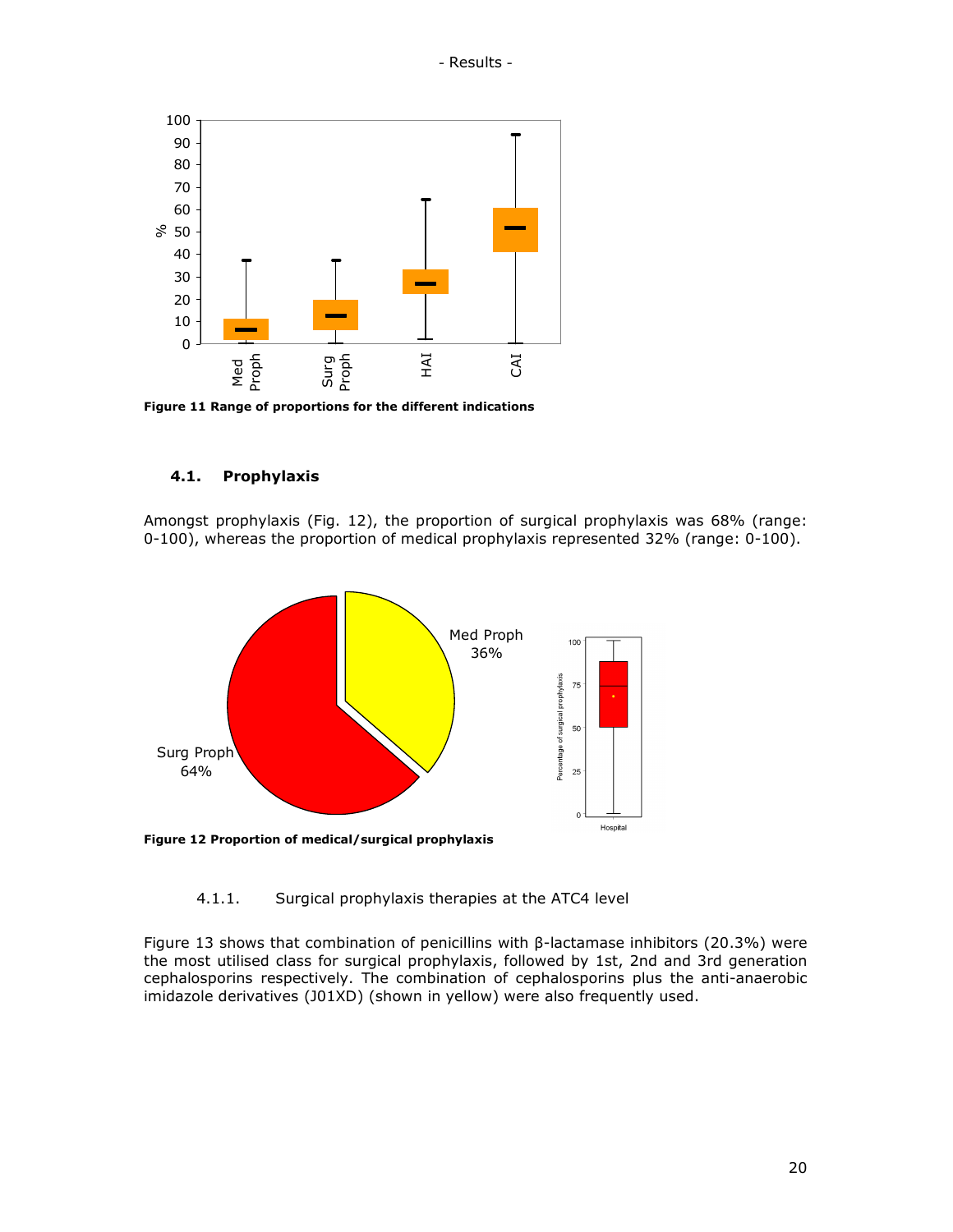

Figure 13 Top 10 surgical prophylaxis agents aggregated at ATC4 level

#### 4.1.2. Duration of surgical prophylaxis

The duration of antibiotic prophylaxis for surgery was more than 1 day in 54% of all prescribed therapies. Huge variations were observed among hospitals (range: 0-100). The proportion for one day and single dose was 23% for both(Fig. 14).



Figure 14 Proportion of duration of surgical prophylaxis (left), distribution of percentage of the surgical prophylaxis > 1 day (right)

### 4.1.3. Sites

Figure 15 shows that the most frequent site for surgical prophylaxis was skin-soft-tissuebone-joint, followed by, gastro-intestinal and urology.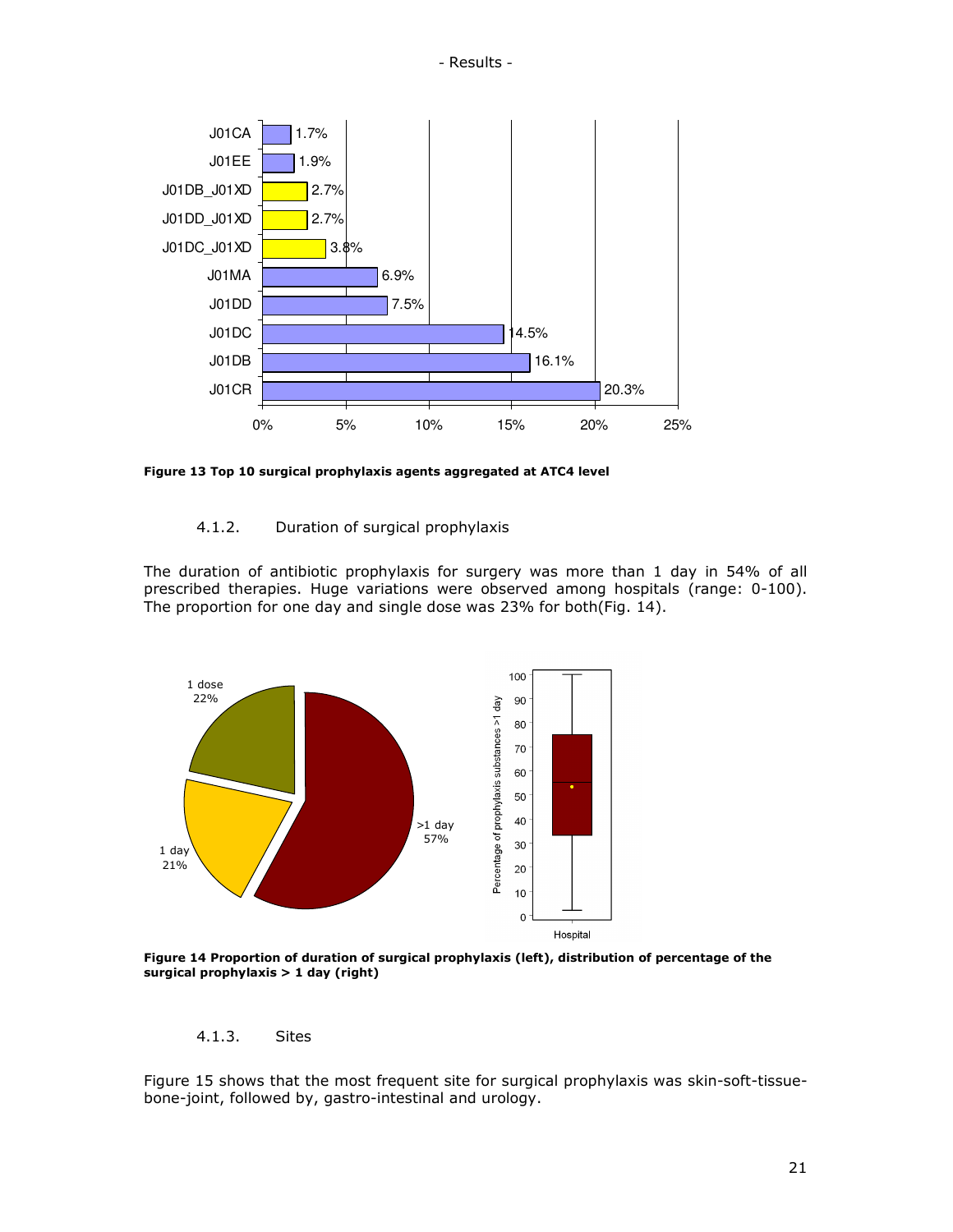

Figure 15 Proportion of surgical prophylaxis by site

#### 4.1.4. Duration of Surgical Prophylaxis by Site

Prolonged surgical antibiotic prophylaxis (>1 day) was highest for otolaryngology (ENT) and respiratory tract. On the contrary, single doses of antibiotics were commonly given in gynaecology and obstetrics (GUOb) (Fig.16). Single dose prophylaxis was least frequently used in ophthalmology.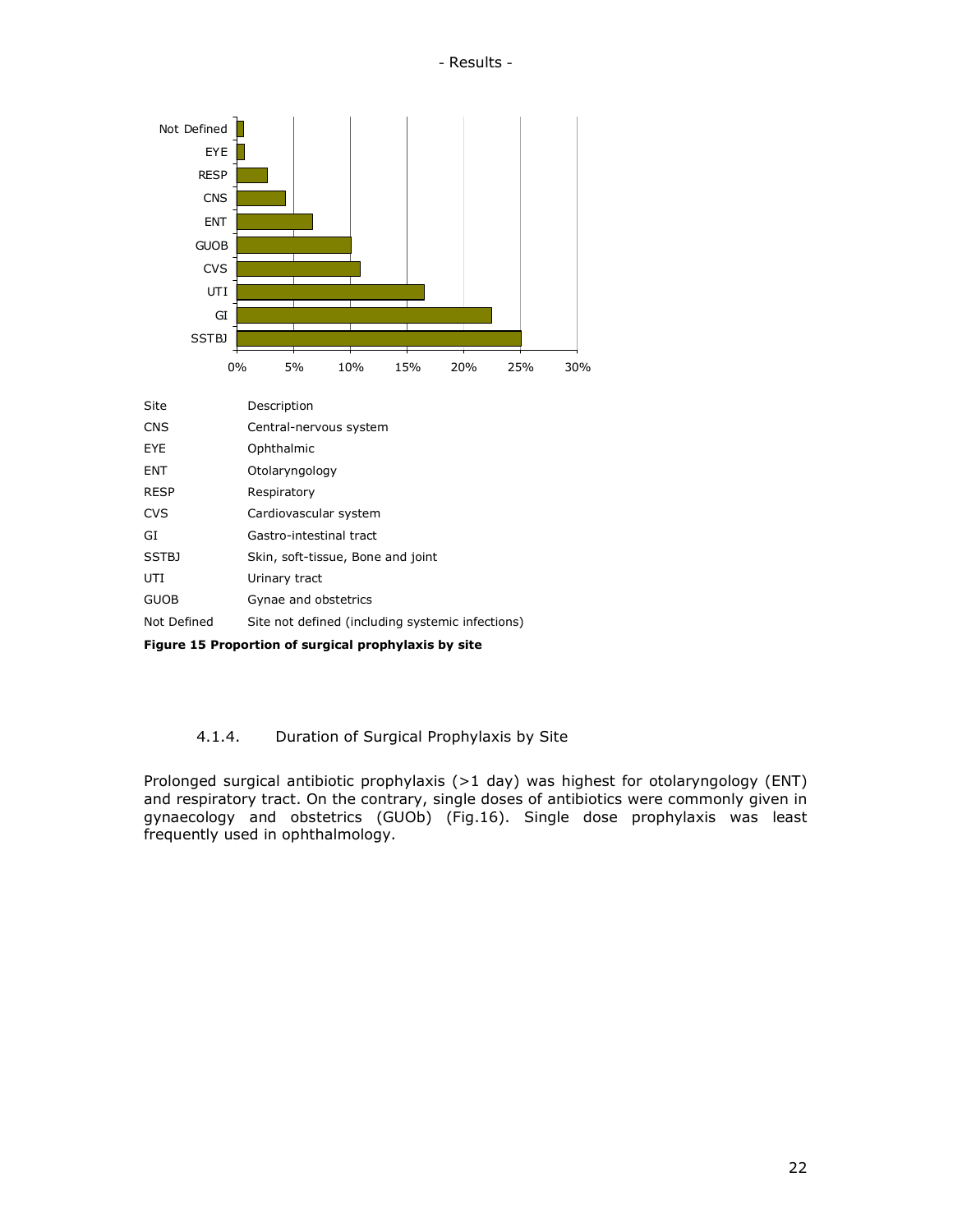- Results -

|                                                               |           |                                   | $\blacksquare$ 1 dose $\blacksquare$ 1 day $\blacksquare$ >1 day |     |             |
|---------------------------------------------------------------|-----------|-----------------------------------|------------------------------------------------------------------|-----|-------------|
| <b>OVERALL</b>                                                | 18%       | 18%                               |                                                                  | 64% |             |
| Proph EYE                                                     | 8%        | 42%                               |                                                                  | 50% |             |
| Proph ENT                                                     | 10%<br>7% |                                   | 83%                                                              |     |             |
| Proph RESP                                                    | 11%       | 20%                               |                                                                  | 70% |             |
| Proph CVS                                                     | 13%       | 16%                               |                                                                  | 71% |             |
| Proph SSTBJ                                                   | 15%       | 33%                               |                                                                  | 52% |             |
| Proph GI                                                      | 17%       | 14%                               |                                                                  | 69% |             |
| Proph CNS                                                     | 18%       | 23%                               |                                                                  | 59% |             |
| Proph UT                                                      | 20%       | 6%                                |                                                                  | 74% |             |
|                                                               |           |                                   |                                                                  |     |             |
| Proph GUOB                                                    |           | 39%                               | 12%                                                              | 49% |             |
|                                                               | 0%        | 20%                               | 40%                                                              | 60% | 80%<br>100% |
| Prophylaxis Site                                              |           | Description                       |                                                                  |     |             |
|                                                               |           | Central-nervous system            |                                                                  |     |             |
|                                                               |           | Ophthalmic                        |                                                                  |     |             |
|                                                               |           | Otolaryngology                    |                                                                  |     |             |
|                                                               |           | Respiratory                       |                                                                  |     |             |
| Proph CNS<br>Proph EYE<br>Proph ENT<br>Proph RES<br>Proph CVS |           | Cardiovascular system             |                                                                  |     |             |
| Proph GI                                                      |           | Gastro-intestinal tract           |                                                                  |     |             |
| Proph SBJ                                                     |           | Skin, soft-tissue, Bone and joint |                                                                  |     |             |
| Proph UT                                                      |           | Urinary tract                     |                                                                  |     |             |

Figure 16 Duration of surgical prophylaxis split by site

#### 4.2. Infection

For the treatment of infections (Fig. 17), the proportion of treatment of hospital acquired infections was 35% (range: 0-100) compared to the proportion of treatment of community acquired infections which was 64% (range: 0-100).



Figure 17 Proportion of Hospital acquired infections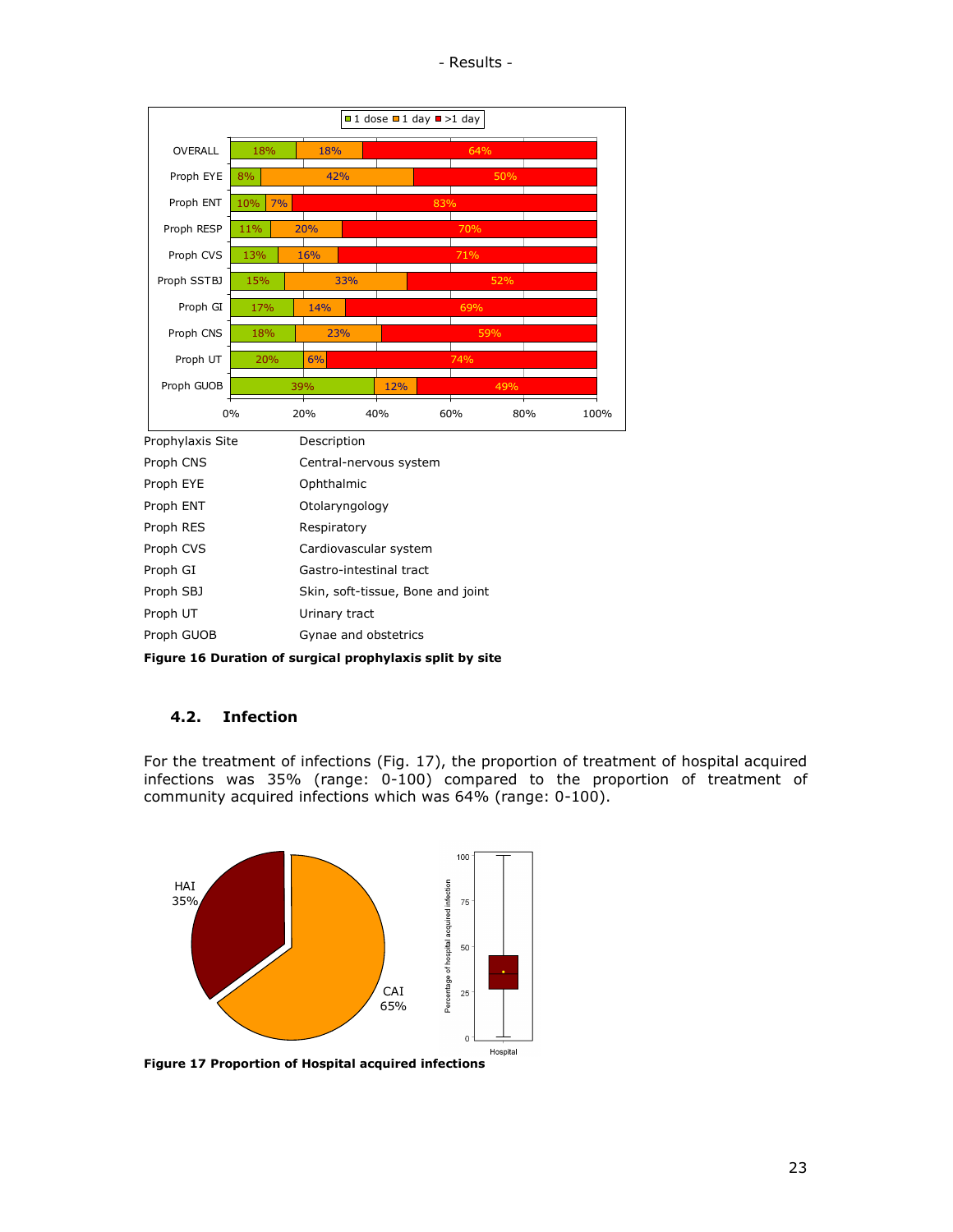#### 4.2.1. Therapies given to treat infection at ATC4 level

Figure 18 shows that the penicillins with beta-lactam inhibitors (J01CR), fluoroquinolones (J01MA), and third generation cephalosporins (J01DD) were all frequently prescribed in the treatment of both HAI and CAI. However, the proportion of certain antimicrobials was higher to treat CAI than HAI, e.g. macrolides (J01FA, HAI: 1%; CAI: 3%). The proportion of hospital-specific-agents was higher to treat HAI, e.g. carbapenems (J01DH, HAI: 6%; CAI: 3%).



Figure 18 Proportion of therapies given to treat of HAI/CAI aggregated at ATC 4 level

#### 4.2.2. Anatomical sites

The most common anatomical site for therapy was the respiratory tract (HAI: 26.1% CAI: 31.9%). Figure 19 shows that UTI's and SSTBJ were also frequently treated.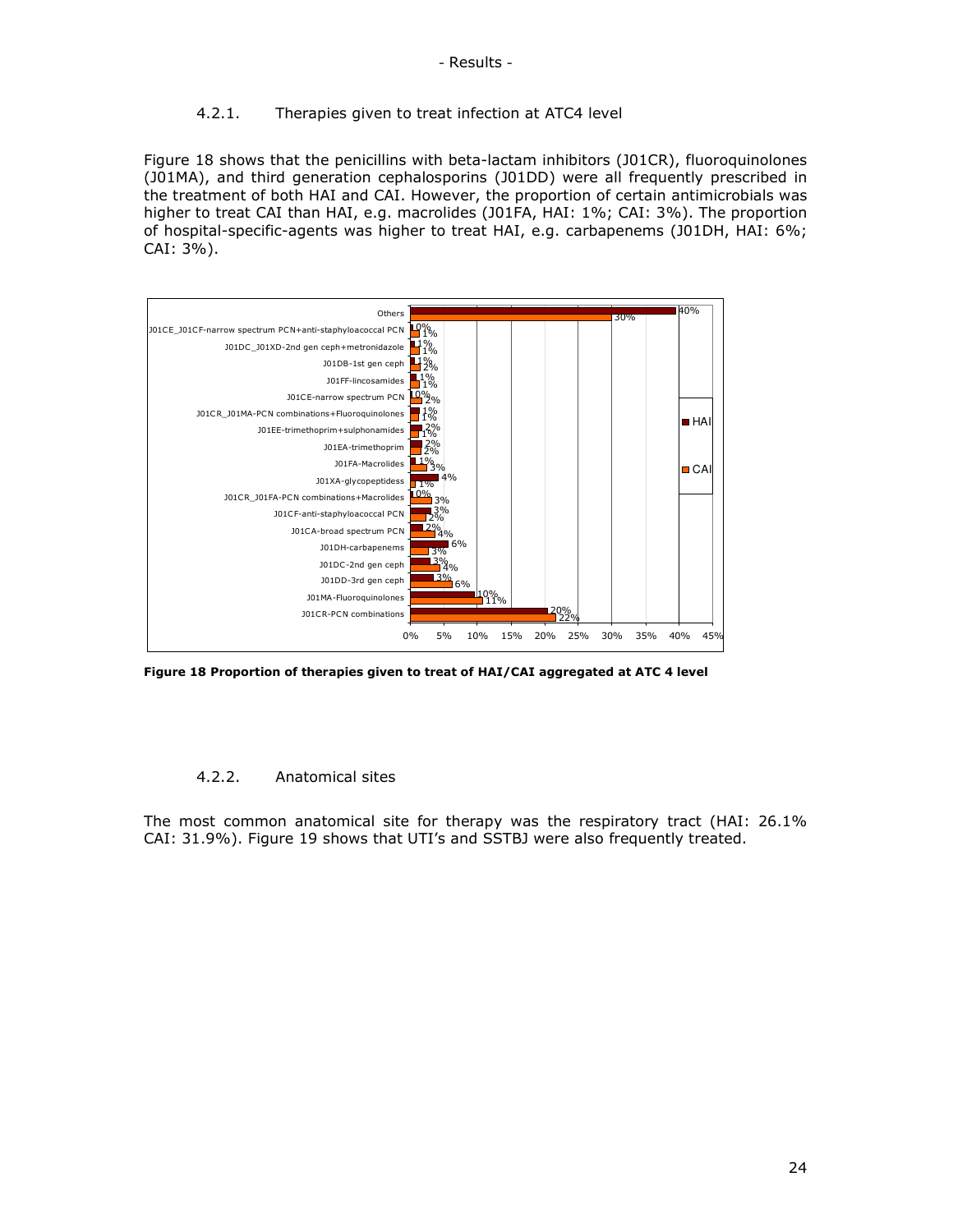

Figure 19 Proportion of HAI/CAI infections split by site

#### 4.2.3. Types of hospital acquired infections

 "Other hospital acquired infection" was the most common (42%) of all hospital acquired infections whilst "Clostridium difficile infection" was the least frequent (5%, Fig. 20).



 Figure 20 Proportion of types of hospital acquired infections (left), distribution of percentage of Clostridium difficile infection among hospital acquired infections (right)

#### 4.2.4. Other hospital acquired infections

The proportion of antimicrobials for "other hospital acquired infection" like most HAI (with the exception of "Clostridium difficile infection") showed a greater proportion of hospital-specific drugs like glycopeptides and carbapenems (Fig. 21).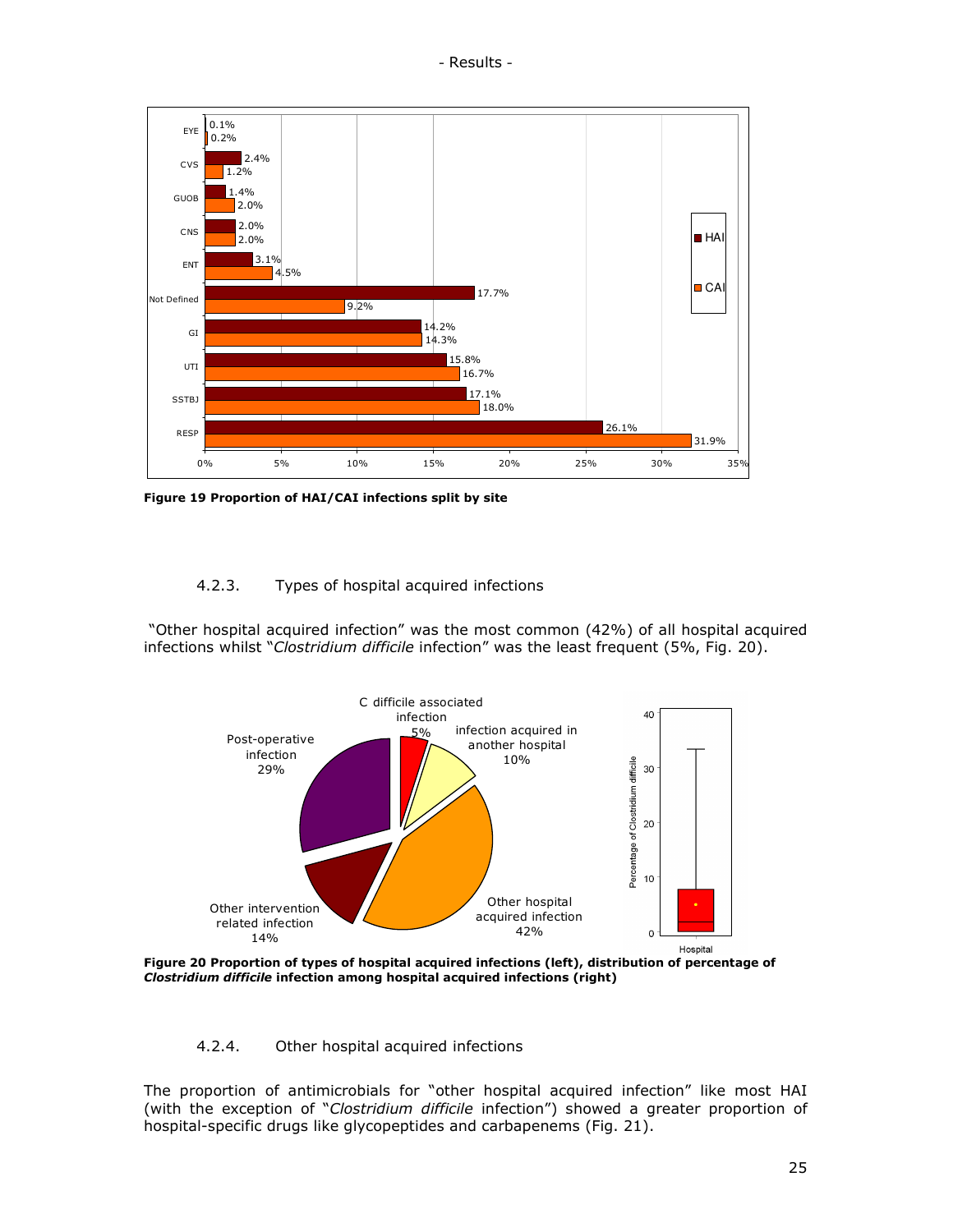

Figure 21 Proportion of 'other hospital acquired infection aggregated at ATC4 level

Regarding the sites, the proportions of undefined site for "other hospital acquired infection" was exceptionally high (Fig. 22). As for the rest of the indications, the respiratory tract was the most frequently infected site.



Figure 22 Proportion of other hospital acquired infections split by site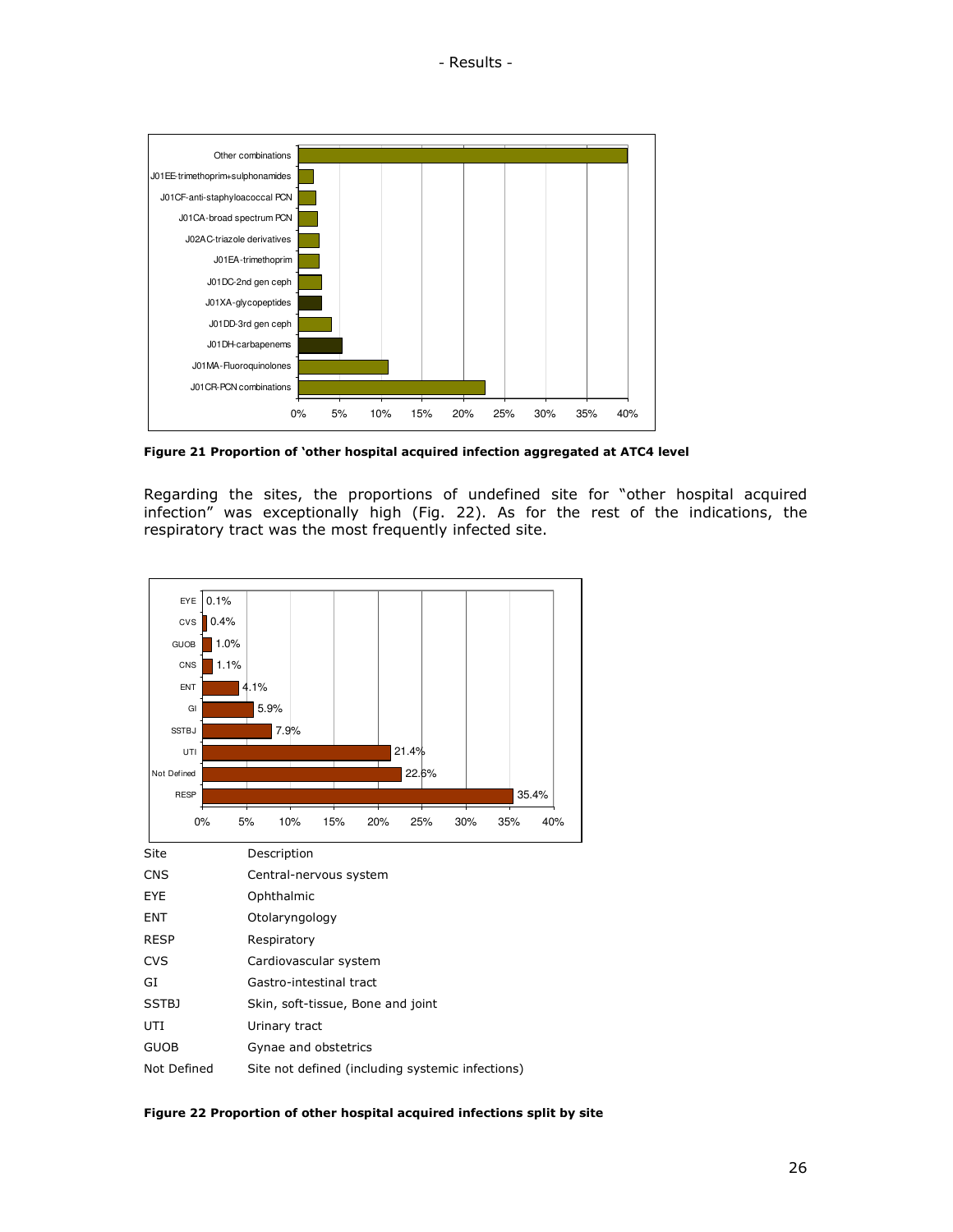# 5. Specific diagnoses detail (Top 3 diagnoses)

The top 3 diagnoses accounted for 35.8% of all indications, pneumonia (17.8%), skin & soft tissue infections (10.6%) and intra-abdominal infections (7.3%). Figure 23 shows that penicillins (J01C) were followed by the other beta-lactams (J01D) as the most commonly prescribed drugs in the treatment of the three most common diagnoses. The other β-lactams ranked first in intra-abdominal infections.



Figure 23 Proportion of therapy for the top 3 diagnoses aggregated at ATC3 level

#### 6. Combination Therapy

Overall, 37 ATC4 groups were used as monotherapy options. The number of combinations used was 618. However, only eight combinations, all of which were dual therapy, featured within the DU75. Figure 24 shows these combinations (including their overall ranking). The respective proportion of multiple-therapies accounted for 31.1% of all treated patients. J01DC\_J01XD and J01DD\_J01XD were mainly used for CAI and surgical prophylaxis.

J01CR\_J01FA was mainly used for CAP; J01CR\_J01MA and J01CA\_J01GB were used in both CAI and HAI; J01DH\_J01XA was almost exclusively used in HAI. The apparently illogical combination J01CR\_J01XD was mainly used in CAI.



Figure 24 Proportion (and ranking) of combination therapy.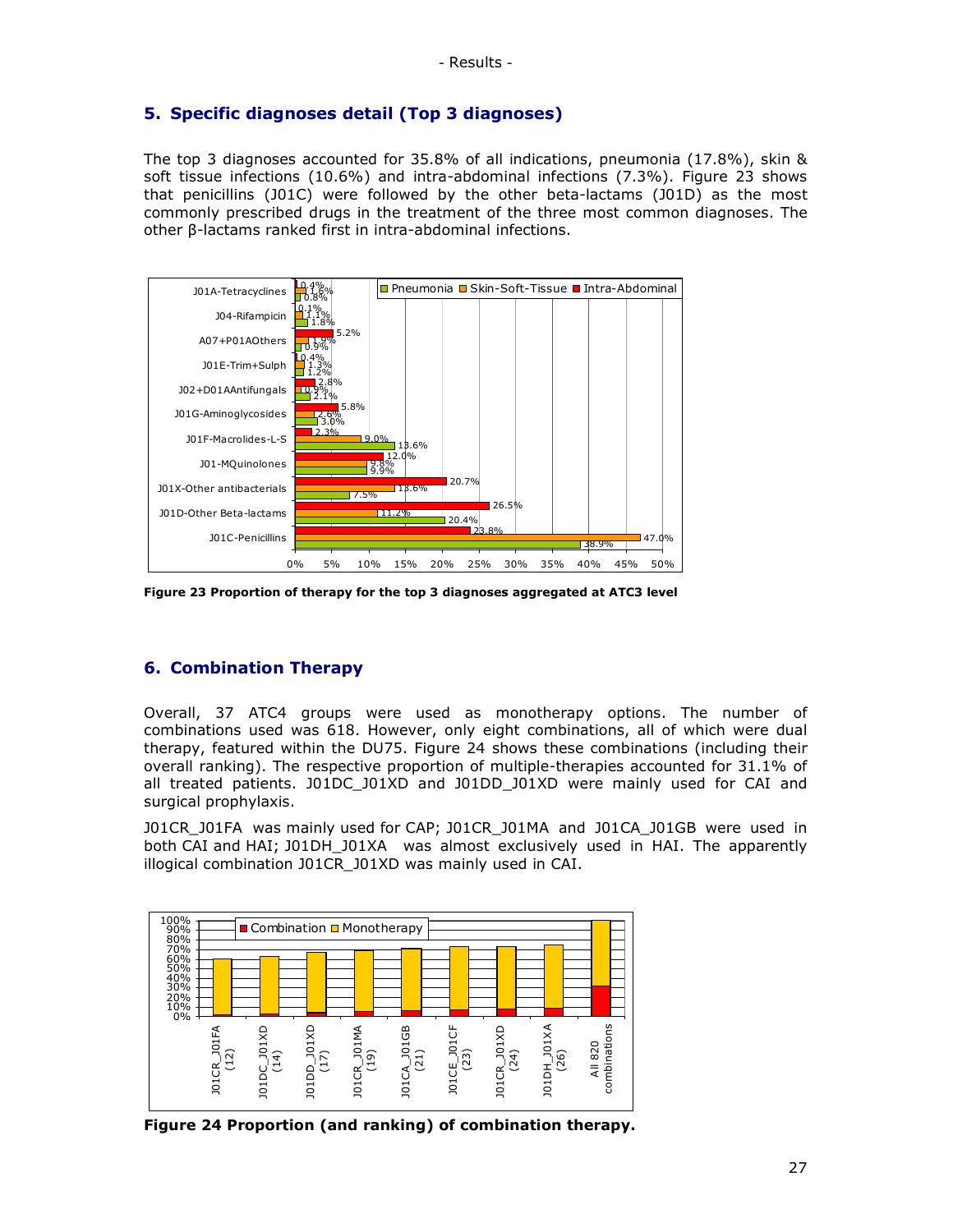- Discussion and Conclusion -

## DISCUSSION AND CONCLUSION

ESAC-PPS was the only survey of antimicrobial prescriptions involving hospitals across the continent (Europe). Very few studies compare hospital antibiotic use between different countries and in such studies countries belong to a particular region, as the study by Vlahovic-Palcevski and colleagues (2007) evaluated hospitals from Baltic countries.<sup>2</sup> Another study by de With and colleagues (2006), described consumption in South-Western Germany.<sup>3</sup> This highlights the lack of availability and therefore, the need for pan-European information on hospital antimicrobial use. Furthermore, pointprevalence surveys were performed either in solitary or regional networks of hospitals mainly concentrating on prescriptions for healthcare-associated infections.  $4-17$ 

This was the third hospital PPS performed by ESAC where data collection using online submission with automatic reporting was used.<sup>8,18</sup> In addition, this was the second PPS which utilised the in-house developed Web-PPS software, this time on a larger scale than in 2008. Some hospitals used a Portable Digital Assistant (PDA) for data entry thus making the PPS more rapid to perform. Data from the PDA was then extracted and uploaded into Web-PPS.

ESAC PPS results, throughout the 3 surveys, were consistent in the fact that approximately 30% of hospitalised patients were treated with antibiotics. Another consistency was the excessively prolonged duration of surgical antibiotic prophylaxis for more than one day (>50%). This practice is against any evidence-based literature which recommends a single dose giving peri-operative antibiotic cover with very few exceptions which never exceed the 24 hour period of cover.<sup>19</sup> Surgical prophylaxis was therefore identified by ESAC as a key quality performance indicator within the surgical departments.

Secondly, also prevalence and/or proportion of HAI was identified as a quality indicator for all hospital specialties, since most HAI are preventable through effective infection control programmes/bundles. Hospitals could compare HAI rates within similar areas of practice within the same institution, region or country. In addition, the individual hospital could monitor trends against time in order to assess any changes in any performance indicator. However, one must only compare hospitals with similar patient characteristics, otherwise hospitals which act as referral centres for sicker patients might be erroneously classified as 'poor performers' whilst the higher proportion of HAI would be expected.

ICUs from different hospitals tend to have differing case mix. However, these tend to have similar trends incompatible with the 'general wards' within the same hospital. Thus if the use of hospital specific antibiotics (e.g., carbapenems and glycopeptides) is high in the general wards it is an indicator of either prevalence of resistant strains or inappropriate prescribing of second or third line agents.  $20,21$  The difference between ICUs and the general ward was also highlighted by the different drugs used within the same category. For example, one would expect that in an ICU the use of piperacillintazobactam (J01CR05) would be higher than that of co-amoxiclav (J01CR02) and vice versa for the general ward.

A lower use of antimicrobial agents that are associated with an increased risk of Clostridium difficile infections such as ciprofloxacin, cephalosporins, clindamycin, coamoxiclav, especially id associated with a greater proportion of narrower spectrum antimicrobials, such as amoxicillin, doxycycline, metronidazole, trimethoprim and flucloxacillin would be indicative of good practice for the particular hospital. If such a pattern is observed, it needs to be sustained and improved further. If the trend is in the opposite direction the particular hospital would have a more difficult task to reverse the situation.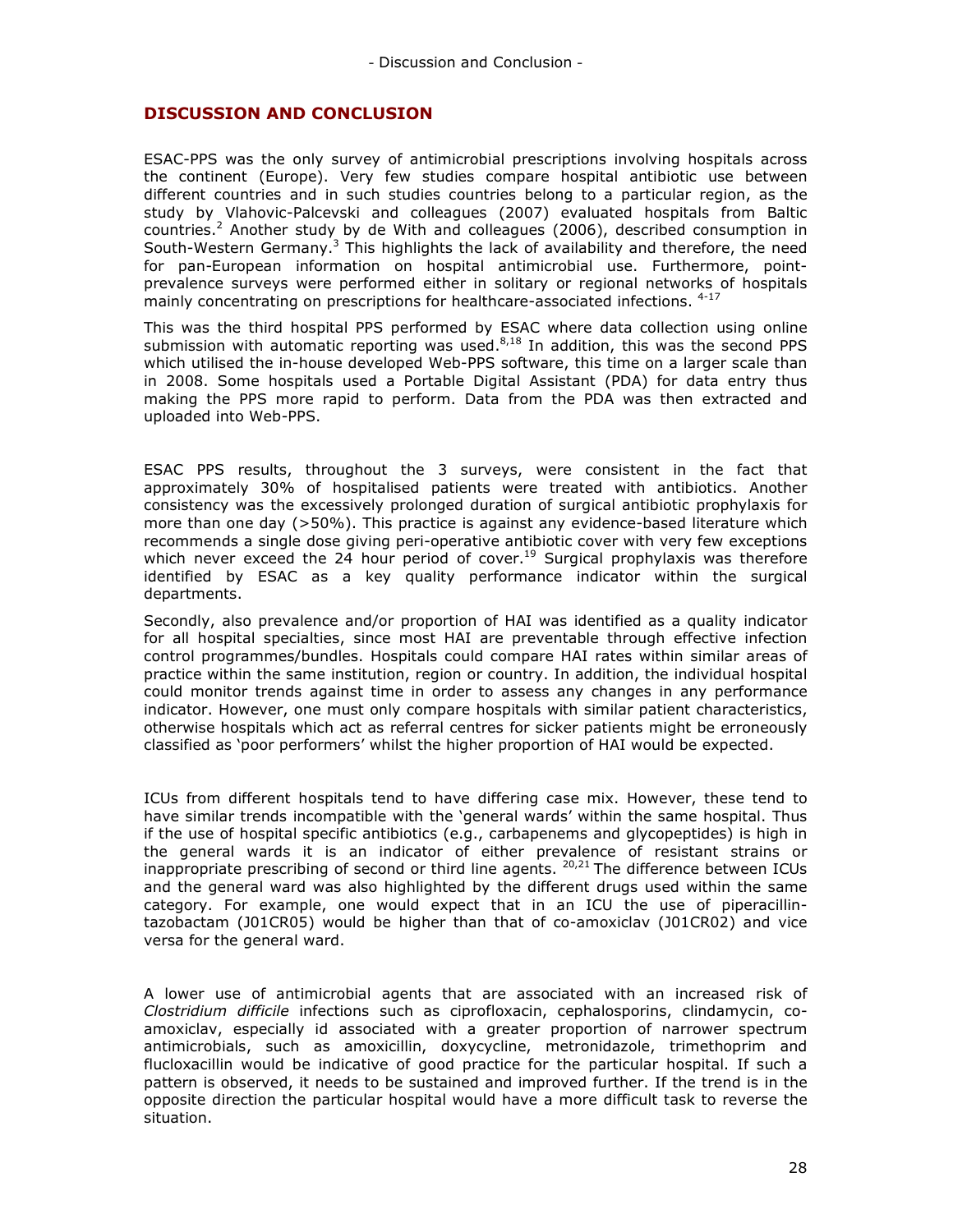- Discussion and Conclusion -

In the ESAC PPS 2009 the types of drugs used in combination were evaluated. A total of 618 different combinations (at ATC4 level) were used. Combinations such as cephalosporins with an imidazole derivative were commonly used for CAI and surgical prophylaxis, the latter being in line with quidelines.<sup>19</sup> Similarly, the combination of a β- $\frac{1}{2}$  lactam plus macrolide for CAP is appropriate.<sup>22</sup> The combination of a carbapenems with a glycopeptide was, as expected, almost exclusively used in HAI. However, 'apparently illogical combinations', such as metronidazole with another drug having sufficient antianaerobic activity, e.g. co-amoxiclav, piperacillin-tazobactam or a carbapenems, were often used. Thus this was yet another quality indicator.

ESAC PPS 2009 has shown that the web-based PPS methodology could be used in almost 200 hospitals and, therefore, with an appropriate Information-Technology and Clinical helpdesk(s) the methodology could be applied anywhere. Recently, interest in Web-PPS methodology has been expressed from North America, Oceania and North Africa. The ESAC PPS methodology identified various key quality indicators which should alert outlier hospitals to instigate programmes for improvement in the particular areas concerned. ESAC shall not support any further PPS, however, the methodology can be transferred to third parties with minimal restrictions. In addition, 3 European spin-offs shall utilise amended versions of the ESAC Web-PPS, namely: Antibiotic Resistance and Prescribing in European Children (ARPEC) network, $^{23}$  funded by DG SANCO, which has an entire workpackage based on ESAC methodology; the European Point Prevalence Survey of Healthcare Associated Infections and Antibiotic use in Long-Term Care Facilities (HALT), funded by ECDC and; the ECDC point prevalence survey on healthcare-associatedinfections and antimicrobial use which will be piloted in 2010 and rolled out across all Europe in 2011 is the final European surveillance network which shall adapt ESAC methodology.<sup>24</sup>

Finally, it should be emphasised that antibiotic prescribing depends not only on prescribers' knowledge, but also on their attitude, and behaviour.<sup>25</sup> Thus any programme for improvement of prescribing must target issues of behaviour and attitude and not rely only on knowledge and education in order to be successful.

In conclusion, the results have confirmed the feasibility of the web-based PPS methodology developed by ESAC across countries in almost 200 hospitals. Process indicators for quality improvement, which can be monitored by this methodology, have been identified. The methodology is in the process of being adapted to also survey healthcare-associated infections, in an ECDC PPS on both antimicrobial use and healthcare-associated infections. This PPS shall be piloted in 2010 and a full-scale European-wide survey is planned for 2011.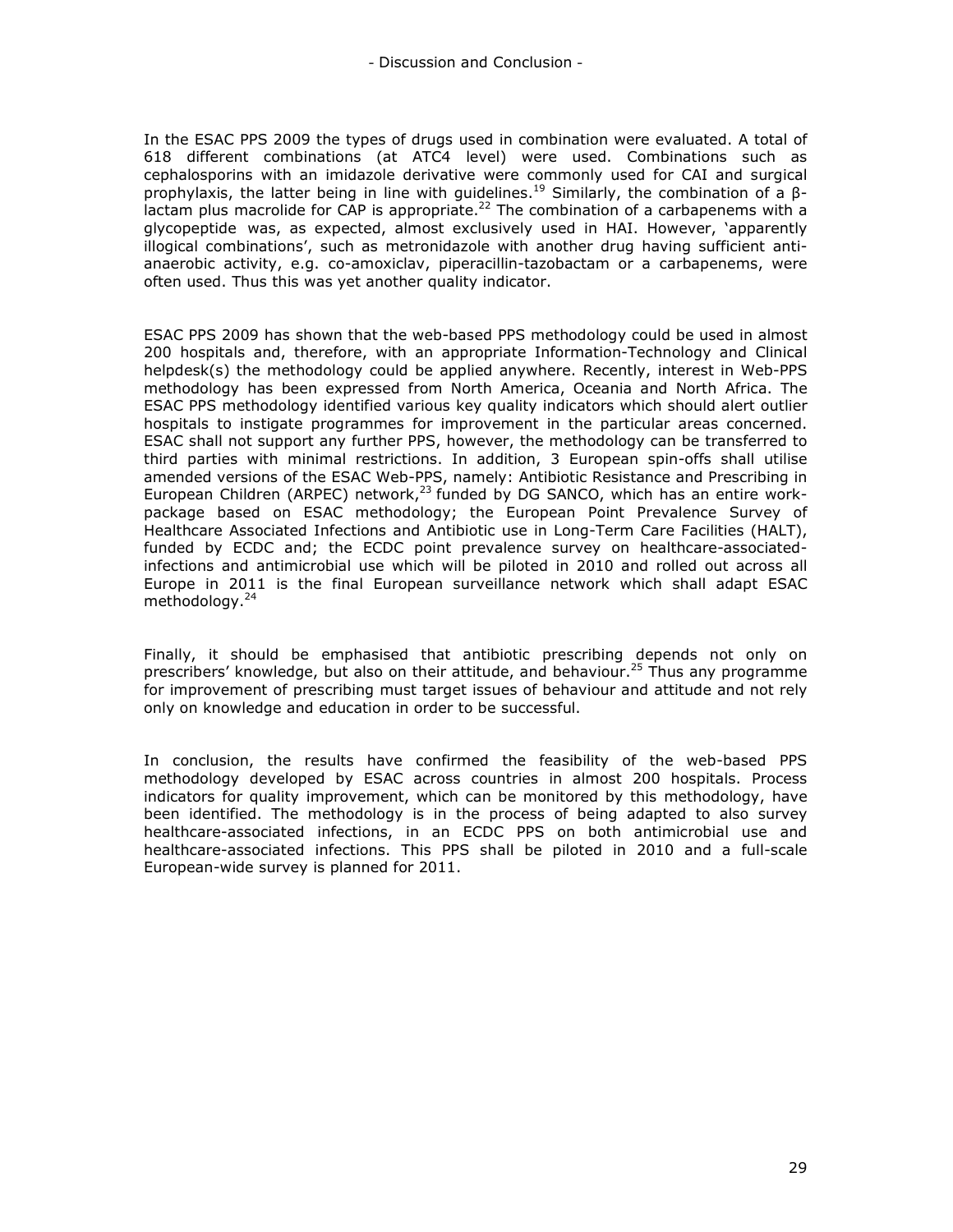#### **REFERENCES**

1. http://europa.eu/abc/European\_countries/candidate\_countries/index\_en.htm.

2. Vlahović-Palcevski, V., Dumpis, U., Mitt, P., Gulbinovic, J., Struwe, J., Palcevski, G., Stimac, D., Lagergren, A., Bergman, U., 2007. Benchmarking antimicrobial drug use at university hospitals in five European countries. Clin Microbiol Infect 13, 277-283.

3. de With, K., Steib-Bauert, M., Straach, P. Kern, W.V., 2006. Is there significant regional variation in hospital antibiotic consumption in Germany? Infection 34, 274-277.

4. Astagneau, P., Fleury, L., Leroy, S. Et al. (1999). Cost of antimicrobial treatment for nosocomial infections based on a French prevalence survey. J Hosp Infect 42, 303-312.

5. Seaton, R. A., Nathwani, D., Burton, P. et al. (2007). Point prevalence survey of antibiotic use in Scottish hospitals utilising the Glasgow Antimicrobial Audit Tool (GAAT). Int J Antimicrob Agents 29, 693-699.

6. Reilly, J., Stewart, S., Allodice, G. et al. NHS Scotland national HAI prevalence survey. Final Report 2007. Glasgow: Health Protection Scoland, 2007.

7. Gravel, D., Taylor, G., Ofner, M. Et al. (2007). Point prevalence survey for healthcare-associated infections within Canadian adult acute-care hospitals. J Hosp Infect 66, 243-248.

8. Davey, P., Faranak, A., Erntell, M. Et al. (2009). The ESAC point prevalence survey of antibacterial use in 20 European hospitals in 2006. Clin Infect Dis (In press)

9. Ang, L., Laskar, R. & Gray, J. W. (2008). A point prevalence study of infection and antimicrobial use at a UK children's hospital. J Hosp Infect 68, 372-374.

10. Ciofi Degli Atti, M. L., Raponi, M., Tozzi, A. E. Et al. (2008). Point prevalence study of antibiotic use in a paediatric hospital in Italy. Euro Surveill 13.

11. Hajdu, A., Samodova, O. V., Carlsson, T. R. et al. (2007). A point prevalence survey of hospital-acquired infections and antimicrobial use in a paediatric hospital in north-western Russia. J Hosp Infect 66, 378-384.

12. Ufer, M., Radosevic, N., Vogt, A. Et al. (2005). Antimicrobial drug use in hospitalised paediatric patients: a cross-national comparison between Germany and Croatia. Pharmacoepidemiol Drug Saf 14, 735-739.

13. Lee, M. K., Chiu, C. S., Chow, V. C. et al. (2007). Prevalence of hospital infection and antibiotic use at a university medical center in Hong Kong. *J Hosp Infect* 65, 341-347.

14. Vlahovic-Palcevski, V., Dumpis, U., Mitt, P. et al. (2007). Benchmarking antimicrobial drug use at university hospitals in five European countries. Clin Microbiol Infect 13, 277-283.

15. Berild, D., Ringertz, S. H. & Lelek, M. (2002). Appropriate antibiotic use according to diagnoses and bacteriological findings: report of 12 point-prevalence studies on antibiotic use in a university hospital. Scand J Infect Dis 34, 56-60.

16. Usluer, G., Ozgunes, I. & Leblebicioglu, H. (2005). A multicenter point-prevalence study: antimicrobial prescription frequencies in hospitalized patients in Turkey. Ann Clin Microbiol Antimicrob 4, 16.

17. Maugat, D., Thiolet, J. M., L'Hériteau, F. et al. (2007). Prévalence des traitements antibiotiques dans les établissements de santé, France. BEH 51-52, 432-437.

18. Report on Point Prevalence Survey of antimicrobial prescription in European hospitals, 2008. Antwerp: European Surveillance of Antimicrobial Consumption, 2009.

19. SIGN Guideline 104. Antibiotic Prophylaxis in Surgery (July 2008) [available at http://www.sign.ac.uk/pdf/sign104.pdf last accessed 11-05-2010]

20. Borg MA, Zarb P, Ferech M, Goossens H. Antibiotic consumption in southern and eastern Mediterranean hospitals: results from the ARMed project. J Antimicrob Chemother (2008) 62: pp. 830-836

21. Vander Stichele RH, Elseviers MM, Ferech M, Blot S, Goossens H. Hospital consumption of antibiotics in 15 European countries: results of the ESAC Retrospective Data Collection (1997- 2002). J Antimicrob Chemother (2006) 58: pp. 159-167.

22. Mandell LA, Wunderink RG, Anzueto A, Bartlett JG, Campbell GD, Dean NC, Dowell SF, File TM, Musher DM, Niederman MS, Torres A, Whitney CG. Infectious Diseases Society of America/American Thoracic Society Consensus Guidelines on the Management of Community-Acquired Pneumonia in Adults. Clin Infect Dis 2007; 44: S27–72

23. Henderson KL, Müller-Pebody B, Johnson AP, Goossens H, Sharland M, on behalf of the ARPEC Group. First set-up meeting for Antibiotic Resistance and Prescribing in European Children (ARPEC).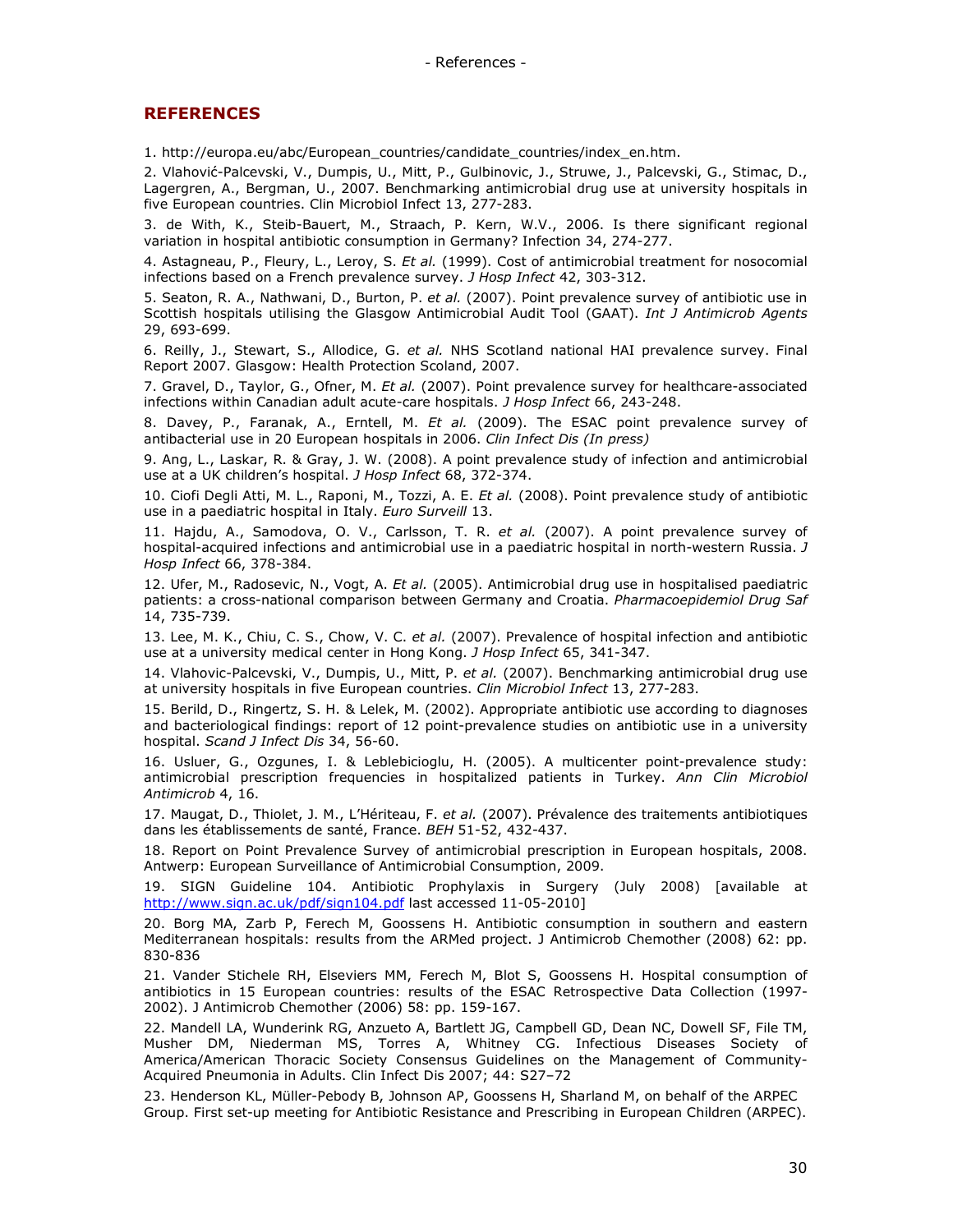Euro Surveill. 2009;14(45):pii=19404. Available at:

http://www.eurosurveillance.org/ViewArticle.aspx?ArticleId=19404 (accessed: 28th March 2010)

24. ECDC Antimicrobial Resistance and Healthcare-Associated Infections Programme. Antibiotic resistance in Europe: the challenges ahead. Euro Surveill. 2009;14(45):pii=19405. Available at: http://www.eurosurveillance.org/ViewArticle.aspx?ArticleId=19405 (accessed: 28th March 2010)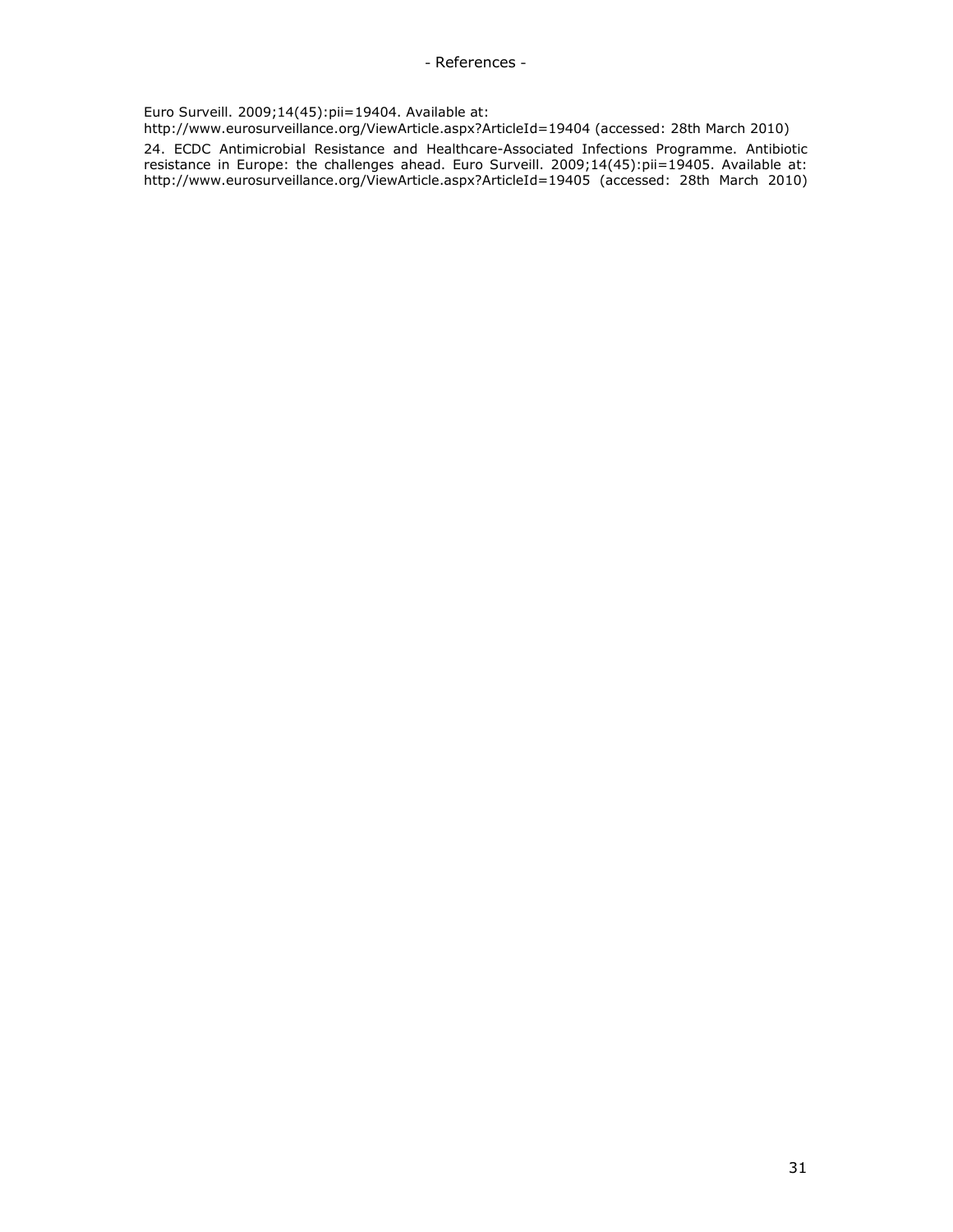# LIST OF FIGURES

| Figure 1 Distribution of the number of treated patients /100 patients (left), distribution of |
|-----------------------------------------------------------------------------------------------|
|                                                                                               |
| Figure 2 Proportion of treated patients (left) Therapies/patient - by specialty (right)13     |
| Figure 3 Proportion of the number of therapies given to treated patients (left),              |
| distribution of the percentage of treated patients with 2 to 3 therapies among hospitals      |
|                                                                                               |
|                                                                                               |
|                                                                                               |
| Figure 6 Proportion of treated patients/100 patients at ATC3 level by specialty 16            |
| Figure 7 Proportion of treated patients/100 patients aggregated at ATC4 level 17              |
| Figure 8 Distribution of percentage of parenteral therapies among hospitals (left),           |
| distribution of the oral and parenteral routes of administration split by specialty 17        |
|                                                                                               |
|                                                                                               |
|                                                                                               |
|                                                                                               |
| Figure 13 Top 10 surgical prophylaxis agents aggregated at ATC4 level21                       |
| Figure 14 Proportion of duration of surgical prophylaxis (left), distribution of percentage   |
|                                                                                               |
|                                                                                               |
|                                                                                               |
|                                                                                               |
| Figure 18 Proportion of therapies given to treat of HAI/CAI aggregated at ATC 4 level 24      |
|                                                                                               |
| Figure 20 Proportion of types of hospital acquired infections (left), distribution of         |
| percentage of Clostridium difficile infection among hospital acquired infections (right) 25   |
| Figure 21 Proportion of 'other hospital acquired infection aggregated at ATC4 level 26        |
| Figure 22 Proportion of other hospital acquired infections split by site 26                   |
| Figure 23 Proportion of therapy for the top 3 diagnoses aggregated at ATC3 level 27           |
|                                                                                               |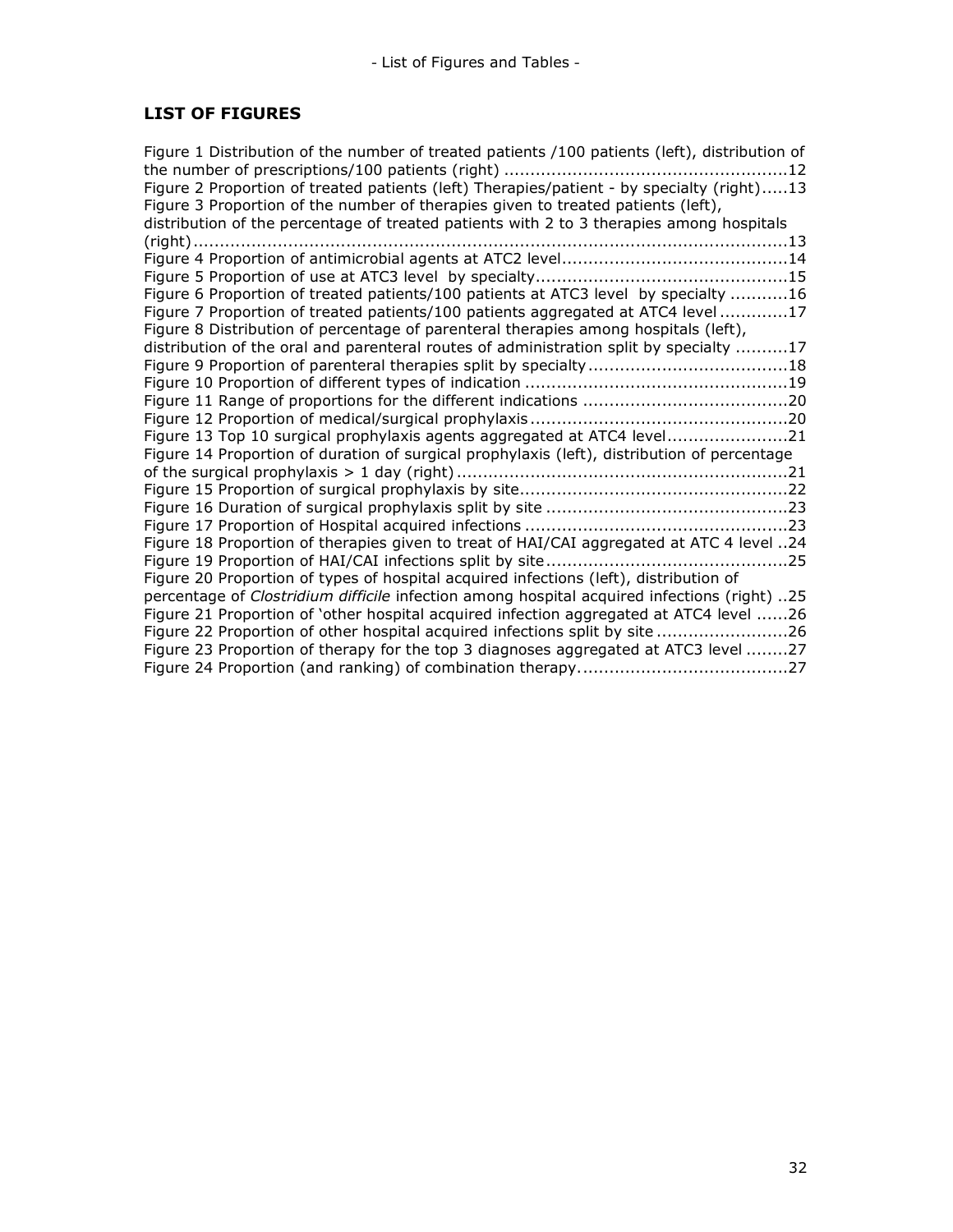# LIST OF TABLES

| Table 2 Proportion of treated patients/100 patients and therapies/100 patients split by |  |
|-----------------------------------------------------------------------------------------|--|
|                                                                                         |  |
| Table 3 Number of used antimicrobials in hospitals and list of molecules within DU75 19 |  |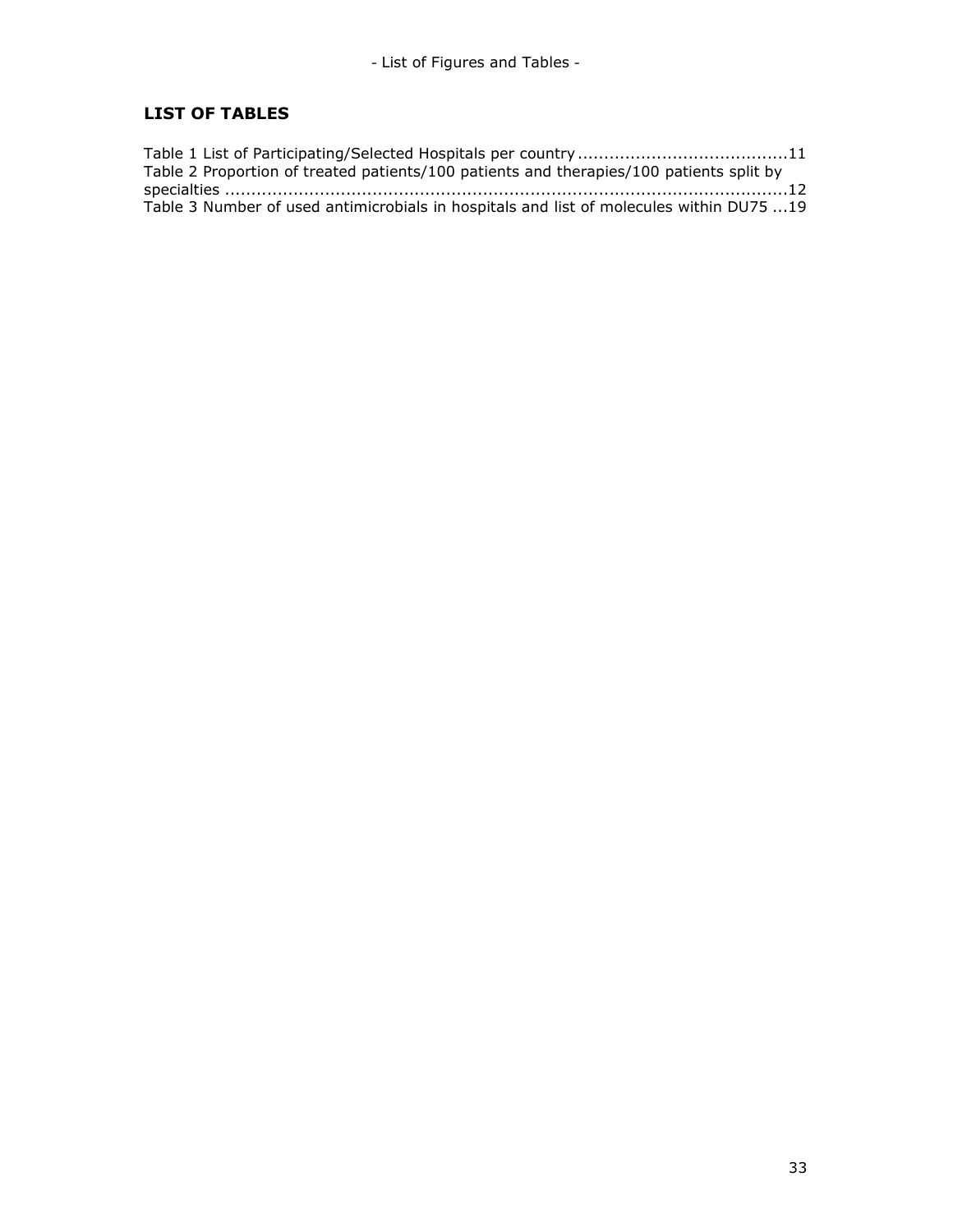# APPENDICES

# Appendix 1: The data collection Form

| Date of survey                                                                                                                                                                    |                 |                 |                |   |                          |                                |
|-----------------------------------------------------------------------------------------------------------------------------------------------------------------------------------|-----------------|-----------------|----------------|---|--------------------------|--------------------------------|
| <b>Auditor code</b>                                                                                                                                                               |                 |                 |                |   |                          |                                |
|                                                                                                                                                                                   |                 | Name            |                |   |                          |                                |
| <b>Department</b>                                                                                                                                                                 |                 | Code (optional) |                |   |                          |                                |
| <b>Mixed department</b>                                                                                                                                                           | Y               |                 |                | N | П                        |                                |
| Speciality: tick the box<br>corresponding to the<br>specialty of the department.<br>In case of mixed-<br>department, tick all the<br>encountered specialities                     | <b>Medicine</b> |                 | <b>Surgery</b> |   | <b>Intensive</b><br>Care | <b>Other</b><br>Please specify |
|                                                                                                                                                                                   | п               |                 | п              | п |                          |                                |
|                                                                                                                                                                                   |                 |                 |                |   |                          |                                |
| <b>Denominator:</b> total                                                                                                                                                         |                 |                 |                |   |                          |                                |
| number of patients in the<br>department at 8am. In case<br>of mixed department, fill the<br>total number of patients<br>corresponding to each of the<br>encountered specialities. |                 |                 |                |   |                          |                                |

# ESAC Point Prevalence Survey 2009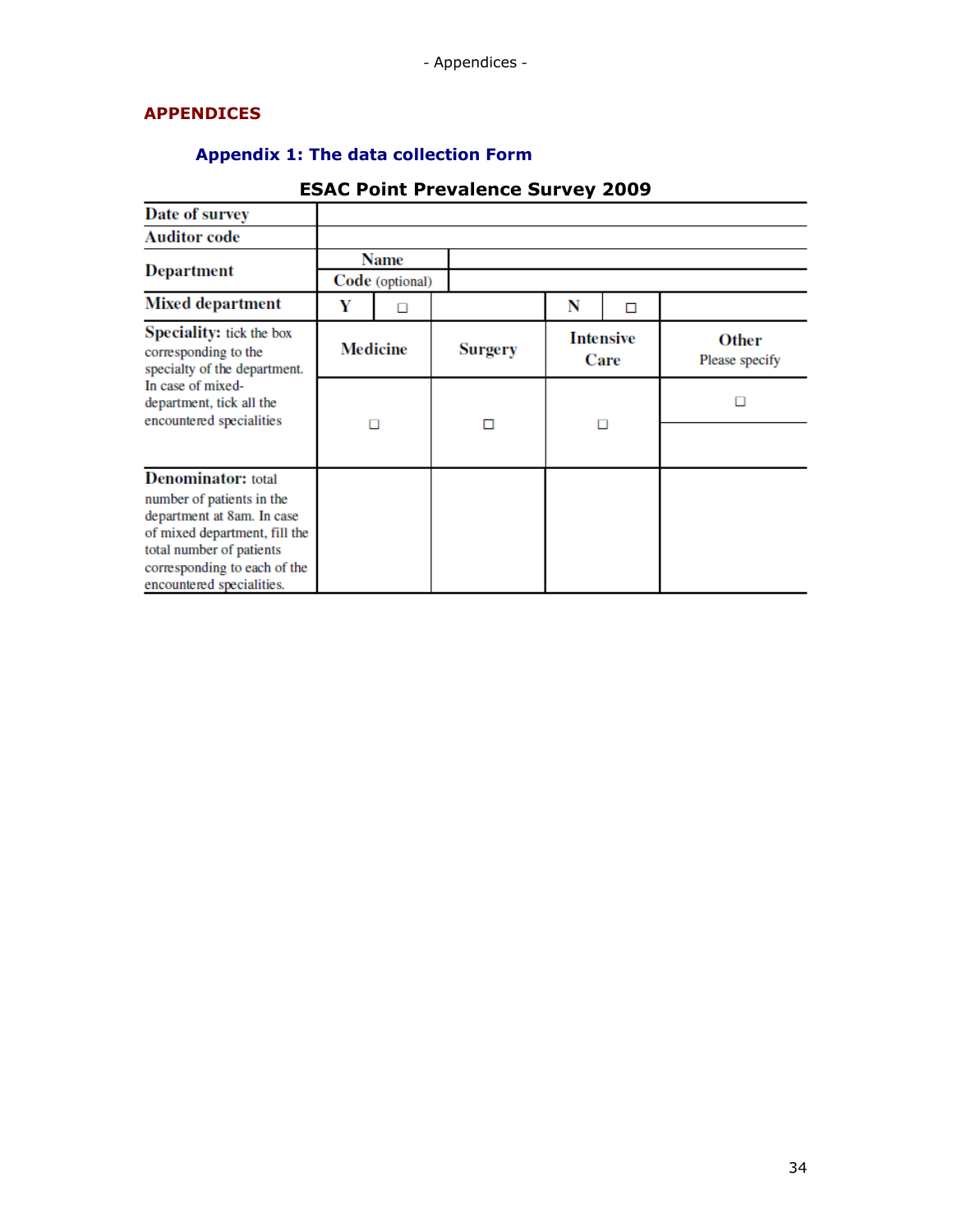## **Patient Form**

| Department | <b>Speciality</b> <sup>a</sup> | <b>Full Patient Identifier<sup>b</sup></b> | <b>Survey Number<sup>c</sup></b> | Age <sup>o</sup><br>Year | $A\mathbf{ge}^{\mathbf{a}}$<br>Month | Sex |
|------------|--------------------------------|--------------------------------------------|----------------------------------|--------------------------|--------------------------------------|-----|
|            |                                |                                            |                                  |                          |                                      |     |

"Specify only when the department is a mixed department. (M: medicine, S: surgery, IC: intensive care, O: other)

<sup>b</sup> For example 10 digits unique hospital number to allow local linkage to patient records for more detailed audit. This identifier will not be included in the ESAC on-line database. 'A unique but non-identifiable number for each patient entered in the survey by this hospital. This number will be given by the ESAC WebPPS program after the patient has been recorded in

the ESAC on-line database.

<sup>a</sup>If the patient is more than 2 years old, specify only the number of years, otherwise only the number of months.

| <b>Essential Fields</b> |                        |                                      |                    |                               |                         |                                                                   |                                       |  |  |
|-------------------------|------------------------|--------------------------------------|--------------------|-------------------------------|-------------------------|-------------------------------------------------------------------|---------------------------------------|--|--|
| Drug                    | Unit Dose <sup>1</sup> | <b>Doses per</b><br>day <sup>2</sup> | Route <sup>3</sup> | Diagnosis (site) <sup>4</sup> | Indication <sup>5</sup> | <b>Local guidelines</b><br>compliance <sup>6</sup><br>(Y/N/NA/NI) | Reason in notes <sup>7</sup><br>(Y/N) |  |  |
|                         |                        |                                      |                    |                               |                         |                                                                   |                                       |  |  |
|                         |                        |                                      |                    |                               |                         |                                                                   |                                       |  |  |
|                         |                        |                                      |                    |                               |                         |                                                                   |                                       |  |  |
|                         |                        |                                      |                    |                               |                         |                                                                   |                                       |  |  |
|                         |                        |                                      |                    |                               |                         |                                                                   |                                       |  |  |

<sup>1</sup>Dose per administration in grams: for combination see annex 3.

<sup>2</sup>Provide fractions of doses if necessary, e.g. every 16h = 1.5 doses per day, every 36h = 0.67 doses per day, every 48h = 0.5 doses per day

<sup>3</sup>Parenteral (injections), oral, rectal, inhalation (or P, O, R, I, respectively)

<sup>4</sup>See diagnoses groups list (Annex 1)

<sup>5</sup>See Indication codes (Annex 2)

<sup>6</sup>Treatment in compliance with local guidelines (Y: Yes/N: No/NA: Not assessable, NI: no information)

<sup>7</sup>A diagnosis or indication for treatment was recorded in the notes at the start of antibiotic treatment (Yes or No)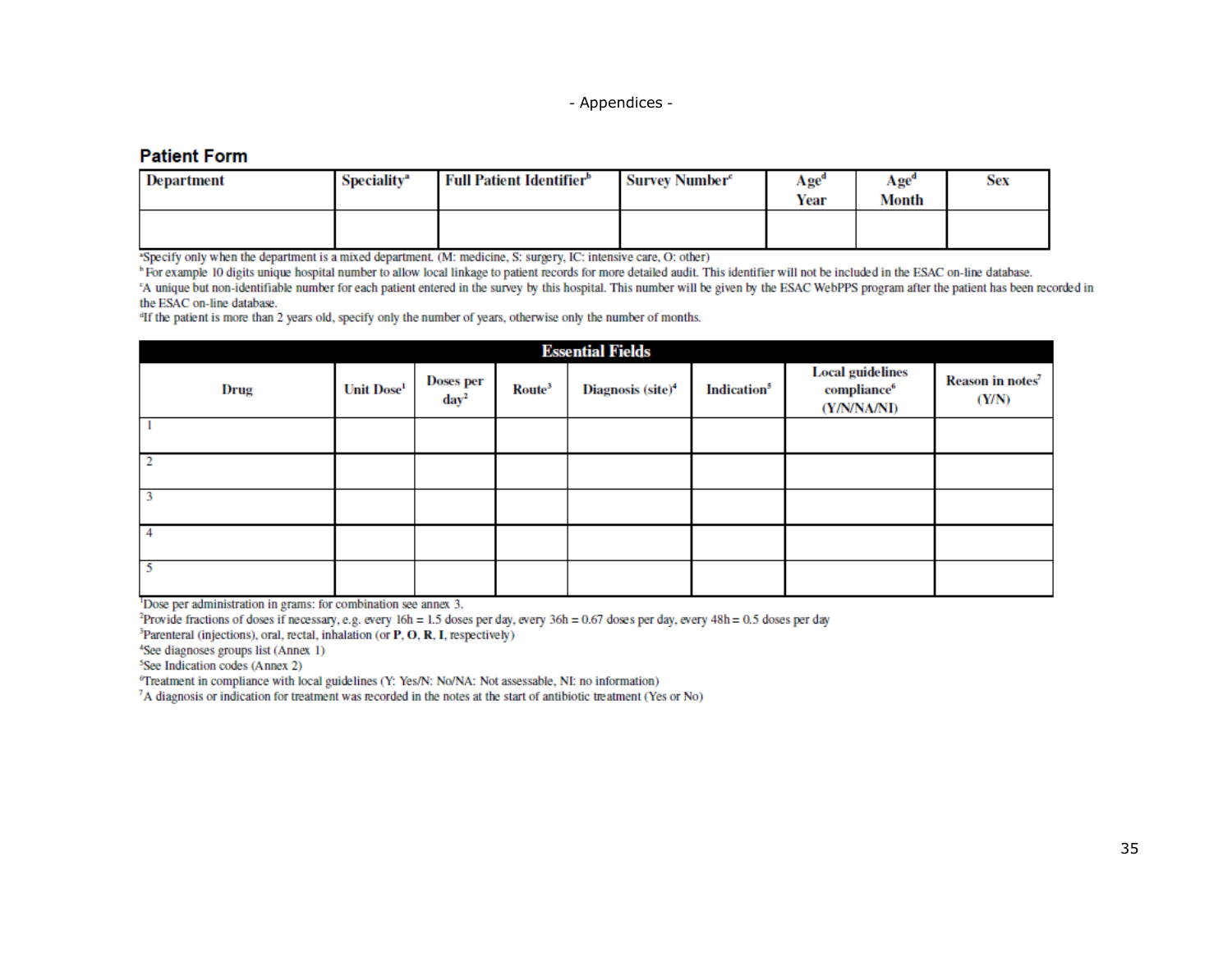| Site           | Codes       | Examples                                                                                                        |  |  |  |  |  |
|----------------|-------------|-----------------------------------------------------------------------------------------------------------------|--|--|--|--|--|
| <b>CNS</b>     | Proph CNS   | Prophylaxis for CNS (neurosurgery, meningococcal)                                                               |  |  |  |  |  |
|                | <b>CNS</b>  | Infections of the Central Nervous System                                                                        |  |  |  |  |  |
| EYE            | Proph EYE   | Prophylaxis for eye operations                                                                                  |  |  |  |  |  |
|                | <b>EYE</b>  | Endophthalmitis                                                                                                 |  |  |  |  |  |
| <b>ENT</b>     | Proph ENT   | Prophylaxis for Ear, Nose or Throat (surgery or medical)                                                        |  |  |  |  |  |
|                | <b>ENT</b>  | Infections of ear, mouth, nose, throat or larynx                                                                |  |  |  |  |  |
| <b>RESP</b>    | Proph RES   | Pulmonary surgery, prophylaxis for respiratory pathogens                                                        |  |  |  |  |  |
|                | <b>Bron</b> | Acute bronchitis or exacerbations of chronic bronchitis                                                         |  |  |  |  |  |
|                | Pneu        | Pneumonia                                                                                                       |  |  |  |  |  |
| <b>CVS</b>     | Proph CVS   | Cardiac or vascular surgery, endocarditis prophylaxis                                                           |  |  |  |  |  |
|                | <b>CVS</b>  | Cardiovascular infections: endocarditis, vascular graft                                                         |  |  |  |  |  |
| GI             | Proph GI    | Surgery of the GI tract, liver or biliary tree,<br>GI<br>prophylaxis in neutropenic patients or hepatic failure |  |  |  |  |  |
|                | GI          | (salmonellosis,<br>GI<br>infections<br>antibiotic<br>associated<br>diarrhoea)                                   |  |  |  |  |  |
|                | IA          | Intra-abdominal sepsis including hepatobiliary                                                                  |  |  |  |  |  |
| <b>SSTBJ</b>   | Proph SBJ   | Prophylaxis for plastic or orthopaedic surgery (bone or<br>joint)                                               |  |  |  |  |  |
|                | <b>SST</b>  | Cellulitis, wound, deep soft tissue not involving bone                                                          |  |  |  |  |  |
|                | BJ          | Septic arthritis (including prosthetic joint), osteomyelitis                                                    |  |  |  |  |  |
| UTI            | Proph UT    | Prophylaxis for urological surgery, recurrent UTI                                                               |  |  |  |  |  |
|                | Cys         | Lower UTI                                                                                                       |  |  |  |  |  |
|                | Pye         | Upper UTI                                                                                                       |  |  |  |  |  |
| <b>GUOB</b>    | Proph GyOb  | Prophylaxis for obstetric or gynaecological surgery                                                             |  |  |  |  |  |
|                | <b>OBGY</b> | Obstetric or gynaecological infections, STD in women                                                            |  |  |  |  |  |
|                | <b>GUM</b>  | Prostatitis, epididymo-orchitis, STD in men                                                                     |  |  |  |  |  |
| Not<br>Defined | <b>BAC</b>  | Bacteraemia (not endocarditis) with no clear anatomical<br>site                                                 |  |  |  |  |  |
|                | <b>SIRS</b> | Systemic inflammatory response with no clear anatomic<br>site                                                   |  |  |  |  |  |
|                | <b>UND</b>  | Completely un-defined site with no systemic inflammation                                                        |  |  |  |  |  |
|                |             |                                                                                                                 |  |  |  |  |  |

Diagnosis Group: by anatomical site of infection treated or prevented (prophylaxis).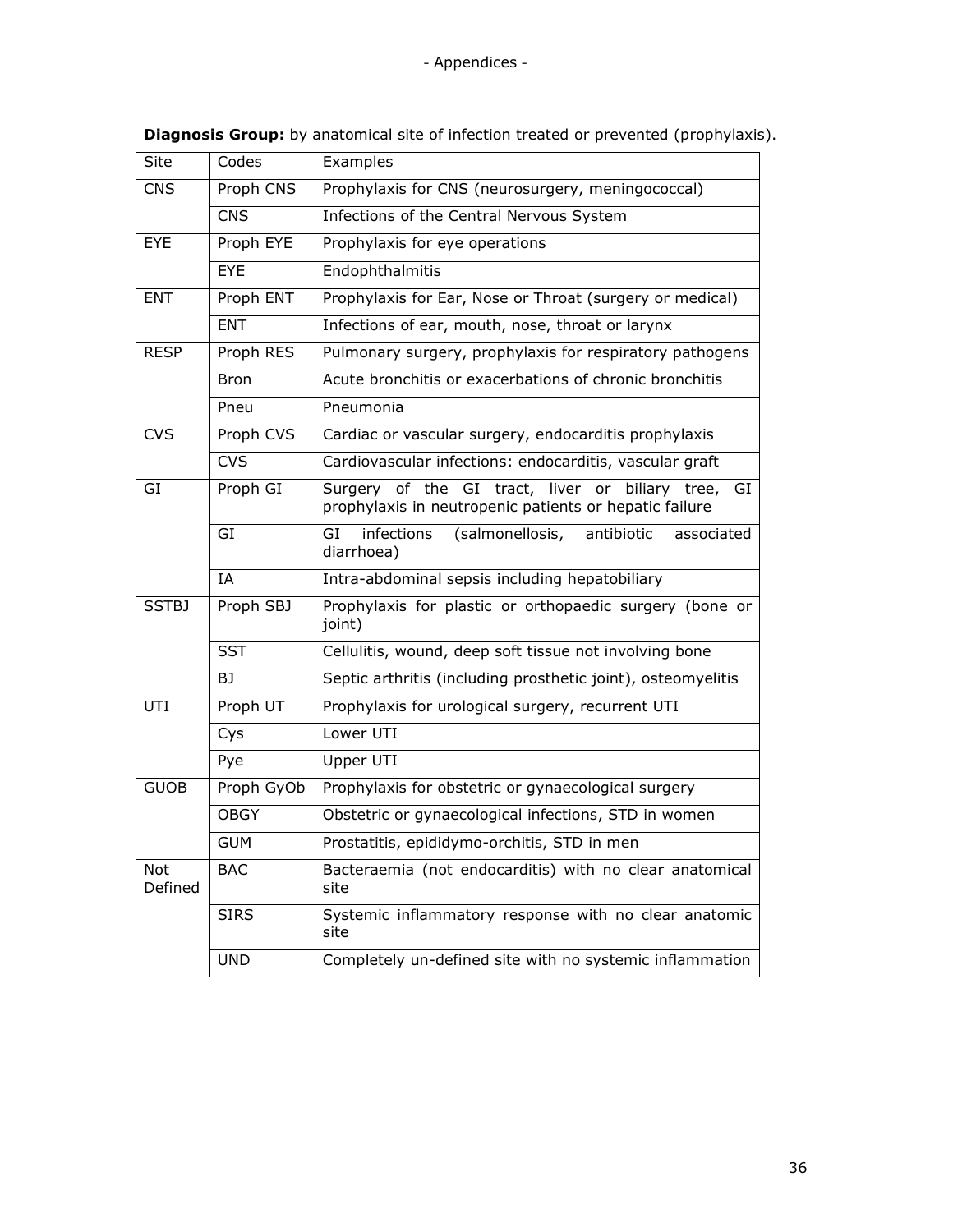# Appendix 2: List of PPS 2009 antimicrobials at the ATC level 4

| Code              | Name                                                             |
|-------------------|------------------------------------------------------------------|
| A07AA             | Antibiotics                                                      |
| D01BA             | Antifungals for systemic use                                     |
| J01AA             | Tetracyclines                                                    |
| J01BA             | Amphenicols                                                      |
| <b>J01CA</b>      | Penicillins with extended spectrum                               |
| <b>J01CE</b>      | Beta-lactamase sensitive penicillins                             |
| <b>J01CF</b>      | Beta-lactamase resistant penicillins                             |
| <b>J01CG</b>      | Beta-lactamase inhibitors                                        |
| <b>J01CR</b>      | Combinations of penicillins, incl. $\beta$ -lactamase inhibitors |
| J01DB             | First-generation cephalosporins                                  |
|                   | Second-generation cephalosporins                                 |
| J01DC             |                                                                  |
| J01DD             | Third-generation cephalosporins                                  |
| J01DE             | Fourth-generation cephalosporins                                 |
| <b>J01DF</b>      | Monobactams                                                      |
| J01DH             | Carbapenems                                                      |
| <b>JO1EA</b>      | Trimethoprim and derivatives                                     |
| J01EB             | Short-acting sulfonamides                                        |
| <b>J01EC</b>      | Intermediate-acting sulfonamides                                 |
| J01ED             | Long-acting sulfonamides                                         |
| <b>JO1EE</b>      | Combinations of sulfonamides and trimethoprim, incl. derivatives |
| <b>JO1FA</b>      | Macrolides                                                       |
| <b>JO1FF</b>      | Lincosamides                                                     |
| <b>J01FG</b>      | Streptogramins                                                   |
| <b>J01GA</b>      | Streptomycins                                                    |
| <b>J01GB</b>      | Other aminoglycosides                                            |
| <b>J01MA</b>      | Fluoroquinolones                                                 |
| <b>J01MB</b>      | Other quinolones                                                 |
| J01RA             | Combinations of antibacterials                                   |
| J01XA             | Glycopeptide antibacterials                                      |
| J01XB             | Polymyxins                                                       |
| J01XC             | Steroid antibacterials                                           |
| J01 <sub>xD</sub> | Imidazole derivatives                                            |
| <b>J01XE</b>      | Nitrofuran derivatives                                           |
| J01XX             | Other antibacterials                                             |
| <b>J02AA</b>      | Antibiotics                                                      |
| J02AB             | Imidazole derivatives                                            |
| J02AC             | Triazole derivatives                                             |
| J02AX             | Other antimycotics for systemic use                              |
| <b>J04AA</b>      | Aminosalicylic acid and derivatives                              |
| J04AB             | Antibiotics                                                      |
| <b>J04AC</b>      | Hydrazides                                                       |
| <b>J04AD</b>      | Thiocarbamide derivatives                                        |
| <b>J04AK</b>      | Other drugs for treatment of tuberculosis                        |
| <b>J04AM</b>      | Combinations of drugs for treatment of tuberculosis              |
| J04BA             |                                                                  |
| P01AB             | Drugs for treatment of lepra                                     |
|                   | Nitroimidazole derivatives                                       |
| D01BA             | Antifungals for systemic use                                     |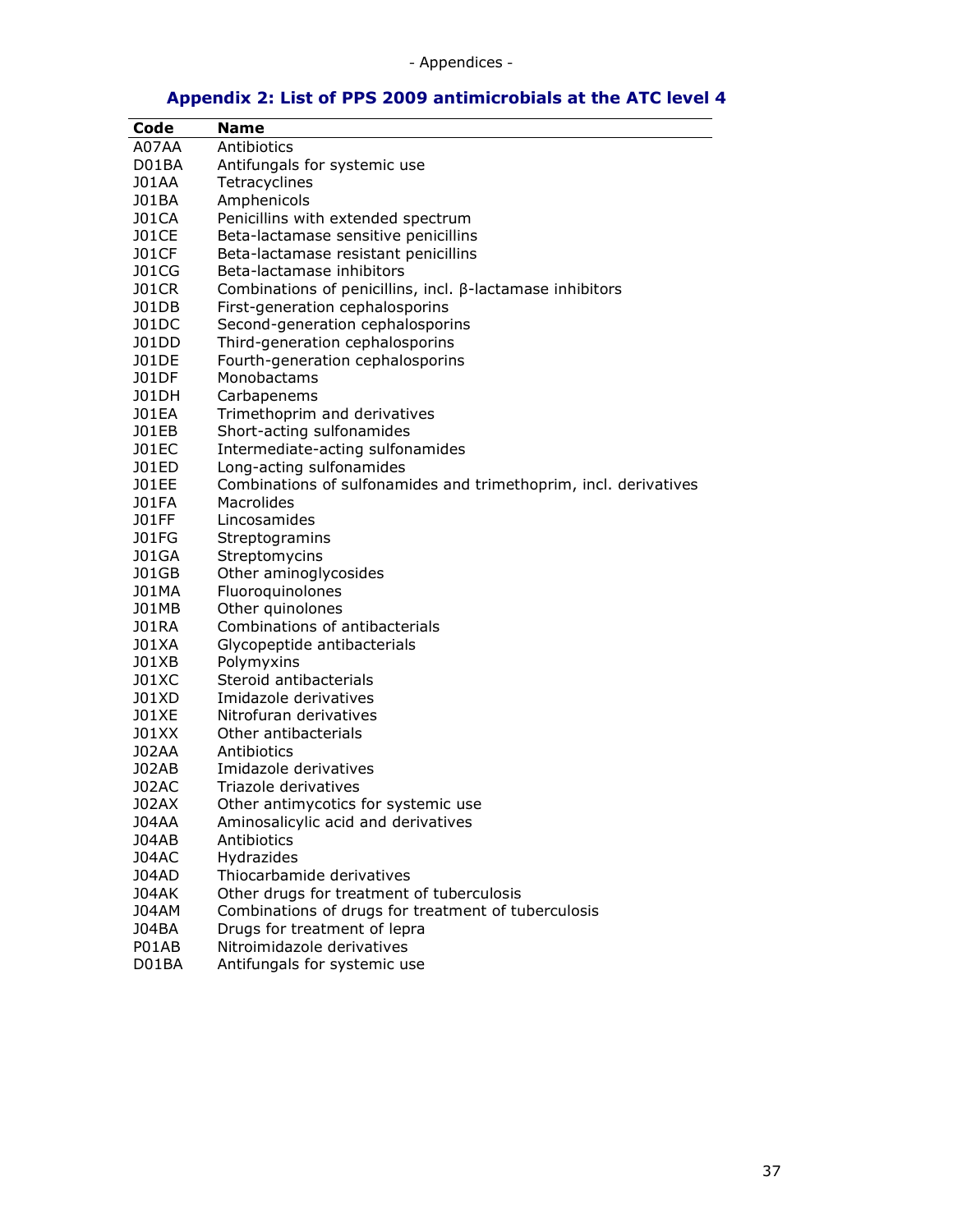# Appendix 3: Distribution of the treated patients/100 patients at the ATC4 level in European hospitals

• All specialties

| atc4         | Class                                                            | Average | Minimum  | 25th<br>Percentile | Median       | 75th<br>Percentile | Maximum |
|--------------|------------------------------------------------------------------|---------|----------|--------------------|--------------|--------------------|---------|
| <b>J01AA</b> | Tetracyclines                                                    | 0.42    | 0        | 0                  | 0.14         | 0.67               | 3.65    |
| <b>J01CA</b> | Penicillins with extended spectrum                               | 1.79    | $\Omega$ | 0.58               | 1.34         | 2.48               | 7.43    |
| <b>J01CE</b> | Beta-lactamase sensitive penicillins                             | 1.09    | 0        | 0                  | 0.46         | 1.47               | 6.63    |
| <b>J01CF</b> | Beta-lactamase resistant penicillins                             | 1.49    | 0        | 0.3                | 1.15         | 2.16               | 5.88    |
| <b>J01CR</b> | Combinations of penicillins, incl. beta-lactamase inhibitors     | 8.5     | $\Omega$ | 4.82               | 8.88         | 11.63              | 20.81   |
| J01DB        | First-generation cephalosporins                                  | 1.49    | 0        | 0                  | 0.7          | 2.16               | 6.58    |
| J01DC        | Second-generation cephalosporins                                 | 2.51    | 0        | 0.39               | 1.45         | 3.87               | 12.77   |
| J01DD        | Third-generation cephalosporins                                  | 3.43    | 0        | 0.89               | 2.1          | 3.86               | 21.74   |
| J01DE        | Fourth-generation cephalosporins                                 | 0.1     | $\Omega$ | $\Omega$           | 0            | $\Omega$           | 1.15    |
| <b>J01DH</b> | Carbapenems                                                      | 1.81    | $\Omega$ | 0.3                | 1.24         | 2.41               | 14.49   |
| <b>JO1EA</b> | Trimethoprim and derivatives                                     | 0.6     | 0        | $\mathbf{0}$       | $\Omega$     | 0.93               | 5.88    |
| J01EE        | Combinations of sulfonamides and trimethoprim, incl. derivatives | 0.82    | 0        | $\mathbf 0$        | 0.59         | 1.06               | 4.62    |
| <b>JO1FA</b> | Macrolides                                                       | 1.57    | 0        | 0.35               | 1.16         | 2.15               | 6.31    |
| <b>JO1FF</b> | Lincosamides                                                     | 0.82    | 0        | 0                  | 0.55         | 1.03               | 4.7     |
| <b>J01GB</b> | Other aminoglycosides                                            | 2.09    | 0        | 0.56               | 1.54         | 2.71               | 11.84   |
| <b>J01MA</b> | Fluoroquinolones                                                 | 4.86    | 0        | 2.78               | 4.49         | 6.32               | 13.16   |
| J01XA        | Glycopeptide antibacterials                                      | 1.73    | 0        | 0.31               | 1.29         | 2.45               | 13.04   |
| J01XB        | Polymyxins                                                       | 0.12    | 0        | $\Omega$           | $\Omega$     | 0                  | 1.47    |
| J01XD        | Imidazole derivatives                                            | 2.19    | $\Omega$ | 0.87               | 1.84         | 3.05               | 13.04   |
| <b>J01XE</b> | Nitrofuran derivatives                                           | 0.32    | 0        | 0                  | $\mathbf{0}$ | 0.42               | 2.94    |
| J01XX        | Other antibacterials                                             | 0.29    | 0        | 0                  | 0            | 0.39               | 2.46    |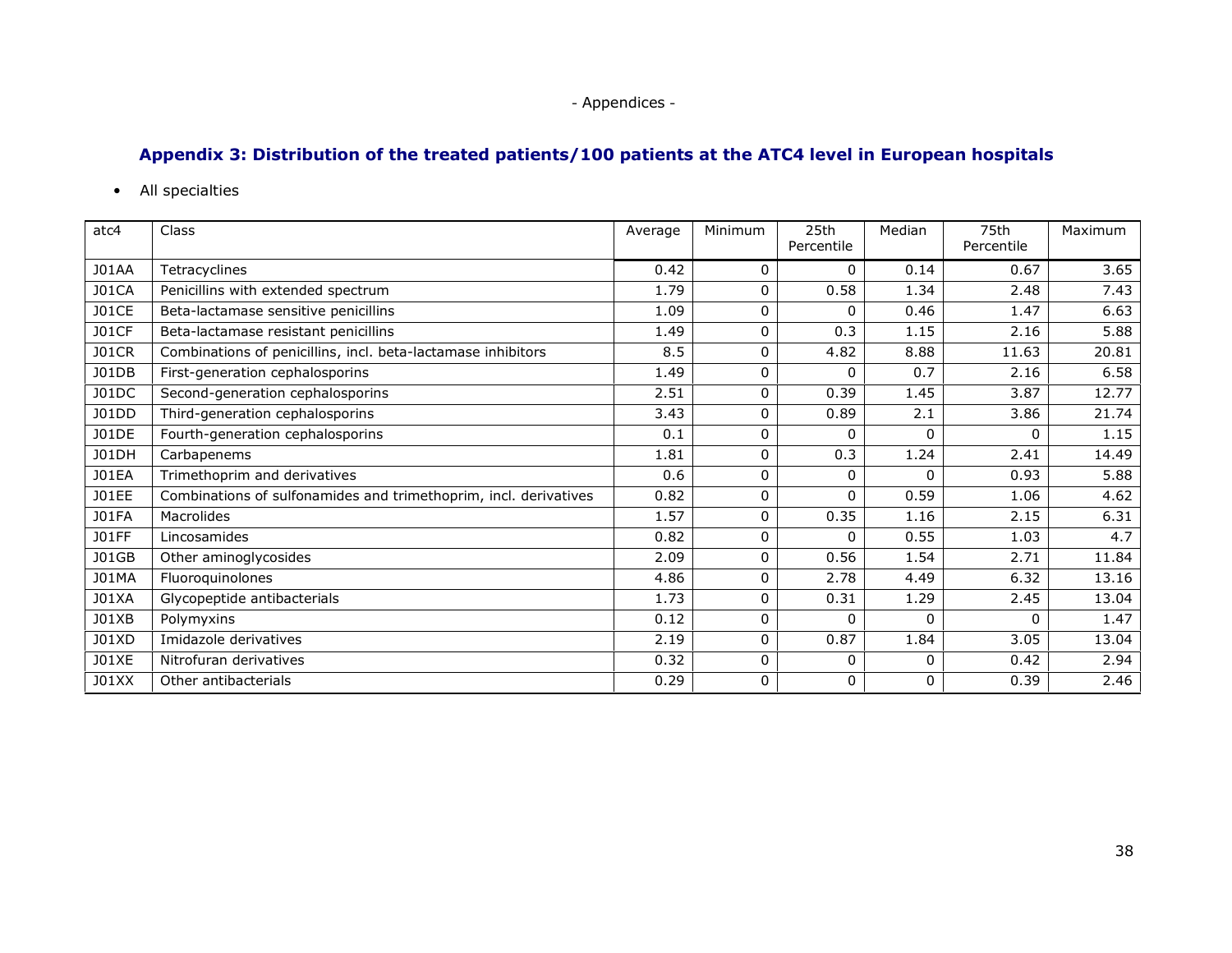# • Intensive care units

| atc4         | Class                                                            | Average  | Minimum     | 25th       | Median   | 75th       | Maximum |
|--------------|------------------------------------------------------------------|----------|-------------|------------|----------|------------|---------|
|              |                                                                  |          |             | Percentile |          | Percentile |         |
| <b>J01AA</b> | Tetracyclines                                                    | 1.47     | $\Omega$    | 0          | 0        | 0          | 50      |
| <b>J01CA</b> | Penicillins with extended spectrum                               | 3.28     | 0           | 0          | 0        | 5.56       | 29.41   |
| <b>JO1CE</b> | Beta-lactamase sensitive penicillins                             | 3.75     | 0           | 0          | 0        | $\Omega$   | 100     |
| <b>J01CF</b> | Beta-lactamase resistant penicillins                             | 2.07     | $\mathbf 0$ | 0          | 0        | 3.13       | 16.67   |
| <b>J01CR</b> | Combinations of penicillins, incl. beta-lactamase inhibitors     | 13.19    | 0           | 0          | 12.58    | 19.35      | 75      |
| J01DB        | First-generation cephalosporins                                  | 2.18     | 0           | 0          | 0        | 2.17       | 46.15   |
| J01DC        | Second-generation cephalosporins                                 | 3.61     | 0           | 0          | 0        | 3.7        | 40      |
| J01DD        | Third-generation cephalosporins                                  | 8.97     | $\Omega$    | 0          | 4.55     | 12.77      | 60      |
| J01DE        | Fourth-generation cephalosporins                                 | 1.21     | $\mathbf 0$ | 0          | 0        | $\Omega$   | 50      |
| <b>J01DH</b> | Carbapenems                                                      | 11.12    | 0           | 0          | 6.9      | 18.52      | 50      |
| <b>JO1EA</b> | Trimethoprim and derivatives                                     | 0.35     | 0           | 0          | 0        | 0          | 14.29   |
| J01EE        | Combinations of sulfonamides and trimethoprim, incl. derivatives | 0.43     | 0           | 0          | 0        | $\Omega$   | 6.52    |
| <b>JO1FA</b> | <b>Macrolides</b>                                                | 2.9      | $\Omega$    | 0          | 0        | 2.5        | 50      |
| <b>JO1FF</b> | Lincosamides                                                     | 1.82     | 0           | 0          | $\Omega$ | $\Omega$   | 33.33   |
| <b>J01GB</b> | Other aminoglycosides                                            | 8.8      | 0           | 0          | 5.26     | 13.33      | 50      |
| <b>J01MA</b> | Fluoroquinolones                                                 | 6.36     | $\Omega$    | 0          | 3.7      | 8.16       | 60      |
| <b>J01XA</b> | Glycopeptide antibacterials                                      | 6.38     | 0           | 0          | 3.28     | 9.38       | 33.33   |
| J01XB        | Polymyxins                                                       | 0.24     | 0           | 0          | $\Omega$ | 0          | 5.56    |
| <b>J01XD</b> | Imidazole derivatives                                            | 6.87     | $\Omega$    | 0          | 3.23     | 8.75       | 60      |
| <b>J01XE</b> | Nitrofuran derivatives                                           | $\Omega$ | 0           | 0          | 0        | 0          |         |
| J01XX        | Other antibacterials                                             | 1.44     | 0           | 0          | 0        | 0          | 25      |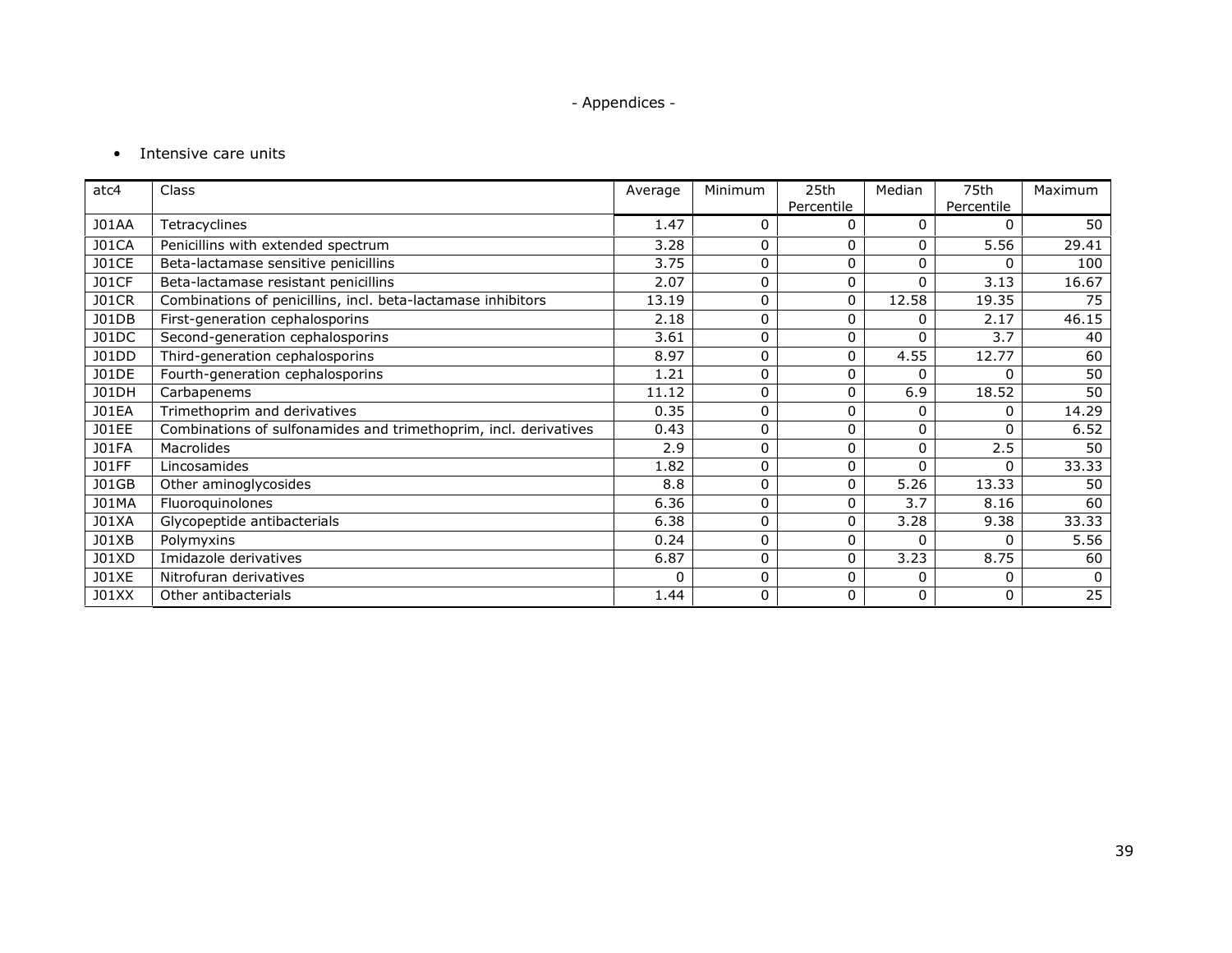# • Medicine units

| atc4         | Class                                                            | Average | Minimum  | 25th       | Median       | 75th       | Maximum |
|--------------|------------------------------------------------------------------|---------|----------|------------|--------------|------------|---------|
|              |                                                                  |         |          | Percentile |              | Percentile |         |
| <b>J01AA</b> | Tetracyclines                                                    | 0.45    | $\Omega$ | 0          | $\Omega$     | 0.69       | 4       |
| <b>J01CA</b> | Penicillins with extended spectrum                               | 2.05    | $\Omega$ | 0.29       | 1.43         | 2.9        | 9.03    |
| <b>J01CE</b> | Beta-lactamase sensitive penicillins                             | 1.21    | 0        | 0          | 0.59         | 1.54       | 12      |
| <b>J01CF</b> | Beta-lactamase resistant penicillins                             | 1.36    | 0        | $\Omega$   | 1.01         | 2.11       | 5.88    |
| <b>J01CR</b> | Combinations of penicillins, incl. beta-lactamase inhibitors     | 8.6     | $\Omega$ | 3.89       | 8.71         | 11.92      | 24.27   |
| J01DB        | First-generation cephalosporins                                  | 0.52    | $\Omega$ | 0          | 0            | 0.65       | 5.88    |
| J01DC        | Second-generation cephalosporins                                 | 1.8     | 0        | 0          | 0.8          | 2.56       | 12.55   |
| J01DD        | Third-generation cephalosporins                                  | 3.45    | $\Omega$ | 0.87       | 1.93         | 4.71       | 20.86   |
| J01DE        | Fourth-generation cephalosporins                                 | 0.1     | $\Omega$ | 0          | $\mathbf{0}$ | 0          | 1.92    |
| <b>J01DH</b> | Carbapenems                                                      | 1.27    | $\Omega$ | 0          | 0.67         | 1.85       | 8.33    |
| <b>JO1EA</b> | Trimethoprim and derivatives                                     | 0.7     | $\Omega$ | 0          | 0            | 0.93       | 5.88    |
| <b>JO1EE</b> | Combinations of sulfonamides and trimethoprim, incl. derivatives | 1.01    | 0        | $\Omega$   | 0.58         | 1.21       | 7.69    |
| <b>JO1FA</b> | Macrolides                                                       | 2.05    | $\Omega$ | 0.38       | 1.41         | 2.82       | 9.85    |
| <b>JO1FF</b> | Lincosamides                                                     | 0.71    | $\Omega$ | 0          | 0.34         | 1.14       | 8       |
| <b>J01GB</b> | Other aminoglycosides                                            | 1.46    | $\Omega$ | 0          | 0.8          | 1.9        | 10.68   |
| J01MA        | Fluoroquinolones                                                 | 4.91    | $\Omega$ | 2.16       | 4.54         | 6.77       | 18.18   |
| <b>J01XA</b> | Glycopeptide antibacterials                                      | 1.32    | 0        | 0          | 0.93         | 2.3        | 5.49    |
| J01XB        | Polymyxins                                                       | 0.11    | $\Omega$ | 0          | $\Omega$     | 0          | 1.94    |
| J01XD        | Imidazole derivatives                                            | 1.09    | $\Omega$ | 0          | 0.7          | 1.54       | 4.86    |
| <b>J01XE</b> | Nitrofuran derivatives                                           | 0.38    | 0        | $\Omega$   | 0            | 0.49       | 2.94    |
| J01XX        | Other antibacterials                                             | 0.17    | $\Omega$ | 0          | 0            | 0          | 1.56    |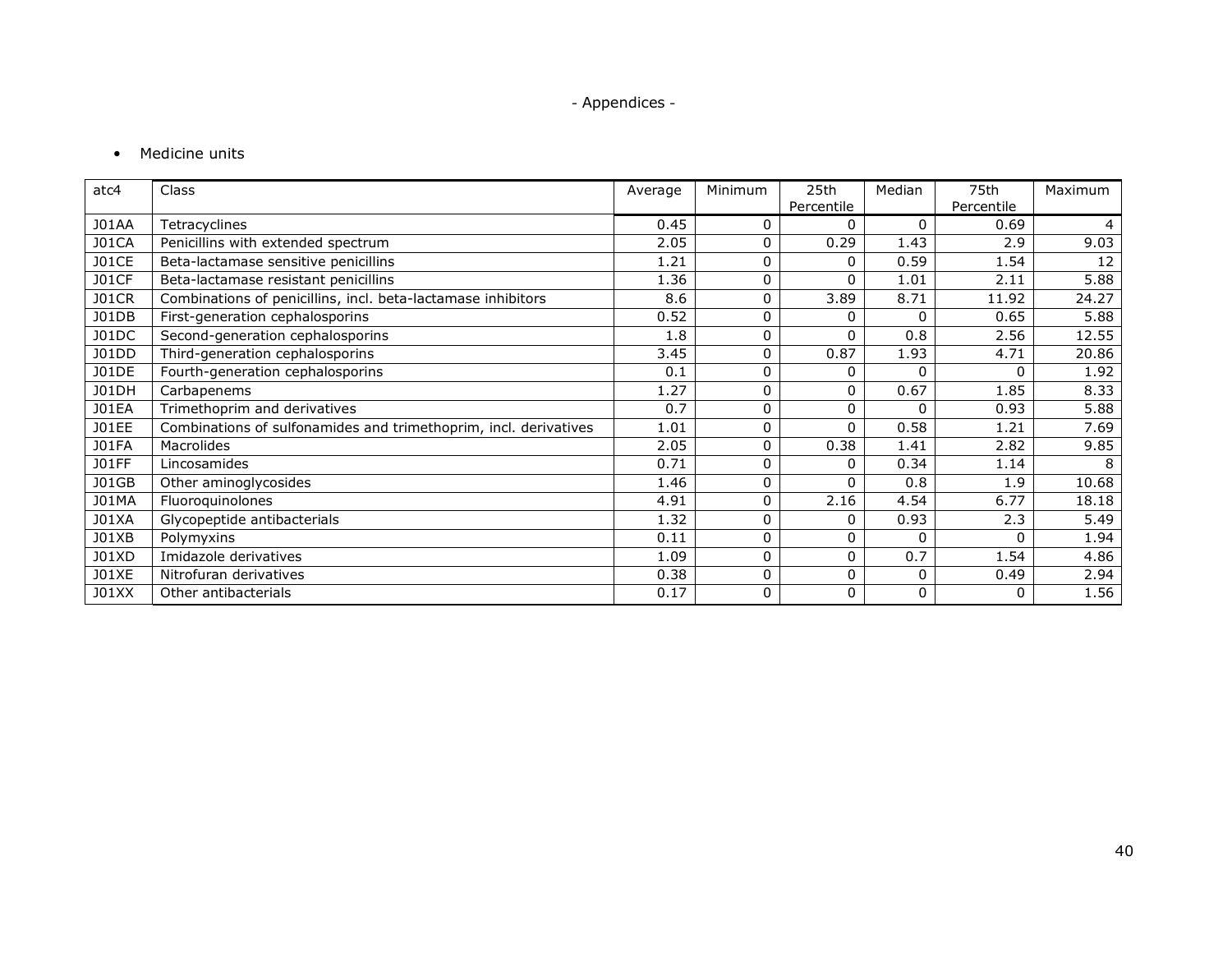• Others

| atc4         | Class                                                            | Average  | Minimum     | 25th         | Median       | 75th       | Maximum  |
|--------------|------------------------------------------------------------------|----------|-------------|--------------|--------------|------------|----------|
|              |                                                                  |          |             | Percentile   |              | Percentile |          |
| <b>J01AA</b> | Tetracyclines                                                    | 0.03     | 0           | 0            | 0            | 0          | 0.55     |
| <b>J01CA</b> | Penicillins with extended spectrum                               | 0.31     | 0           |              | $\Omega$     | $\Omega$   | 5.26     |
| <b>JO1CE</b> | Beta-lactamase sensitive penicillins                             | 0.8      | 0           | 0            | $\mathbf 0$  | 0          | 9.52     |
| <b>J01CF</b> | Beta-lactamase resistant penicillins                             | 0.53     | 0           | 0            | $\mathbf 0$  | 0          | 3.45     |
| <b>J01CR</b> | Combinations of penicillins, incl. beta-lactamase inhibitors     | 5.62     | 0           | 0            | 1.33         | 3.45       | 27.45    |
| J01DB        | First-generation cephalosporins                                  | 0.13     | 0           | 0            | 0            | 0          | 2.27     |
| J01DC        | Second-generation cephalosporins                                 | 2.46     | 0           | 0            | 0            | $\Omega$   | 20       |
| <b>J01DD</b> | Third-generation cephalosporins                                  | 0.12     | 0           | 0            | $\mathbf 0$  | 0          | 1.96     |
| <b>J01DE</b> | Fourth-generation cephalosporins                                 | 0        | 0           | 0            | $\mathbf 0$  | 0          | $\Omega$ |
| <b>J01DH</b> | Carbapenems                                                      | 0.2      | 0           | $\mathbf{0}$ | $\mathbf 0$  | 0          | 3.45     |
| <b>JO1EA</b> | Trimethoprim and derivatives                                     | 0.13     | 0           | $\mathbf 0$  | $\mathbf 0$  | 0          | 1.59     |
| <b>JO1EE</b> | Combinations of sulfonamides and trimethoprim, incl. derivatives | 0.1      | 0           | 0            | 0            | 0          | 1.75     |
| <b>JO1FA</b> | Macrolides                                                       | 2.52     | 0           | 0            | $\mathbf 0$  | 0          | 33.33    |
| <b>JO1FF</b> | Lincosamides                                                     | $\Omega$ | 0           | 0            | $\mathbf 0$  | $\Omega$   |          |
| <b>J01GB</b> | Other aminoglycosides                                            | 0.45     | 0           | 0            | $\mathbf 0$  | $\Omega$   | 7.69     |
| <b>J01MA</b> | Fluoroquinolones                                                 | 2.1      | 0           | 0            | $\mathbf{0}$ | 0.55       | 25       |
| <b>J01XA</b> | Glycopeptide antibacterials                                      | 0.2      | $\mathbf 0$ | 0            | 0            | 0          | 3.45     |
| J01XB        | Polymyxins                                                       | 0        | 0           | 0            | $\mathbf 0$  | 0          | $\Omega$ |
| <b>J01XD</b> | Imidazole derivatives                                            | 0.83     | 0           | 0            | $\mathbf 0$  | 0          | 7.69     |
| <b>J01XE</b> | Nitrofuran derivatives                                           | 0.1      | 0           | 0            | $\mathbf 0$  | 0          | 1.65     |
| J01XX        | Other antibacterials                                             | 0        | 0           | 0            | $\mathbf{0}$ | 0          | 0        |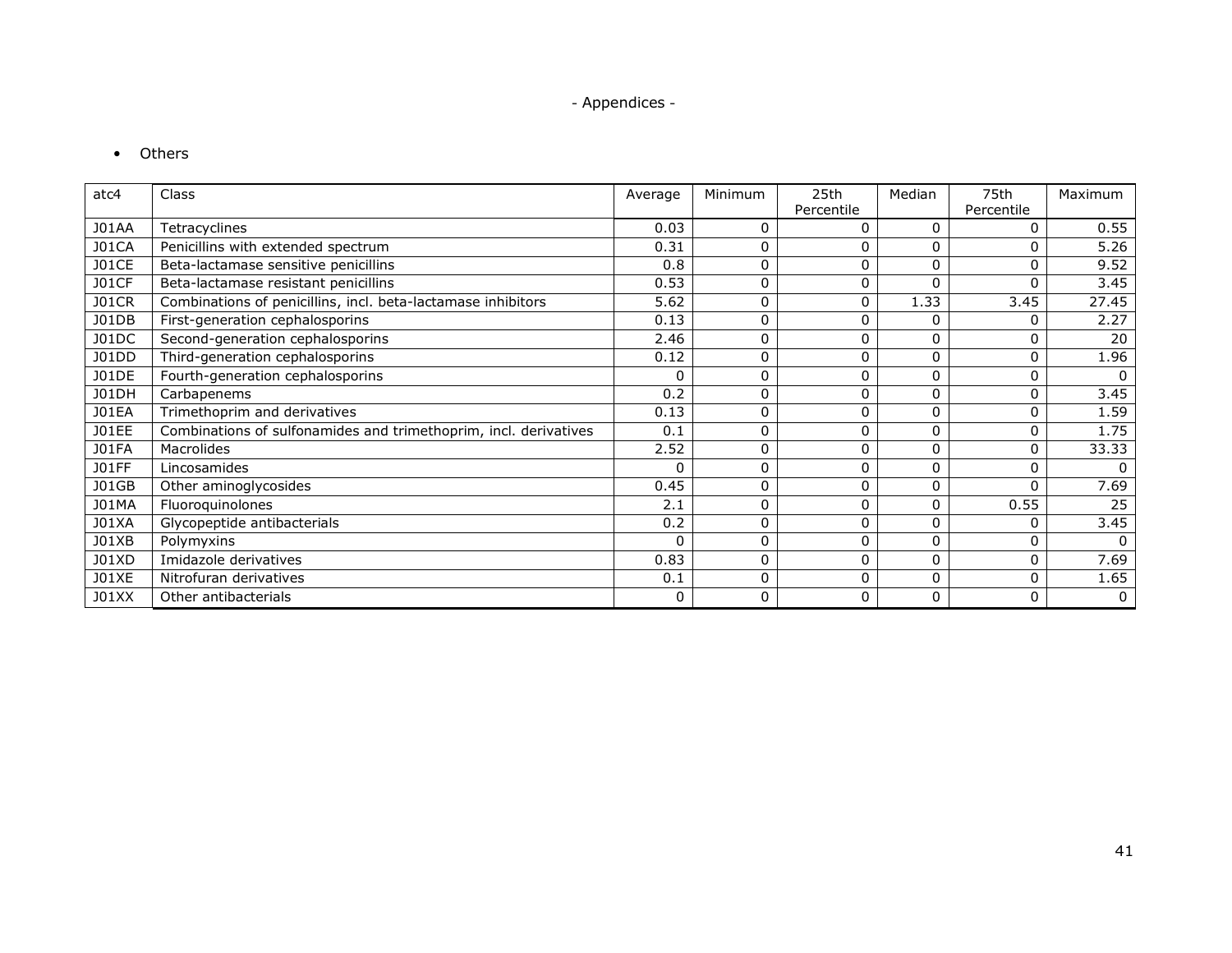# • Surgery units

| atc4         | <b>Class</b>                                                     | Average | Minimum     | 25th         | Median   | 75th       | Maximum |
|--------------|------------------------------------------------------------------|---------|-------------|--------------|----------|------------|---------|
|              |                                                                  |         |             | Percentile   |          | Percentile |         |
| <b>J01AA</b> | Tetracyclines                                                    | 0.28    | 0           | 0            | 0        | 0.29       | 3.82    |
| <b>J01CA</b> | Penicillins with extended spectrum                               | 1.35    | 0           | 0            | 0.45     | 1.67       | 11.25   |
| <b>JO1CE</b> | Beta-lactamase sensitive penicillins                             | 0.68    | 0           | 0            | 0        | 0.65       | 6.45    |
| <b>JO1CF</b> | Beta-lactamase resistant penicillins                             | 1.75    | 0           | $\Omega$     | 0.83     | 2.32       | 12.96   |
| <b>J01CR</b> | Combinations of penicillins, incl. beta-lactamase inhibitors     | 8.56    | 0           | 3.38         | 8.57     | 11.88      | 27.11   |
| J01DB        | First-generation cephalosporins                                  | 2.98    | $\mathbf 0$ | 0            | 1.35     | 4.55       | 18.1    |
| <b>J01DC</b> | Second-generation cephalosporins                                 | 3.69    | 0           | 0            | 1.65     | 5.26       | 17.19   |
| J01DD        | Third-generation cephalosporins                                  | 2.91    | 0           | 0            | 1.25     | 3.39       | 36.36   |
| <b>J01DE</b> | Fourth-generation cephalosporins                                 | 0.05    | $\mathbf 0$ | 0            | 0        | 0          | 1.16    |
| <b>J01DH</b> | Carbapenems                                                      | 1.54    | 0           | 0            | 0.66     | 1.96       | 12.21   |
| <b>JO1EA</b> | Trimethoprim and derivatives                                     | 0.4     | $\mathbf 0$ | 0            | 0        | 0          | 3.57    |
| <b>JO1EE</b> | Combinations of sulfonamides and trimethoprim, incl. derivatives | 0.78    | 0           | $\Omega$     | 0        | 1.14       | 13.22   |
| <b>JO1FA</b> | Macrolides                                                       | 0.77    | 0           | 0            | 0        | 1.02       | 9.68    |
| <b>JO1FF</b> | Lincosamides                                                     | 1.05    | $\mathbf 0$ | 0            | 0.29     | 1.64       | 7.64    |
| <b>J01GB</b> | Other aminoglycosides                                            | 2.33    | $\mathbf 0$ | $\Omega$     | 1.34     | 3.05       | 13.64   |
| <b>J01MA</b> | Fluoroquinolones                                                 | 4.86    | 0           | 2.08         | 4.07     | 6.38       | 16.13   |
| <b>J01XA</b> | Glycopeptide antibacterials                                      | 1.58    | 0           | 0            | 0.89     | 2.11       | 9.91    |
| J01XB        | Polymyxins                                                       | 0.02    | 0           | $\Omega$     | 0        | 0          | 1.23    |
| <b>J01XD</b> | Imidazole derivatives                                            | 3.77    | $\mathbf 0$ | 1.61         | 3.17     | 5.42       | 18.18   |
| <b>J01XE</b> | Nitrofuran derivatives                                           | 0.18    | 0           | <sup>0</sup> | 0        | O          | 1.85    |
| J01XX        | Other antibacterials                                             | 0.37    | $\mathbf 0$ | 0            | $\Omega$ | 0.32       | 5.79    |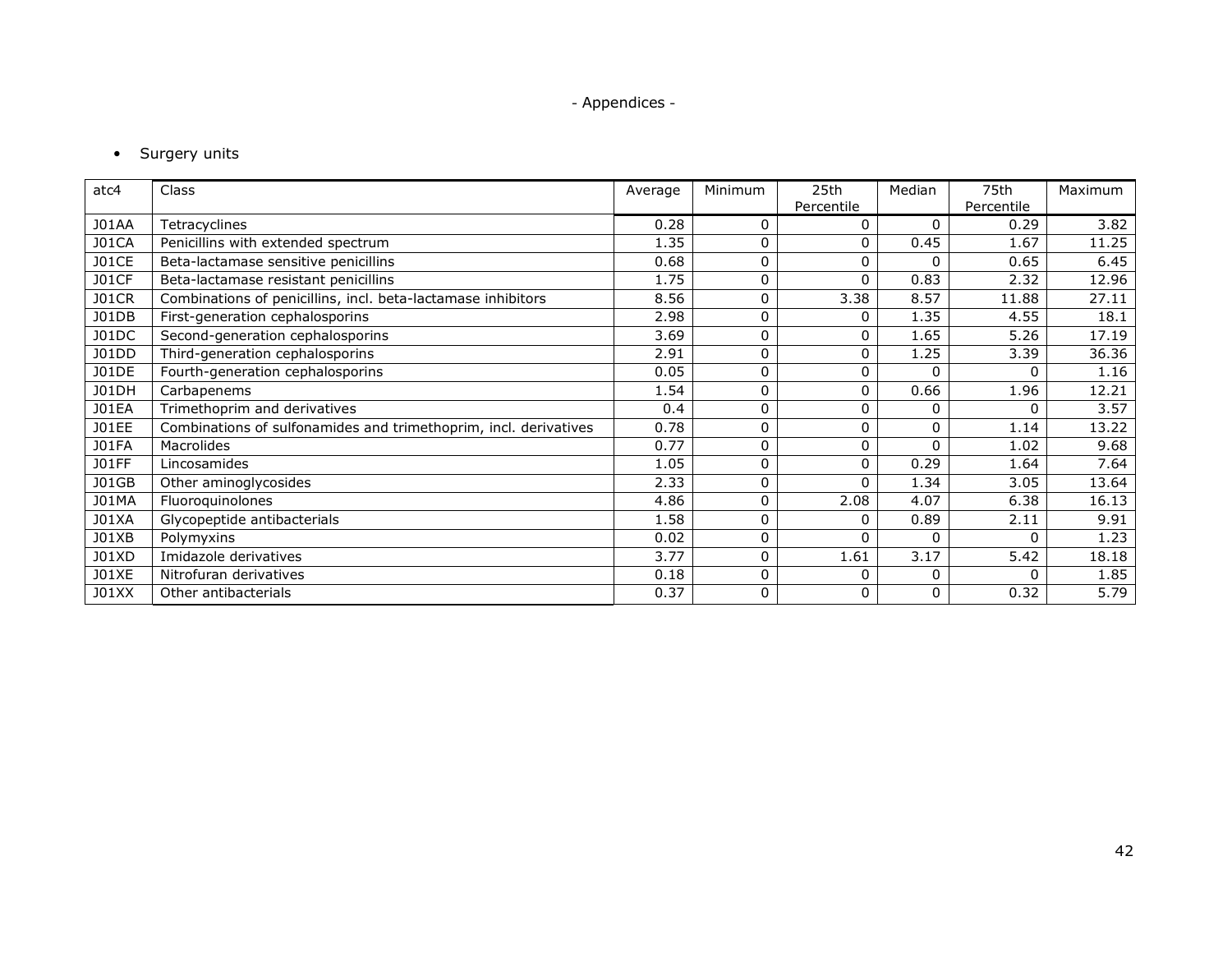# Appendix 4: List of participating hospitals

The total number of hospitals registered in the WebPPS was 193. Sixteen hospitals either did not upload their data or their data were not validated or had no patients on antibiotics. This left a total 177 hospitals with valid antimicrobial use data, a sample of 75 hospitals was used in this report.

| <b>Hospital Name</b>                                                 | Country   |
|----------------------------------------------------------------------|-----------|
|                                                                      | code      |
| LKH Klagenfurt                                                       | AT        |
| Elisabethinen Hospital                                               | AT        |
| <b>LKH Freistadt</b>                                                 | AT        |
| <b>LKH Rohrbach</b>                                                  | AT        |
| <b>LKH Kirchdorf</b>                                                 | AT        |
| Meduni Salzburg                                                      | AT        |
| <b>LKH Feldkirch</b>                                                 | AT        |
| Erasme Hospital                                                      | <b>BE</b> |
| CHU Brugmann                                                         | BE        |
| Universitair Ziekenhuis Brussel                                      | BE        |
| Cliniques Universitaires Saint Luc                                   | BE        |
| hopital ixelles etterbeek                                            | <b>BE</b> |
| UZ Antwerpen                                                         | BE        |
| AZ Heilige Familie                                                   | <b>BE</b> |
| Sint-Jozefkliniek                                                    | BE        |
| Heilig Hartziekenhuis                                                | BE        |
| AZ St. Dimpna                                                        | <b>BE</b> |
| Virga Jesseziekenhuis                                                | <b>BE</b> |
| UZ Gent                                                              | <b>BE</b> |
| AZ Sint Lucas                                                        | BE        |
| AZ Jan Palfijn AV                                                    | BE        |
| AZ Zusters van Barmhartigheid                                        | BE        |
| AZ Jan Portaels                                                      | BE        |
| Ziekenhuis Inkendaal                                                 | <b>BE</b> |
| AZ Groeninge                                                         | BE        |
| clinique notre dame de grâce                                         | BE        |
| Cliniques Universitaires de Mont-Godinne                             | BE        |
| CHR de Namur                                                         | BE        |
| University Multipurpose Hospital for Active Treatment Aleksandrovska | <b>BG</b> |
| Hôpitaux Universitaires de Genève                                    | <b>CH</b> |
| Centre Hospitalier Universitaire Vaudois                             | <b>CH</b> |
| Limasssol General Hospital                                           | <b>CY</b> |
| Lefkosia General Hospital                                            | <b>CY</b> |
| Teaching hospital Hradec Kralove                                     | <b>CZ</b> |
| St.Ann Teaching Hospital Brno                                        | <b>CZ</b> |
| University Hospital Olomouc                                          | <b>CZ</b> |
| Zlin                                                                 | CZ        |
| Krajská nemocnice T. Bati, a.s.                                      | CZ        |
| Opava                                                                | <b>CZ</b> |
| Roskilde Hospital                                                    | DK        |
| Vejle Sygehus                                                        | DK        |
| West Tallinn Central Hospital                                        | EE        |
| East Tallinn Central Hospital                                        | EE        |
| Tartu University Hospital                                            | EE        |
| Warrington and Halton Hospitals NHS Foundation Trust                 | EN        |
| University Hospital of South Manchester                              | EN        |
| North Manchester General Hospital                                    | EN        |
| Salford Royal NHS Foundation Trust                                   | EN        |
|                                                                      |           |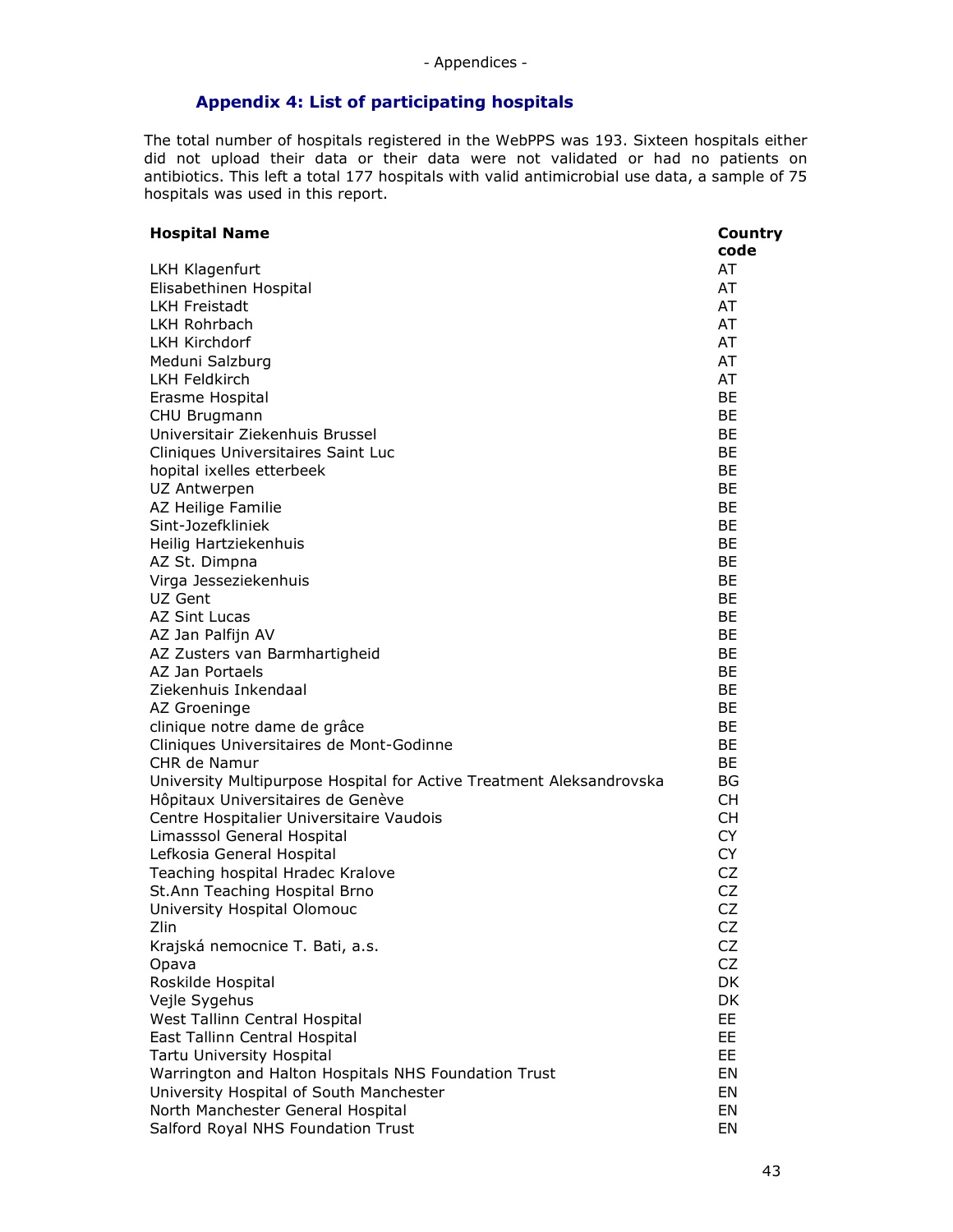| - Appendices -                                                                   |           |
|----------------------------------------------------------------------------------|-----------|
| <b>Hospital Name</b>                                                             | Country   |
|                                                                                  | code      |
| Blackpool Fylde and Wyre NHS Foundation Trust                                    | EN        |
| Royal Liverpool and Broadgreen University Hospital Trust                         | EN        |
| Wirral University Teaching Hospital NHS Foundation Trust                         | EN        |
| York Hospitals NHS Foundation Trust                                              | EN        |
| <b>Barnsley NHS Foundation Trust</b>                                             | EN        |
| Sheffield Teaching Hospitals NHS Foundation Trust                                | EN        |
| Airedale NHS Trust                                                               | EN        |
| Leeds Teaching Hospitals NHS Trust                                               | EN        |
| Calderdale and Huddersfield NHS Trust                                            | EN        |
| Chesterfield Royal NHSFT                                                         | EN        |
| Sherwood Forest Hospitals NHS Foundation Trust                                   | EN        |
| University Hospitals of Leicester                                                | EN        |
| United Lincolnshire Hospitals NHS Trust                                          | EN        |
| Princess Royal Hospital                                                          | EN        |
| Dudley Group of Hospitals                                                        | EN        |
| Peterborough and Stamford Hospitals NHS Foundation Trust                         | EN        |
| Papworth Hospital NHS Foundation Trust                                           | <b>EN</b> |
| Cambridge University Hospitals NHS Foundation Trust                              | EN        |
| Norfolk and Norwich University Hospital NHS Foundation Trust                     | EN        |
| Luton & Dunstable Hospital                                                       | EN        |
| East and North Hertfordshire NHS Trust                                           | EN        |
| West Hertfordshire Hospitals NHS Trust                                           | EN        |
| Southend university Hospital                                                     | EN        |
| Basildon and Thurrock University Hospitals                                       | EN        |
| Mid Essex Hospital Services NHS Trust                                            | EN        |
| <b>Essex Cardiothoracic Centre</b>                                               | EN        |
| St George's Healthcare NHS Trust                                                 | EN        |
| Chelsea and Westminster NHS Foundation Trust                                     | EN        |
| Royal Brompton and Harefield NHS Trust                                           | EN        |
| University College London Hospitals NHS Foundation Trust                         | EN        |
| Imperial College Healthcare NHS Trust                                            | EN        |
| Whittington Hospital                                                             | EN        |
| King's College Hospital                                                          | EN        |
| Hometon University Hospital                                                      | EN        |
| Barnet & Chase Farm Hospital NHS Trust                                           | EN        |
| South London Healthcare Trust - Queen Elizabeth, Woolwich                        | EN        |
| Royal Free Hampstead NHS Trust                                                   | EN        |
| North Middlesex University Hospital                                              | EN        |
| The Hillingdon Hospital NHS Trust<br>Heatherwood & Wexham Park NHS Trust         | EN<br>EN  |
|                                                                                  | EN        |
| Buckinghamshire Hospitals NHS Trust                                              | EN        |
| East Surrey Hospital, Surrey and Sussex Healthcare Trust<br>St Richards Hospital | EN        |
| Portsmouth Hospital NHS Trust                                                    | EN        |
| Southampton University Hospitals NHS Trust                                       | EN        |
| Winchester & Eastleigh Healthcare NHS Trust                                      | EN        |
| St Mary's Hospital                                                               | EN        |
| <b>Medway Foundation NHS Trust</b>                                               | EN        |
| Heart of England NHS Foundation Trust                                            | EN        |
| Hospital Universitari Bellvitge                                                  | ES        |
| Hospital Son Dureta                                                              | ES        |
| Vaasa central hospital                                                           | FI        |
| CH Dron                                                                          | <b>FR</b> |
| CHU Besançon                                                                     | <b>FR</b> |
| <b>CMC Ares</b>                                                                  | <b>FR</b> |
| Centre Hospitalier de la côte Basque                                             | <b>FR</b> |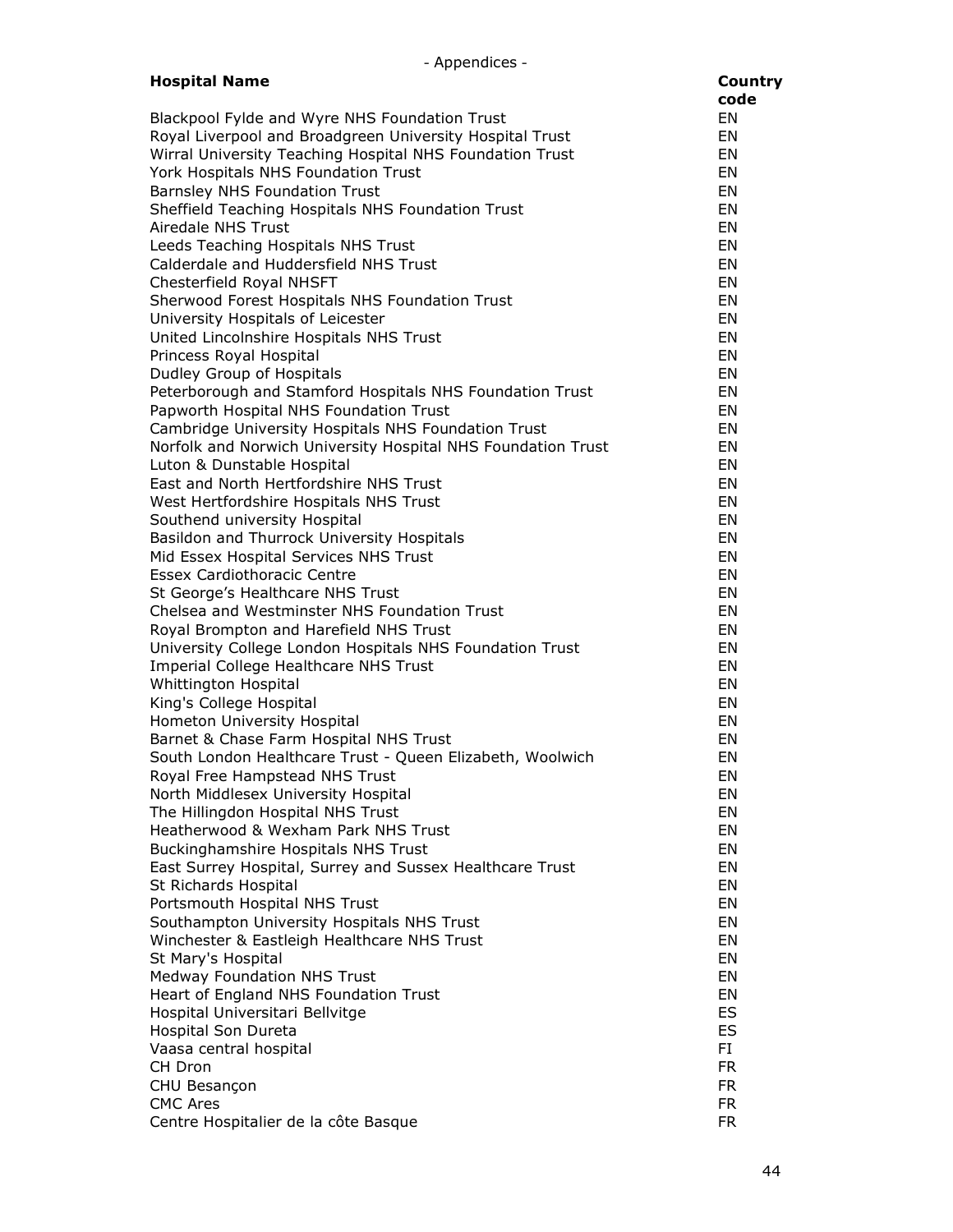| <b>Hospital Name</b>                           | <b>Country</b> |
|------------------------------------------------|----------------|
|                                                | code           |
| Clinical Hospital Centre Zagreb                | <b>HR</b>      |
| University Hospital for Infectious Diseases    | HR.            |
| Clinical Hospital Centre Split                 | HR.            |
| University Hospital Szeged                     | HU             |
| Midland Regional Hospital Tullamore            | IE             |
| Cavan General Hospital                         | IE             |
| Galway University Hospitals                    | IE             |
| Portiuncula Hospital                           | IE             |
|                                                |                |
| Mayo General Hospital                          | IE             |
| Mid-Western Regional Hospital Ennis            | IE             |
| MidWestern Regional Hospital Nenagh            | IE             |
| Mid-Western Regional Hospital Limerick         | IE             |
| Tallaght Hospital                              | IE             |
| St. James's Hospital                           | IE             |
| Connolly Hospital Blanchardstown               | IE.            |
| Beacon Hospital                                | IE             |
| ST. Vincents University Hospital               | IE             |
| Our Ladys Childrens Hospital                   | IE             |
| Mater Misericordiae University Hospital        | IE             |
| St Vincents private hospital                   | IE             |
| St. Luke's General Hospital Carlow/Kilkenny,   | IE             |
| Waterford Regional Hospital                    | IE             |
| Wexford general hospital                       | IE             |
| Cork University Hospital                       | IE             |
| Mercy University Hospital                      | IE             |
| South Infirmary Victoria University Hospital   | IE             |
| <b>Mallow General Hospital</b>                 | IE             |
| <b>Haemek Medical Center</b>                   | IL             |
| Azienda Sanitaria ULSS 18 Rovigo               | IT             |
| Azienda ospedaliero Universitaria di Udine     | IT             |
| Liepaja Regional hospital                      | LV             |
| P. Stradins Clinical University hospital       | LV             |
| Mater Dei Hospital                             | МT             |
| South Eastern HSC Trust                        | NI             |
| Antrim Area Hospital                           | ΝI             |
| <b>WHSCT</b>                                   | ΝI             |
| Craigavon Area Hospital                        | ΝI             |
| Aker University Hospital                       | ΝO             |
| Asker and Baerum Hospital                      | <b>NO</b>      |
| Hospital Infante D. Pedro E.P.E.               | PT             |
| S. Francisco Xavier Hospital                   | PT             |
| Samara Regional Hospital for War Veterans      | <b>RU</b>      |
| Smolensk Regional Hospital                     | <b>RU</b>      |
| Smolensk District Children's Clinical Hospital | <b>RU</b>      |
| Aberdeen Royal Infirmary                       | <b>SC</b>      |
| Woodend General Hospital                       | <b>SC</b>      |
| Dr Gray's Hospital                             | <b>SC</b>      |
|                                                | <b>SC</b>      |
| Royal Cornhill Hospital                        | <b>SC</b>      |
| Royal Aberdeen Childrens Hospital              | <b>SC</b>      |
| Aberdeen Maternity Hospital                    |                |
| Ninewells Hospital                             | <b>SC</b>      |
| Royal Victoria Hospital                        | <b>SC</b>      |
| Arbroath Infirmary                             | <b>SC</b>      |
| Queen Margaret Hospital                        | <b>SC</b>      |
| Victoria Hospital                              | <b>SC</b>      |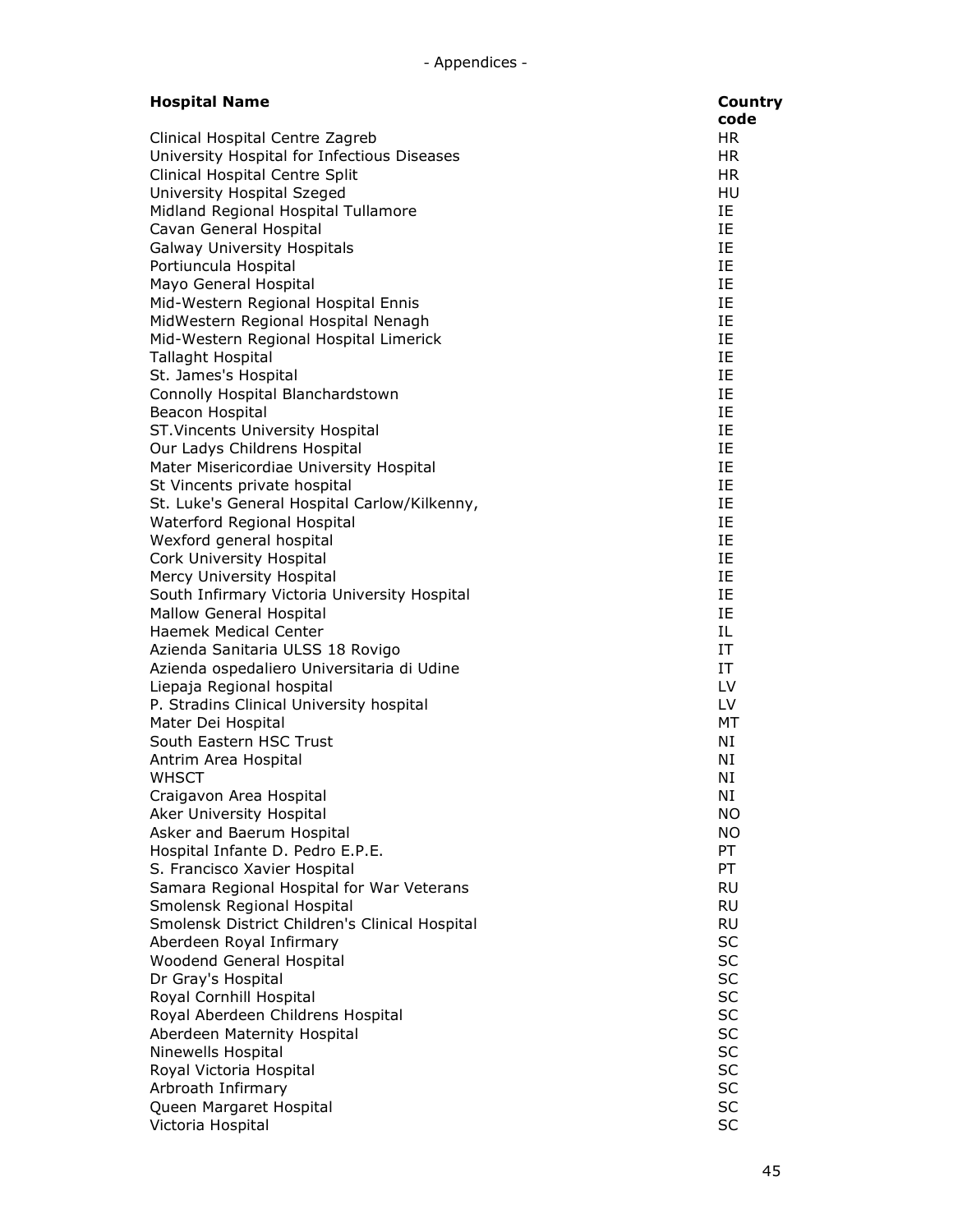| <b>Hospital Name</b>             | <b>Country</b> |
|----------------------------------|----------------|
|                                  | code           |
| Cameron Hospital                 | <b>SC</b>      |
| <b>Borders General Hospital</b>  | <b>SC</b>      |
| Royal Infirmary Edinburgh        | <b>SC</b>      |
| <b>Astley Ainslie</b>            | <b>SC</b>      |
| Western General Hospital         | <b>SC</b>      |
| Perth Royal Infirmary            | <b>SC</b>      |
| Stirling Royal Infirmary         | <b>SC</b>      |
| St John's Hospital at Howden     | <b>SC</b>      |
| Golden Jubilee National Hospital | <b>SC</b>      |
| NHS Dumfries and Galloway        | <b>SC</b>      |
| Crosshouse Hospital              | <b>SC</b>      |
| East Ayrshire Community Hospital | <b>SC</b>      |
| Victoria Infirmary               | <b>SC</b>      |
| Monklands Hospital               | <b>SC</b>      |
| The Ayr Hospital                 | <b>SC</b>      |
| Davidson Cottage Hospital        | <b>SC</b>      |
| Caithness General Hospital       | <b>SC</b>      |
| Raigmore Hospital                | <b>SC</b>      |
| Lorn and Isles Hospital          | <b>SC</b>      |
| <b>Belford Hospital</b>          | <b>SC</b>      |
| <b>Balfour Hospital</b>          | <b>SC</b>      |
| Gilbert Bain Hospital            | <b>SC</b>      |
| Montfield Hospital               | <b>SC</b>      |
| <b>GH Brezice</b>                | <b>SI</b>      |
| General Hospital Jesenice        | <b>SI</b>      |
| Splošna bolnišnica Izola         | SI             |
| General Hospital Novo mesto      | <b>SI</b>      |
| University Medical Center        | <b>SI</b>      |
| Conwy Denbighshire NHS Trust     | WL             |
| University Hospital of Wales     | <b>WL</b>      |
| Llandough Hospital               | WL             |
| Rookwood Hospital                | WL             |
| West Wing                        | WL             |
| Royal Gwent Hospital             | WL             |